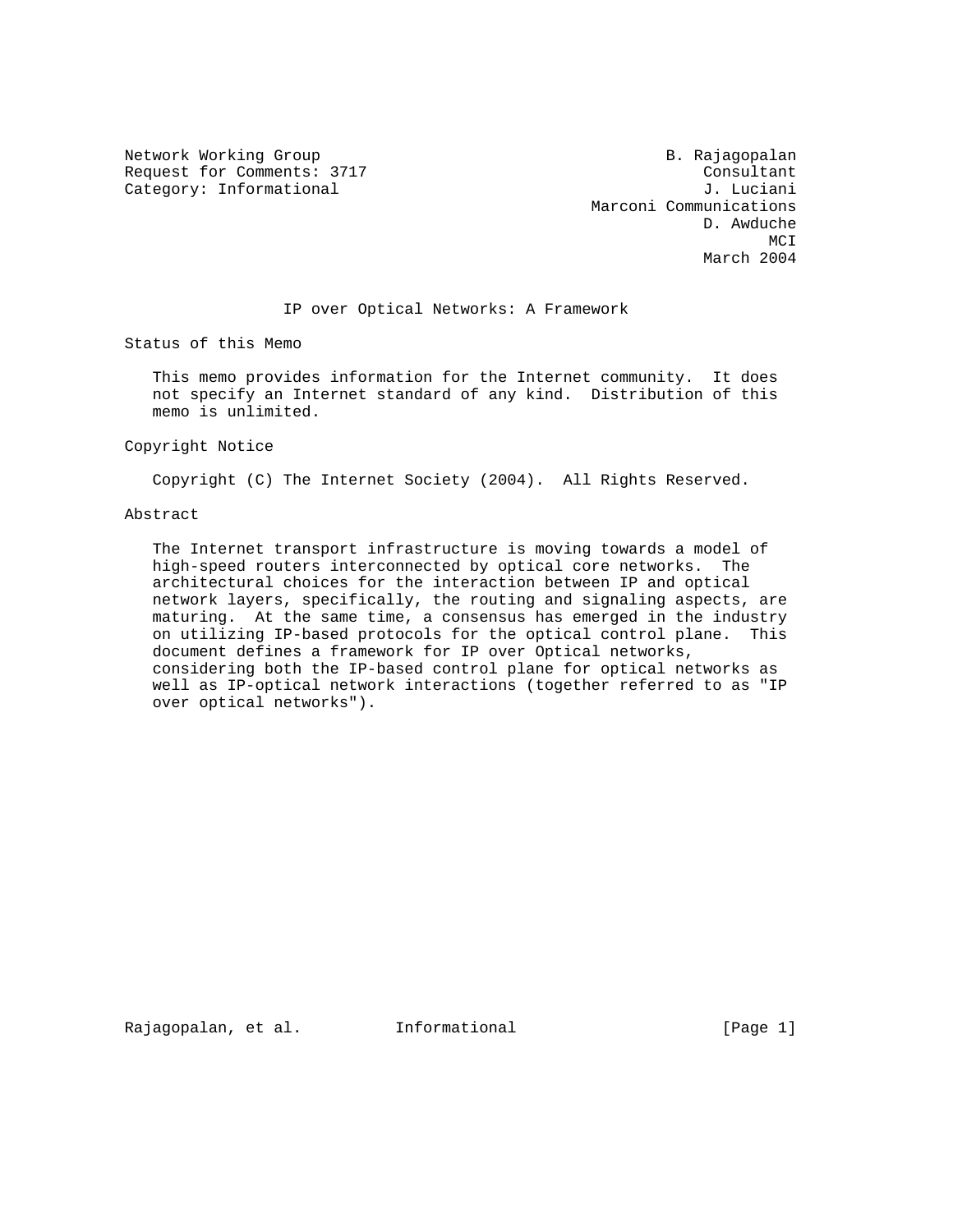Table of Contents

| 1. | $\overline{3}$                                                 |  |  |  |  |  |  |  |
|----|----------------------------------------------------------------|--|--|--|--|--|--|--|
| 2. |                                                                |  |  |  |  |  |  |  |
| 3. |                                                                |  |  |  |  |  |  |  |
|    | Network Interconnection. 8<br>3.1.                             |  |  |  |  |  |  |  |
|    | 3.2.<br>Control Structure. 11                                  |  |  |  |  |  |  |  |
| 4. | IP over Optical Service Models and Requirements. 13            |  |  |  |  |  |  |  |
|    | Domain Services Model. 13<br>4.1.                              |  |  |  |  |  |  |  |
|    | Unified Service Model. 14<br>4.2.                              |  |  |  |  |  |  |  |
|    | Which Service Model?<br>4.3.<br>15                             |  |  |  |  |  |  |  |
|    | What are the Possible Services?.<br>4.4.<br>16                 |  |  |  |  |  |  |  |
| 5. | IP transport over Optical Networks 16                          |  |  |  |  |  |  |  |
|    | Interconnection Models 17<br>5.1.                              |  |  |  |  |  |  |  |
|    | 5.2.<br>18                                                     |  |  |  |  |  |  |  |
|    | 5.3.                                                           |  |  |  |  |  |  |  |
|    | End-to-End Protection Models 23<br>5.4.                        |  |  |  |  |  |  |  |
| б. | IP-based Optical Control Plane Issues. 25                      |  |  |  |  |  |  |  |
|    | 6.1.                                                           |  |  |  |  |  |  |  |
|    | Neighbor Discovery 27<br>6.2.                                  |  |  |  |  |  |  |  |
|    | Topology Discovery 28<br>6.3.                                  |  |  |  |  |  |  |  |
|    | Protection and Restoration Models. 29<br>6.4.                  |  |  |  |  |  |  |  |
|    | 6.5.                                                           |  |  |  |  |  |  |  |
|    | 6.6.                                                           |  |  |  |  |  |  |  |
|    | 6.7.                                                           |  |  |  |  |  |  |  |
| 7. | Optical Internetworking. 34                                    |  |  |  |  |  |  |  |
|    | WDM and TDM in the Same Network. 35                            |  |  |  |  |  |  |  |
|    | 7.1.                                                           |  |  |  |  |  |  |  |
|    | 7.2.<br>Wavelength Conversion. 36                              |  |  |  |  |  |  |  |
|    | Service Provider Peering Points. 36<br>7.3.                    |  |  |  |  |  |  |  |
|    | Rate of Lightpath Set-Up 36<br>7.4.                            |  |  |  |  |  |  |  |
|    | Distributed vs. Centralized Provisioning 37<br>7.5.            |  |  |  |  |  |  |  |
|    | Optical Networks with Additional Configurable<br>7.6.          |  |  |  |  |  |  |  |
|    |                                                                |  |  |  |  |  |  |  |
|    | Optical Networks with Limited Wavelength Conversion<br>7.7.    |  |  |  |  |  |  |  |
|    |                                                                |  |  |  |  |  |  |  |
| 8. | Evolution Path for IP over Optical Architecture. 39            |  |  |  |  |  |  |  |
| 9. |                                                                |  |  |  |  |  |  |  |
|    | 9.1. General Security Aspects 42                               |  |  |  |  |  |  |  |
|    | 9.2.<br>Security Considerations for Protocol Mechanisms.<br>43 |  |  |  |  |  |  |  |
|    |                                                                |  |  |  |  |  |  |  |
|    |                                                                |  |  |  |  |  |  |  |
|    |                                                                |  |  |  |  |  |  |  |
|    |                                                                |  |  |  |  |  |  |  |
|    |                                                                |  |  |  |  |  |  |  |
|    | 15. Full Copyright Statement 48                                |  |  |  |  |  |  |  |

Rajagopalan, et al. 1nformational 1999 [Page 2]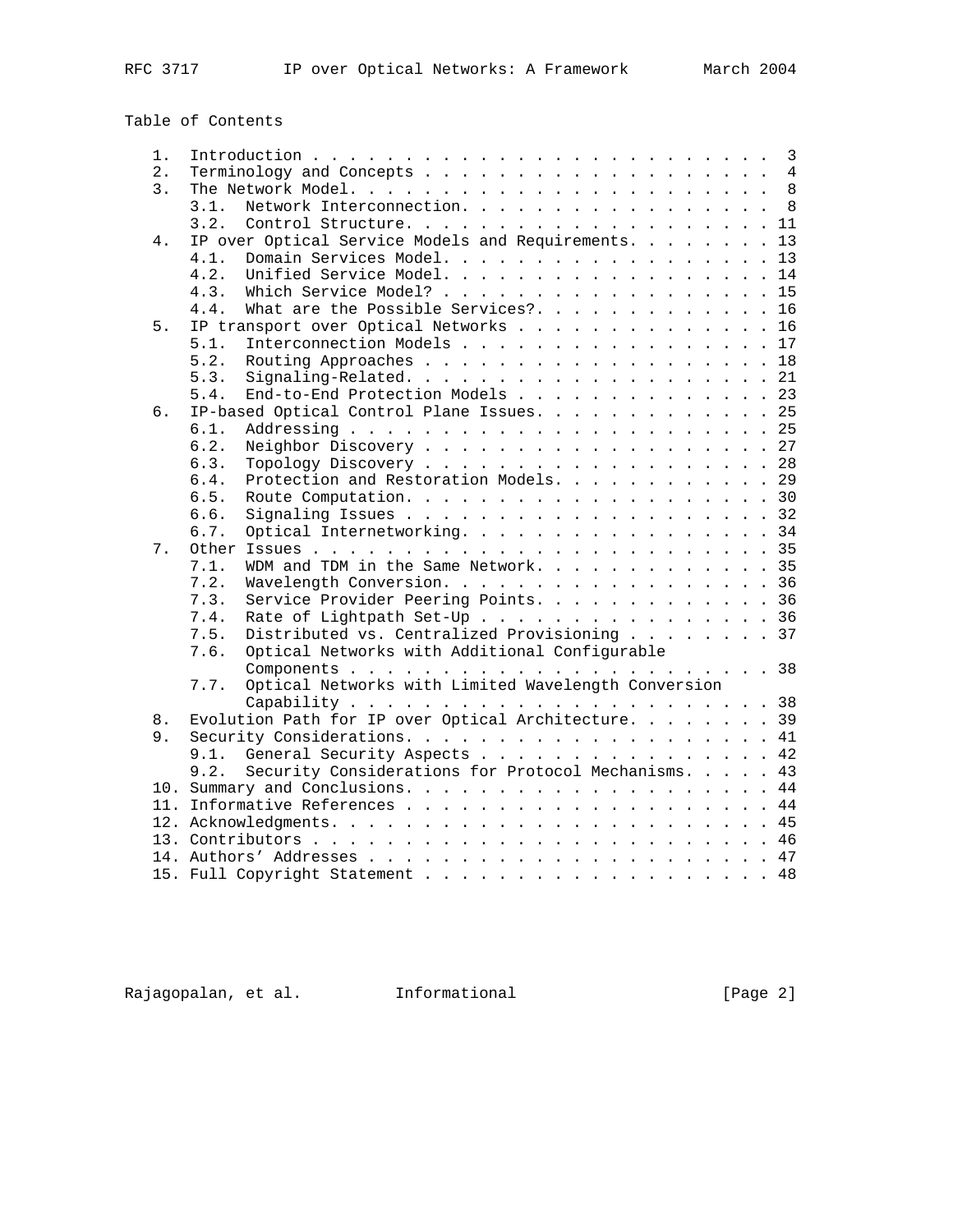## 1. Introduction

 Optical network technologies are evolving rapidly in terms of functions and capabilities. The increasing importance of optical networks is evidenced by the copious amount of attention focused on IP over optical networks and related photonic and electronic interworking issues by all major network service providers, telecommunications equipment vendors, and standards organizations. In this regard, the term "optical network" is used generically in practice to refer to both SONET/SDH-based transport networks, as well as switched optical networks (including all-optical networks).

 It has been realized that optical networks must be survivable, flexible, and controllable. There is, therefore, an ongoing trend to introduce intelligence in the control plane of optical networks to make them more versatile [1]. An essential attribute of intelligent optical networks is the capability to instantiate and route optical layer connections in real-time or near real-time, and to provide capabilities that enhance network survivability. Furthermore, there is a need for multi-vendor optical network interoperability, when an optical network may consist of interconnected vendor-specific optical sub-networks.

 The optical network must also be versatile because some service providers may offer generic optical layer services that may not be client-specific. It would therefore be necessary to have an optical network control plane that can handle such generic optical services.

 There is general consensus in the industry that the optical network control plane should utilize IP-based protocols for dynamic provisioning and restoration of optical channels within and across optical sub-networks. This is based on the practical view that signaling and routing mechanisms developed for IP traffic engineering applications could be re-used in optical networks. Nevertheless, the issues and requirements that are specific to optical networking must be understood to suitably adopt and adapt the IP-based protocols. This is especially the case for restoration, and for routing and signaling in all-optical networks. Also, there are different views on the model for interaction between the optical network and client networks, such as IP networks. Reasonable architectural alternatives in this regard must be supported, with an understanding of their relative merits.

 Thus, there are two fundamental issues related to IP over optical networks. The first is the adaptation and reuse of IP control plane protocols within the optical network control plane, irrespective of the types of digital clients that utilize the optical network. The

Rajagopalan, et al. 1nformational 1999 [Page 3]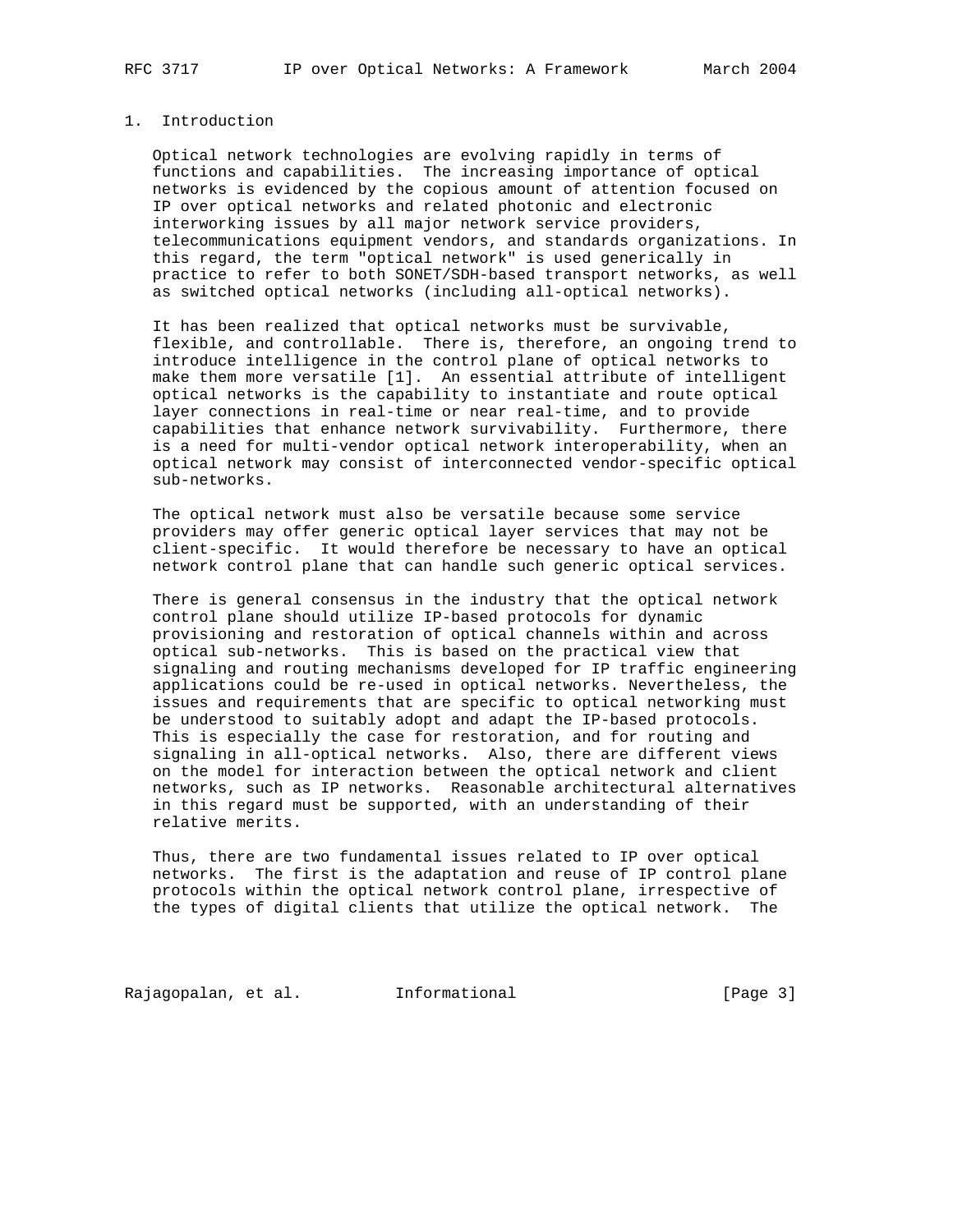second is the transport of IP traffic through an optical network together with the control and coordination issues that arise therefrom.

 This document defines a framework for IP over optical networks covering the requirements and mechanisms for establishing an IP centric optical control plane, and the architectural aspects of IP transport over optical networks. In this regard, it is recognized that the specific capabilities required for IP over optical networks would depend on the services expected at the IP-optical interface as well as the optical sub-network interfaces. Depending on the specific operational requirements, a progression of capabilities is possible, reflecting increasingly sophisticated interactions at these interfaces. This document therefore advocates the definition of "capability sets" that define the evolution of functionality at the interfaces as more sophisticated operational requirements arise.

 This document is organized as follows. In the next section, terminology covering some basic concepts related to this framework are described. The definitions are specific to this framework and may have other connotations elsewhere. In Section 3, the network model pertinent to this framework is described. The service model and requirements for IP-optical, and multi-vendor optical internetworking are described in Section 4. This section also considers some general requirements. Section 5 considers the architectural models for IP-optical interworking, describing the relative merits of each model. It should be noted that it is not the intent of this document to promote any particular model over the others. However, particular aspects of the models that may make one approach more appropriate than another in certain circumstances are described. Section 6 describes IP-centric control plane mechanisms for optical networks, covering signaling and routing issues in support of provisioning and restoration. The approaches described in Section 5 and 6 range from the relatively simple to the sophisticated. Section 7 describes a number of specialized issues in relation to IP over optical networks. Section 8 describes a possible evolution path for IP over optical networking capabilities in terms of increasingly sophisticated functionality that may be supported as the need arises. Section 9 considers security issues pertinent to this framework. Finally, the summary and conclusion are presented in Section 10.

## 2. Terminology and Concepts

 This section introduces terminology pertinent to this framework and some related concepts. The definitions are specific to this framework and may have other interpretations elsewhere.

Rajagopalan, et al. Informational [Page 4]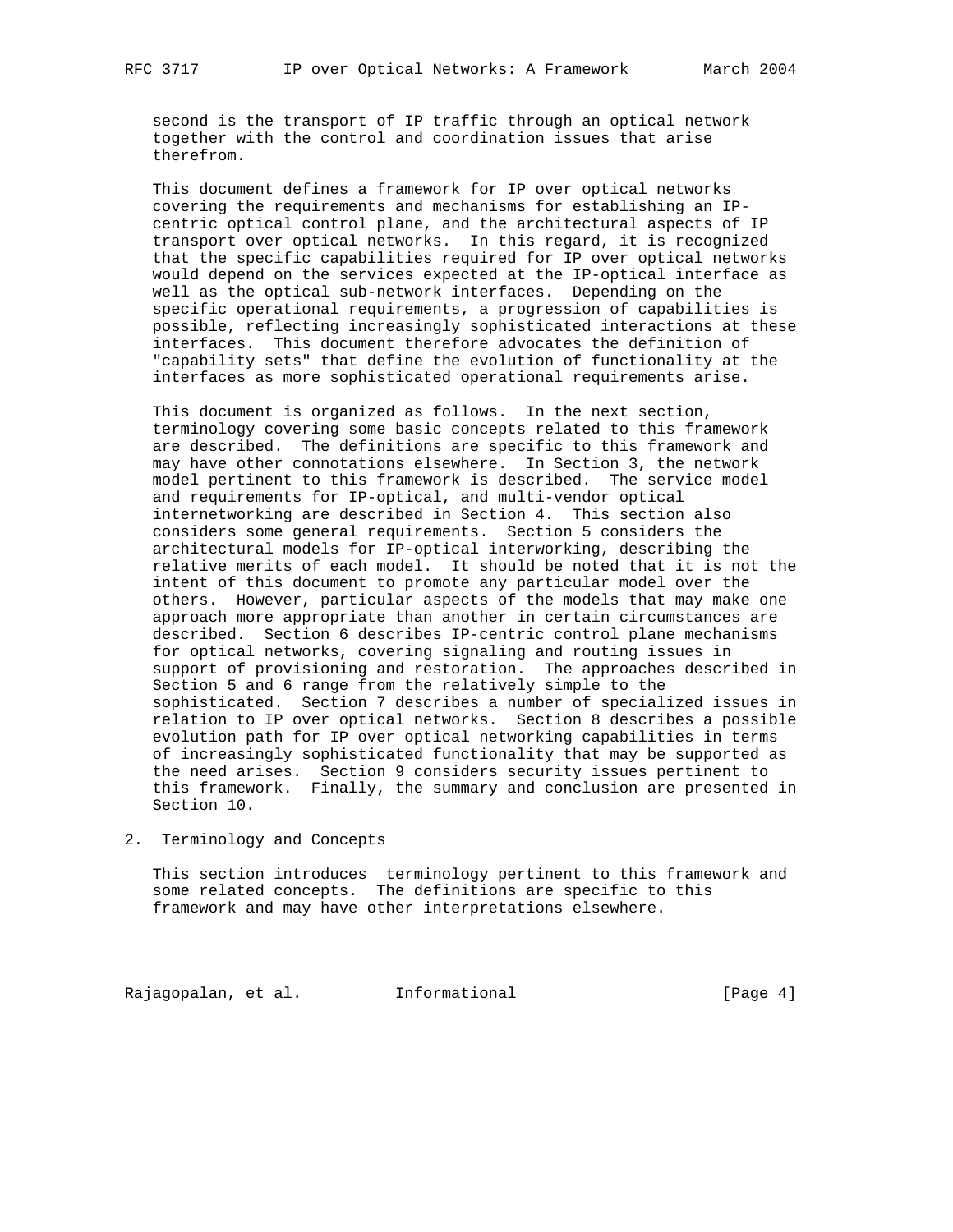WDM

 Wavelength Division Multiplexing (WDM) is a technology that allows multiple optical signals operating at different wavelengths to be multiplexed onto a single optical fiber and transported in parallel through the fiber. In general, each optical wavelength may carry digital client payloads at a different data rate (e.g., OC-3c, OC- 12c, OC- 48c, OC-192c, etc.) and in a different format (SONET, Ethernet, ATM, etc.). For example, there are many commercial WDM networks in existence today that support a mix of SONET signals operating at OC-48c (approximately 2.5 Gbps) and OC-192 (approximately 10 Gbps) over a single optical fiber. An optical system with WDM capability can achieve parallel transmission of multiple wavelengths gracefully while maintaining high system performance and reliability. In the near future, commercial dense WDM systems are expected to concurrently carry more than 160 wavelengths at data rates of OC-192c and above, for a total of 1.6 Tbps or more. The term WDM will be used in this document to refer to both WDM and DWDM (Dense WDM).

 In general, it is worth noting that WDM links are affected by the following factors, which may introduce impairments into the optical signal path:

- 1. The number of wavelengths on a single fiber.
- 2. The serial bit rate per wavelength.
- 3. The type of fiber.
- 4. The amplification mechanism.
- 5. The number and type of nodes through which the signals pass before reaching the egress node or before regeneration.

 All these factors (and others not mentioned here) constitute domain specific features of optical transport networks. As noted in [1], these features should be taken into account in developing standards based solutions for IP over optical networks.

Optical cross-connect (OXC)

 An OXC is a space-division switch that can switch an optical data stream from an input port to a output port. Such a switch may utilize optical-electrical conversion at the input port and electrical-optical conversion at the output port, or it may be all optical. An OXC is assumed to have a control-plane processor that implements the signaling and routing protocols necessary for computing and instantiating optical channel connectivity in the optical domain.

Rajagopalan, et al. Informational [Page 5]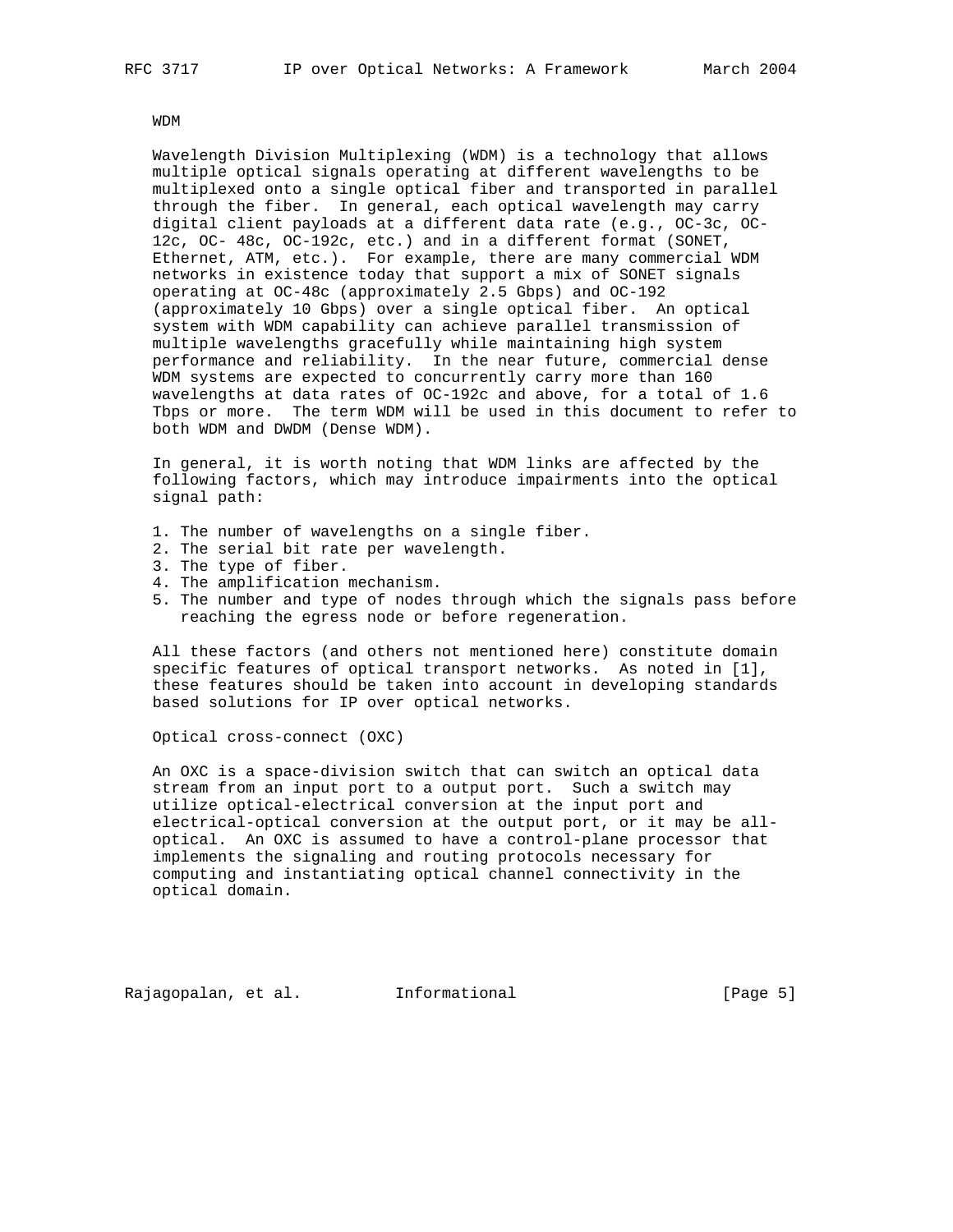Optical channel trail or Lightpath

 An optical channel trail is a point-to-point optical layer connection between two access points in an optical network. In this document, the term "lightpath" is used interchangeably with optical channel trail.

Optical mesh sub-network

 An optical sub-network, as used in this framework, is a network of OXCs that supports end-to-end networking of optical channel trails providing functionality like routing, monitoring, grooming, and protection and restoration of optical channels. The interconnection of OXCs in this network can be based on a general mesh topology. The following sub-layers may be associated with this network:

- (a) An optical multiplex section (OMS) layer network: The optical multiplex section layer provides transport for the optical channels. The information contained in this layer is a data stream comprising a set of optical channels, which may have a defined aggregate bandwidth.
- (b) An optical transmission section (OTS) layer network: This layer provides functionality for transmission of optical signals through different types of optical media.

 This framework does not address the interaction between the optical sub-network and the OMS, or between the OMS and OTS layer networks.

Mesh optical network (or simply, "optical network")

 A mesh optical network, as used in document, is a topologically connected collection of optical sub-networks whose node degree may exceed 2. Such an optical network is assumed to be under the purview of a single administrative entity. It is also possible to conceive of a large scale global mesh optical network consisting of the voluntary interconnection of autonomous optical networks, each of which is owned and administered by an independent entity. In such an environment, abstraction can be used to hide the internal details of each autonomous optical cloud from external clouds.

Optical internetwork

 An optical internetwork is a mesh-connected collection of optical networks. Each of these networks may be under a different administration.

Rajagopalan, et al. 1nformational (Page 6)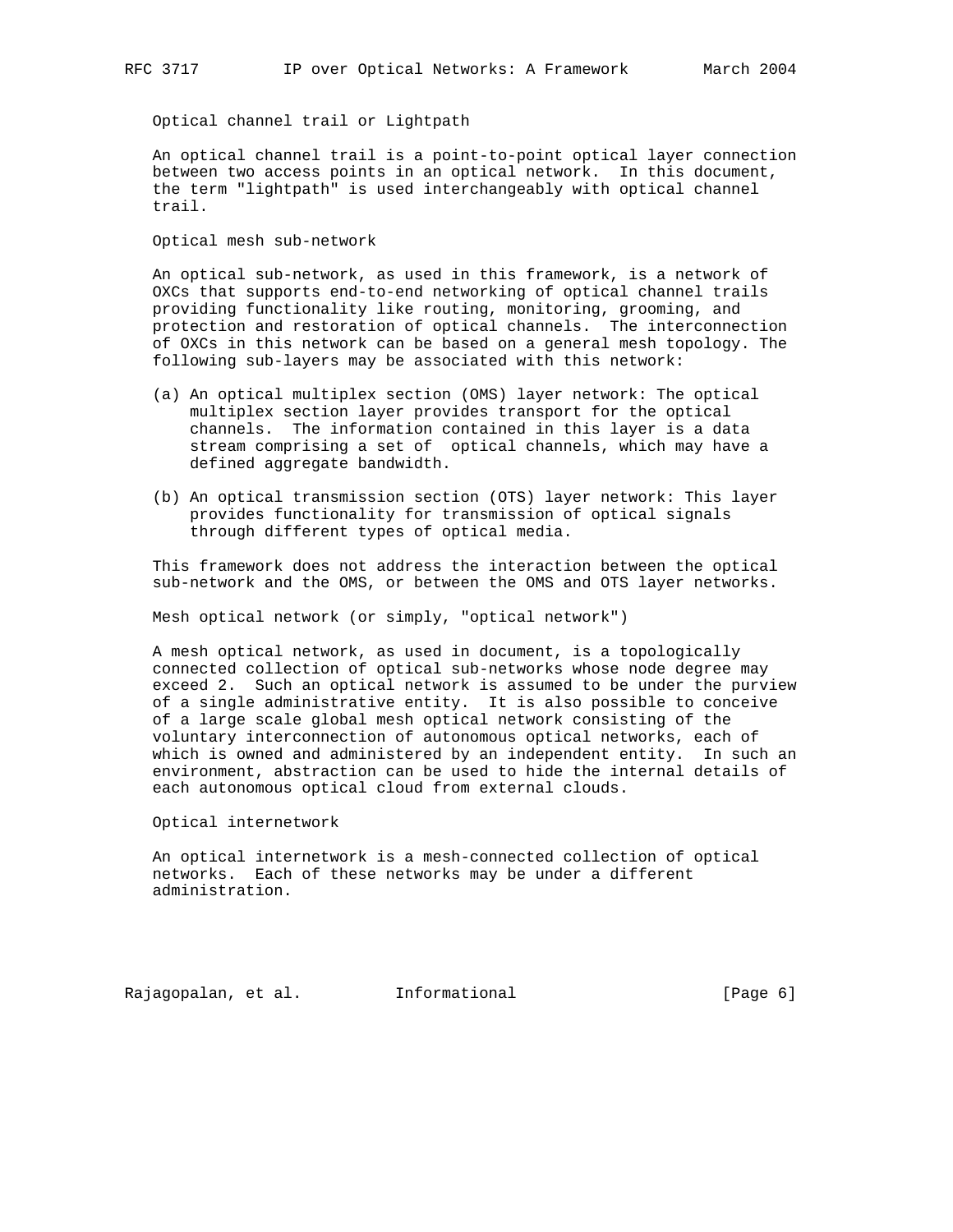Wavelength continuity property

 A lightpath is said to satisfy the wavelength continuity property if it is transported over the same wavelength end-to-end. Wavelength continuity is required in optical networks with no wavelength conversion feature.

Wavelength path

 A lightpath that satisfies the wavelength continuity property is called a wavelength path.

Opaque vs. transparent optical networks

 A transparent optical network is an optical network in which optical signals are transported from transmitter to receiver entirely in the optical domain without OEO conversion. Generally, intermediate switching nodes in a transparent optical network do not have access to the payload carried by the optical signals.

 Note that amplification of signals at transit nodes is permitted in transparent optical networks (e.g., using Erbium Doped Fiber Amplifiers << EDFAs).

 On the other hand, in opaque optical networks, transit nodes may manipulate optical signals traversing through them. An example of such manipulation would be OEO conversion which may involve 3R operations (reshaping, retiming, regeneration, and perhaps amplification).

Trust domain

 A trust domain is a network under a single technical administration in which adequate security measures are established to prevent unauthorized intrusion from outside the domain. Hence, it may be assumed that most nodes in the domain are deemed to be secure or trusted in some fashion. Generally, the rule for "single" administrative control over a trust domain may be relaxed in practice if a set of administrative entities agree to trust one another to form an enlarged heterogeneous trust domain. However, to simplify the discussions in this document, it will be assumed, without loss of generality, that the term trust domain applies to a single administrative entity with appropriate security policies. It should be noted that within a trust domain, any subverted node can send control messages which can compromise the entire network.

Rajagopalan, et al. Informational [Page 7]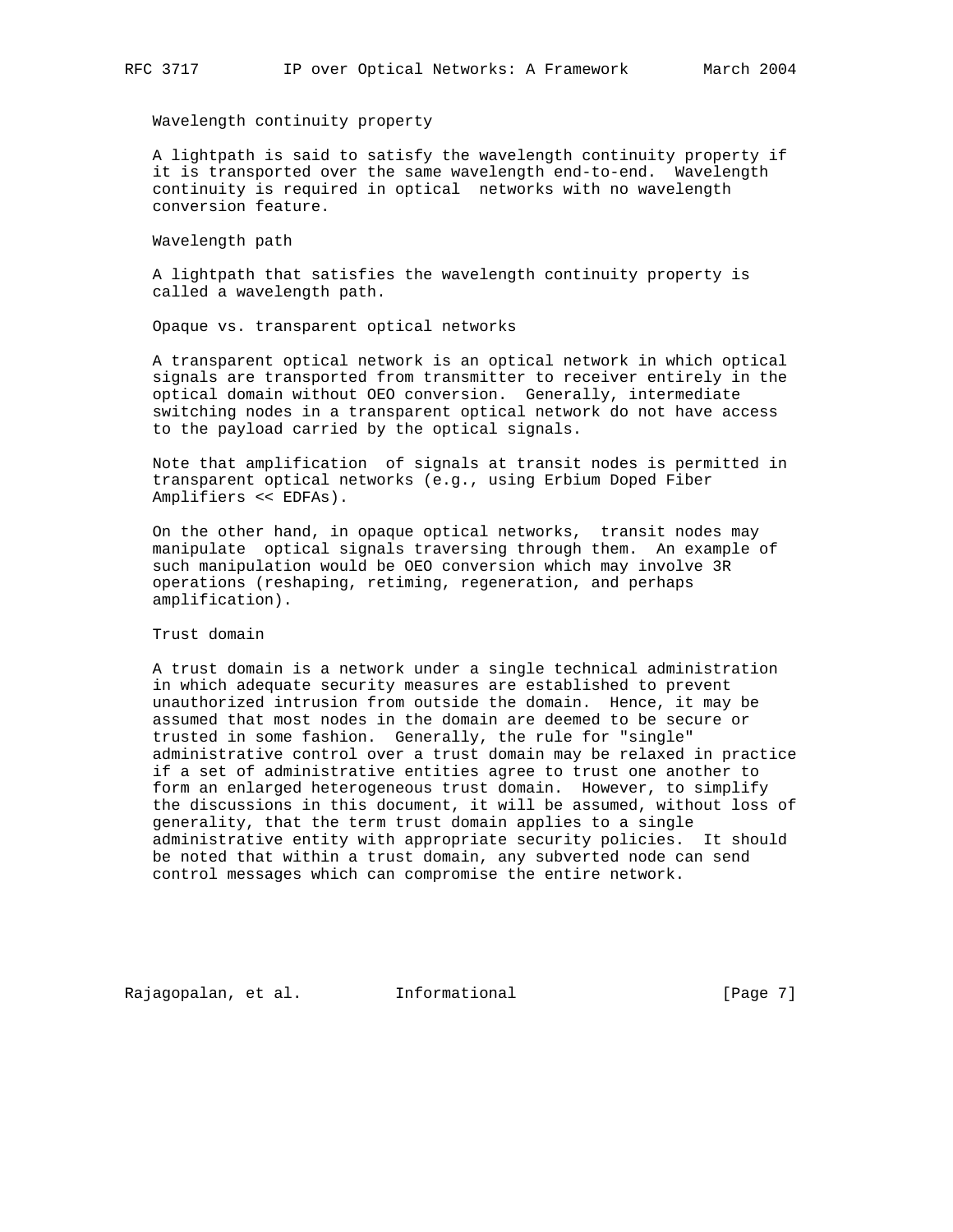Flow

 In this document, the term flow will be used to signify the smallest non-separable stream of data, from the point of view of an endpoint or termination point (source or destination node). The reader should note that the term flow is heavily overloaded in contemporary networking literature. In this document, we will consider a wavelength to be a flow, under certain circumstances. However, if there is a method to partition the bandwidth of the wavelength, then each partition may be considered a flow, for example using time division multiplexing (TDM), it may be feasible to consider each quanta of time within a given wavelength as a flow.

Traffic Trunk

 A traffic trunk is an abstraction of traffic flow traversing the same path between two access points which allows some characteristics and attributes of the traffic to be parameterized.

3. The Network Model

## 3.1. Network Interconnection

 The network model considered in this memo consists of IP routers attached to an optical core internetwork, and connected to their peers over dynamically established switched optical channels. The optical core itself is assumed to be incapable of processing individual IP packets in the data plane.

 The optical internetwork is assumed to consist of multiple optical networks, each of which may be administered by a different entity. Each optical network consists of sub-networks interconnected by optical fiber links in a general topology (referred to as an optical mesh network). This network may contain re-configurable optical equipment from a single vendor or from multiple vendors. In the near term, it may be expected that each sub-network will consist of switches from a single vendor. In the future, as standardization efforts mature, each optical sub-network may in fact contain optical switches from different vendors. In any case, each sub-network itself is assumed to be mesh-connected internally. In general, it can be expected that topologically adjacent OXCs in an optical mesh network will be connected via multiple, parallel (bi-directional) optical links. This network model is shown in Figure 1.

 In this environment, an optical sub-network may consist entirely of all-optical OXCs or OXCs with optical-electrical-optical (OEO) conversion. Interconnection between sub-networks is assumed to be implemented through compatible physical interfaces, with suitable

Rajagopalan, et al. 1nformational 1999 [Page 8]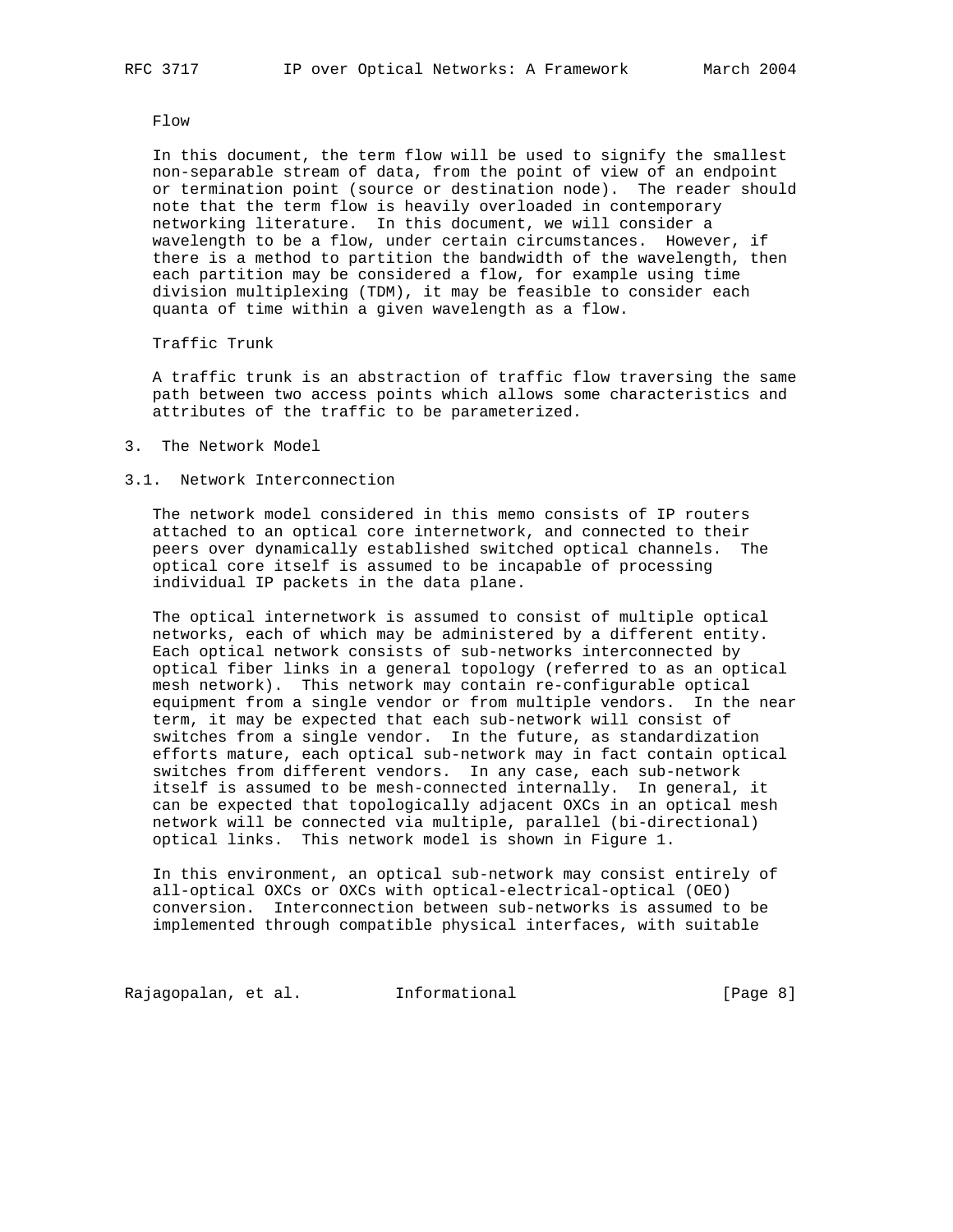optical-electrical conversions where necessary. The routers that have direct physical connectivity with the optical network are referred to as "edge routers" with respect to the optical network. As shown in Figure 1, other client networks (e.g., ATM) may also connect to the optical network.

 The switching function in an OXC is controlled by appropriately configuring the cross-connect fabric. Conceptually, this may be viewed as setting up a cross-connect table whose entries are of the form <input port i, output port j>, indicating that the data stream entering input port i will be switched to output port j. In the context of a wavelength selective cross-connect (generally referred to as a WXC), the cross-connect tables may also indicate the input and output wavelengths along with the input and output ports. A lightpath from an ingress port in an OXC to an egress port in a remote OXC is established by setting up suitable cross-connects in the ingress, the egress and a set of intermediate OXCs such that a continuous physical path exists from the ingress to the egress port. Optical paths tend to be bi-directional, i.e., the return path from the egress port to the ingress port is typically routed along the same set of intermediate interface cards as the forward path, but this may not be the case under all circumstances.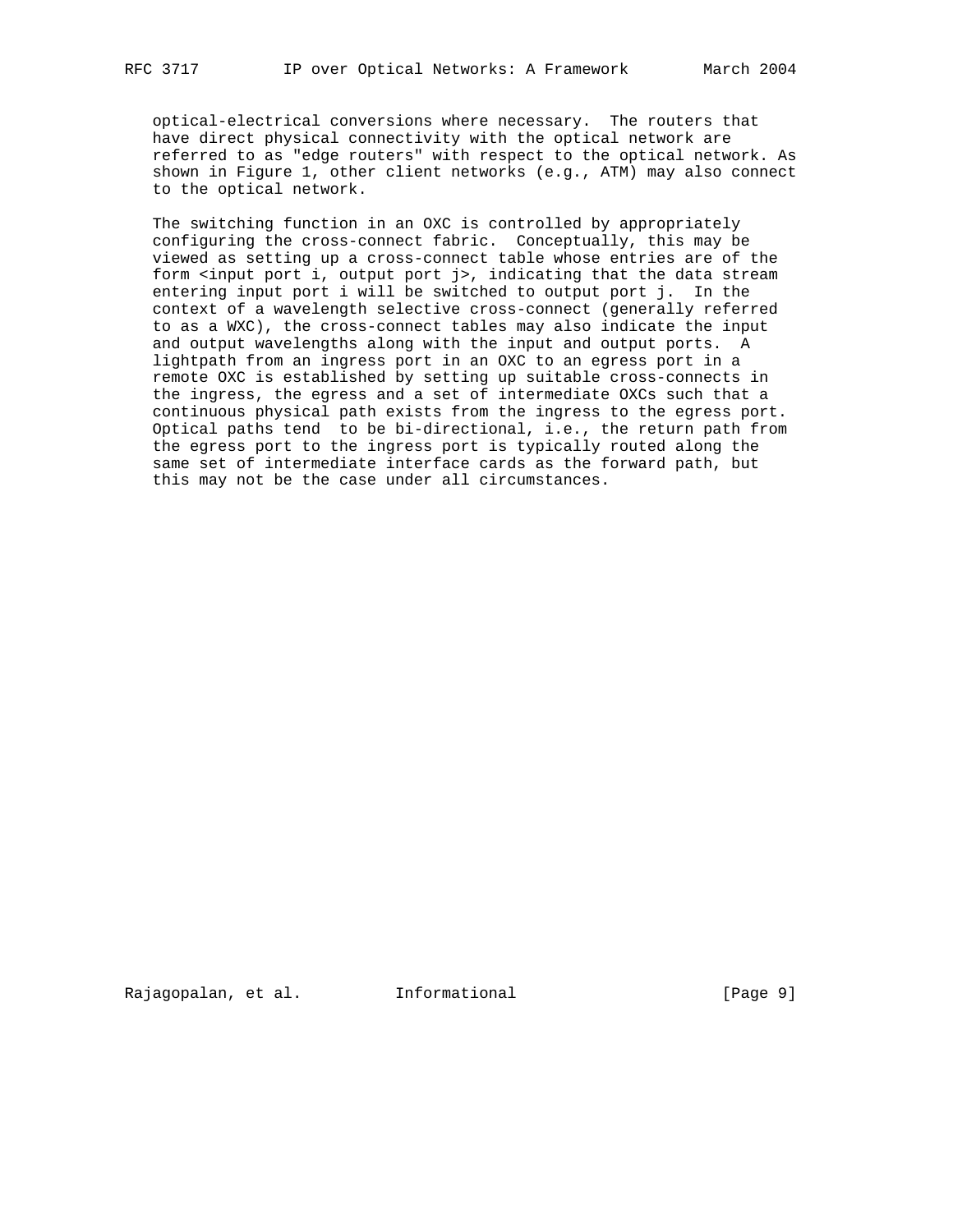



Figure 1: Optical Internetwork Model

 Multiple traffic streams exiting from an OXC may be multiplexed onto a fiber optic link using WDM technology. The WDM functionality may exist outside of the OXC, and be transparent to the OXC. Or, this function may be built into the OXC. In the later case, the cross connect table (conceptually) consists of pairs of the form, <{input port i, Lambda(j) }, {output port k, Lambda(l) }>. This indicates that

Rajagopalan, et al. Informational [Page 10]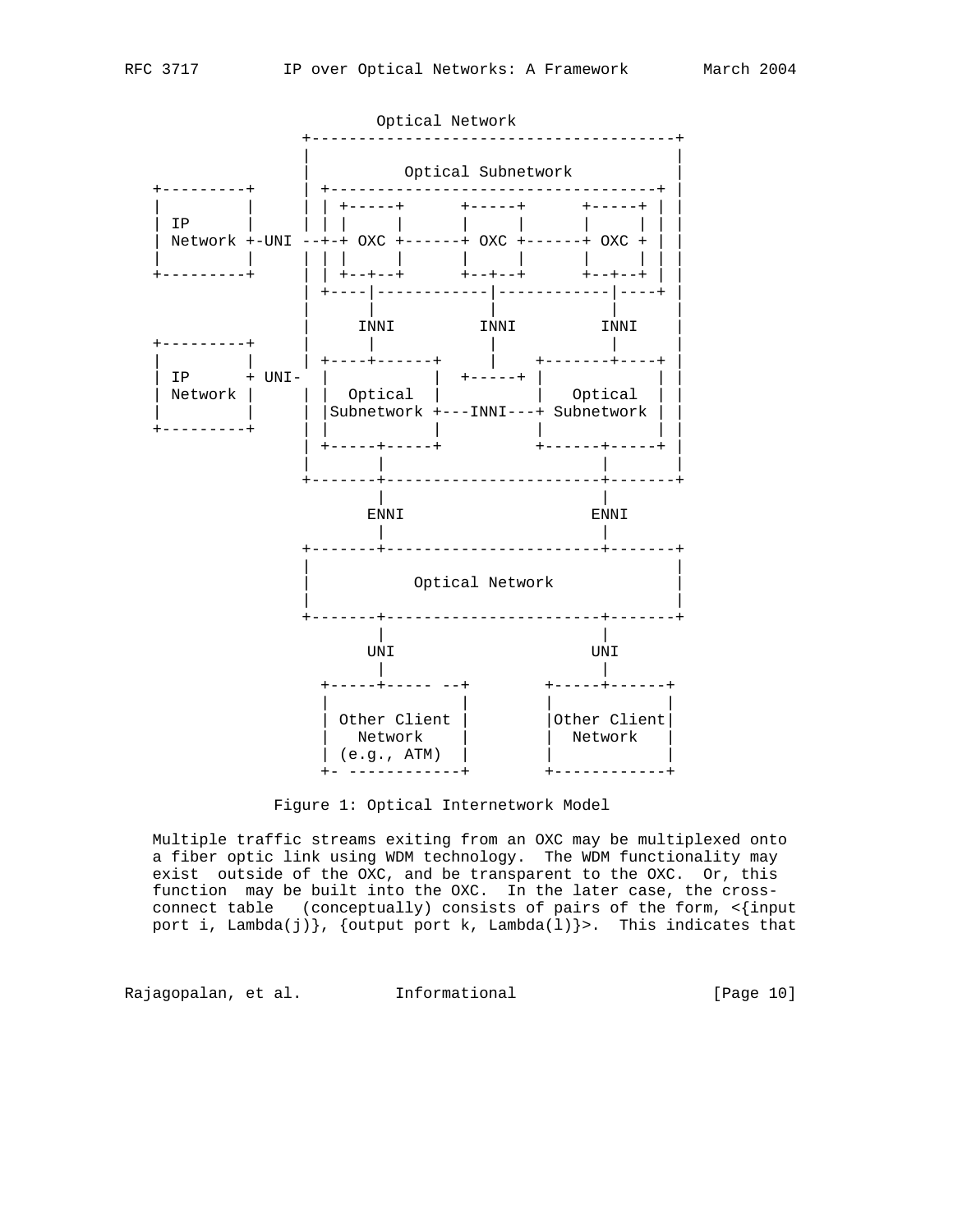the data stream received on wavelength Lambda(j) over input port i is switched to output port k on Lambda(l). Automated establishment of lightpaths involves setting up the cross-connect table entries in the appropriate OXCs in a coordinated manner such that the desired physical path is realized.

 Under this network model, a switched lightpath must be established between a pair of IP routers before the routers can transfer user traffic among themselves. A lightpath between IP routers may traverse multiple optical networks and be subject to different provisioning and restoration procedures in each network.

 The IP-based control plane issue for optical networks pertains to the design of standard signaling and routing protocols for provisioning and restoration of lightpaths across multiple optical networks. Similarly, IP transport over optical networks involves establishing IP reachability and seamlessly constructing forwarding paths from one IP endpoint to another over an optical network.

## 3.2. Control Structure

 There are three logical control interfaces identified in Figure 1. These are the client-optical internetwork interface, the internal node-to-node interface within an optical network (between OXCs in different sub-networks), and the external node-to-node interface between nodes in different optical networks. These interfaces are also referred to as the User-Network Interface (UNI), the internal NNI (INNI), and the external NNI (ENNI), respectively.

 The distinction between these interfaces arises out of the type and amount of control information flow across them. The client-optical internetwork interface (UNI) represents a service boundary between the client (e.g., IP router) and the optical network. The client and server (optical network) are essentially two different roles: the client role requests a service connection from a server; the server role establishes the connection to fulfill the service request - provided all relevant admission control conditions are satisfied.

 Thus, the control flow across the client-optical internetwork interface is dependent on the set of services defined across it and the manner in which the services may be accessed. The service models are described in Section 4. The NNIs represent vendor-independent standardized interfaces for control flow between nodes. The distinction between the INNI and the ENNI is that the former is an interface within a given network under a single technical administration, while the later indicates an interface at the administrative boundary between networks. The INNI and ENNI may thus differ in the policies that restrict control flow between nodes.

Rajagopalan, et al. 1nformational 1999 [Page 11]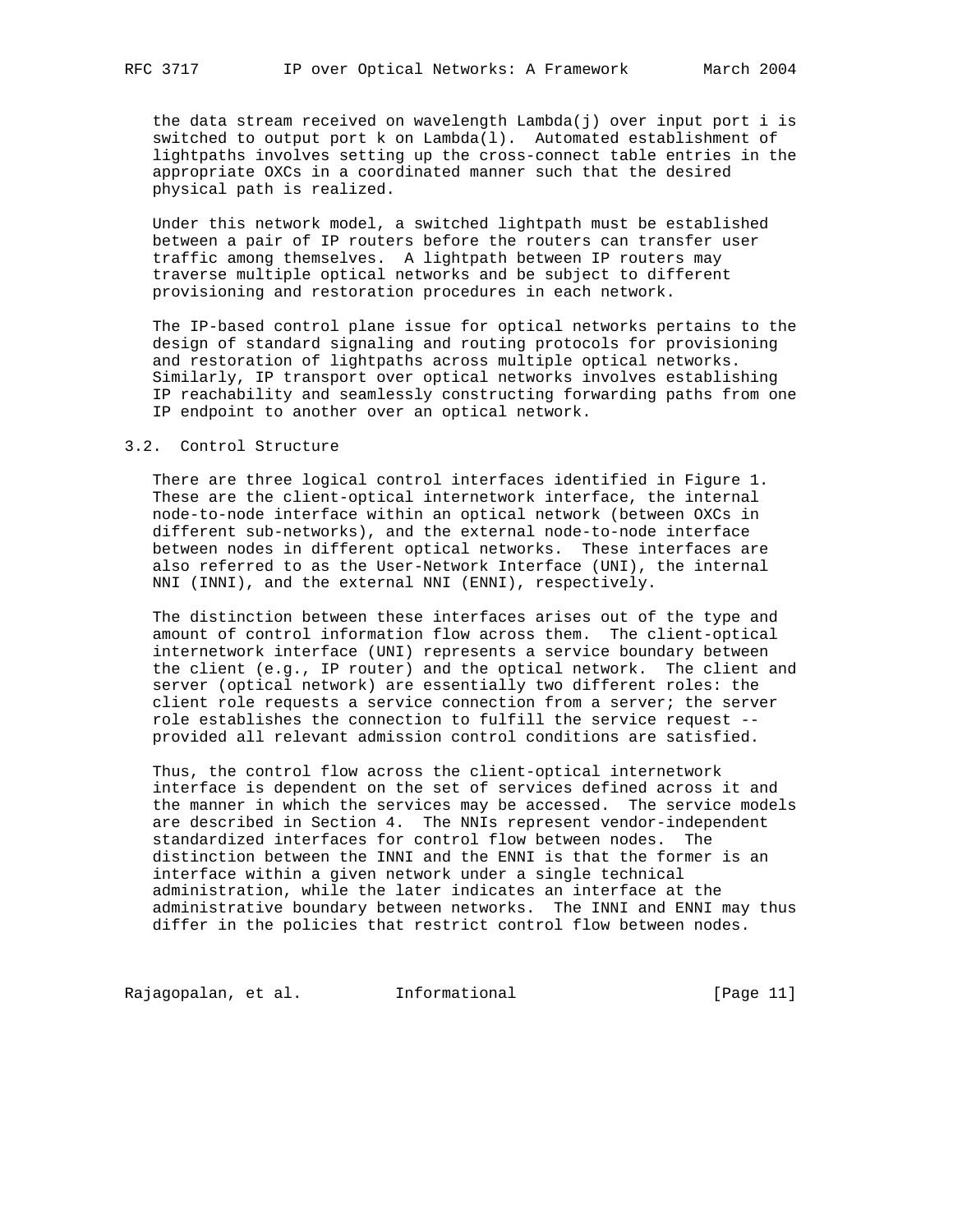Security, scalability, stability, and information hiding are important considerations in the specification of the ENNI. It is possible in principle to harmonize the control flow across the UNI and the NNI and eliminate the distinction between them. On the other hand, it may be required to minimize flow of control information, especially routing-related information, over the UNI; and even over the ENNI. In this case, UNI and NNIs may look different in some respects. In this document, these interfaces are treated as distinct.

 The client-optical internetwork interface can be categorized as public or private depending upon context and service models. Routing information (i.e., topology state information) can be exchanged across a private client-optical internetwork interface. On the other hand, such information is not exchanged across a public client optical internetwork interface, or such information may be exchanged with very explicit restrictions (including, for example abstraction, filtration, etc). Thus, different relationships (e.g., peer or over-lay, Section 5) may occur across private and public logical interfaces.

 The physical control structure used to realize these logical interfaces may vary. For instance, for the client-optical internetwork interface, some of the possibilities are:

- 1. Direct interface: An in-band or out-of-band IP control channel (IPCC) may be implemented between an edge router and each OXC to which it is connected. This control channel is used for exchanging signaling and routing messages between the router and the OXC. With a direct interface, the edge router and the OXC it connects to are peers with respect to the control plane. This situation is shown in Figure 2. The type of routing and signaling information exchanged across the direct interface may vary depending on the service definition. This issue is addressed in the next section. Some choices for the routing protocol are OSPF or ISIS (with traffic engineering extensions and additional enhancements to deal with the peculiar characteristics of optical networks) or BGP, or some other protocol. Other directory-based routing information exchanges are also possible. Some of the signaling protocol choices are adaptations of RSVP-TE or CR-LDP. The details of how the IP control channel is realized is outside the scope of this document.
- 2. Indirect interface: An out-of-band IP control channel may be implemented between the client and a device in the optical network to signal service requests and responses. For instance, a management system or a server in the optical network may receive service requests from clients. Similarly, out-of-band signaling

Rajagopalan, et al. 1nformational 1999 [Page 12]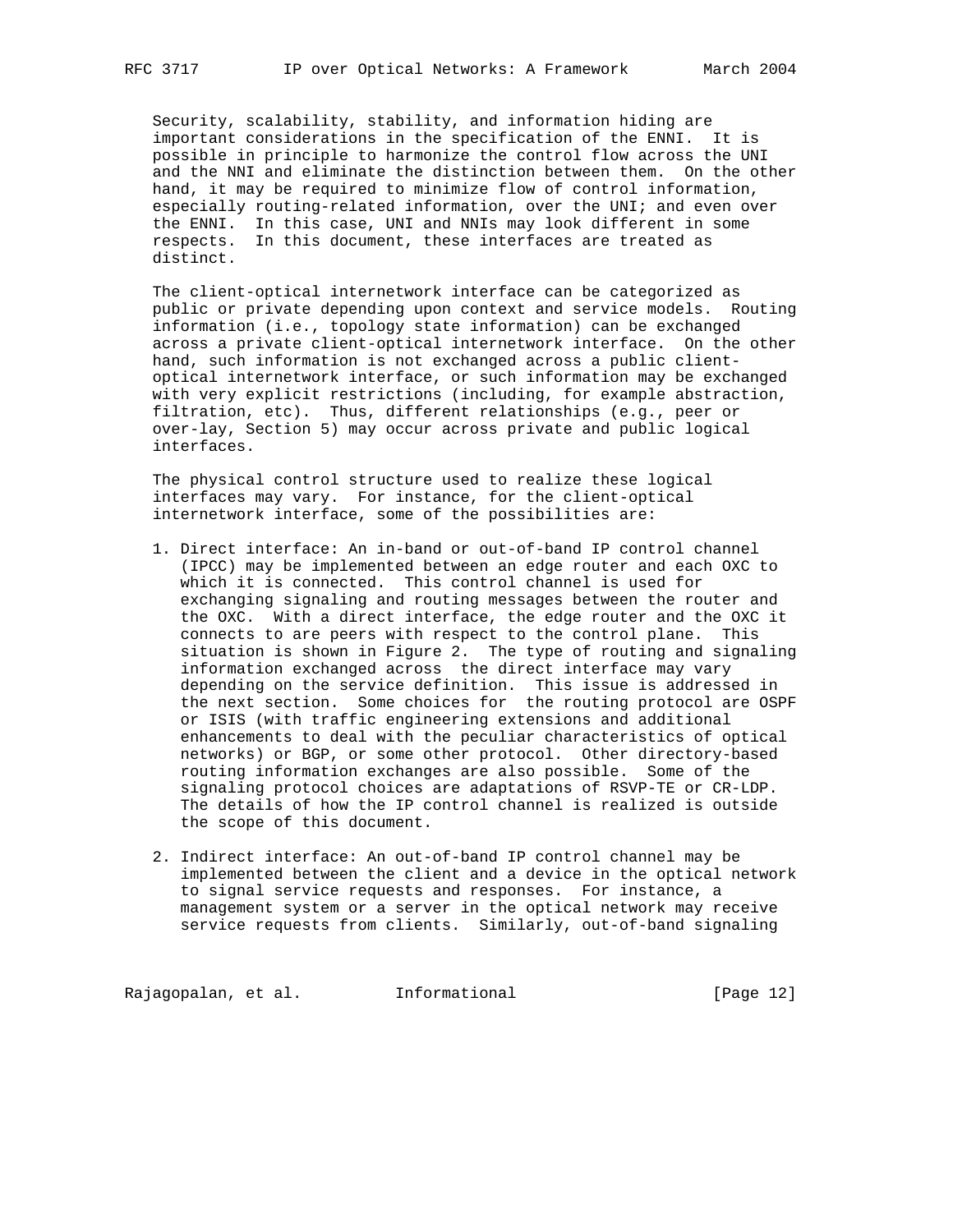may be used between management systems in client and optical networks to signal service requests. In these cases, there is no direct control interaction between clients and respective OXCs. One reason to have an indirect interface would be that the OXCs and/or clients do not support a direct signaling interface.



Figure 2: Direct Interface

 3. Provisioned interface: In this case, the optical network services are manually provisioned and there is no control interactions between the client and the optical network.

 Although different control structures are possible, further descriptions in this framework assume direct interfaces for IP optical and optical sub-network control interactions.

4. IP over Optical Service Models and Requirements

 In this section, the service models and requirements at the UNI and the NNIs are considered. Two general models have emerged for the services at the UNI (which can also be applied at the NNIs). These models are as follows.

4.1. Domain Services Model

 Under the domain services model, the optical network primarily offers high bandwidth connectivity in the form of lightpaths. Standardized signaling across the UNI (Figure 1) is used to invoke the following services:

Rajagopalan, et al. 1nformational 1999 [Page 13]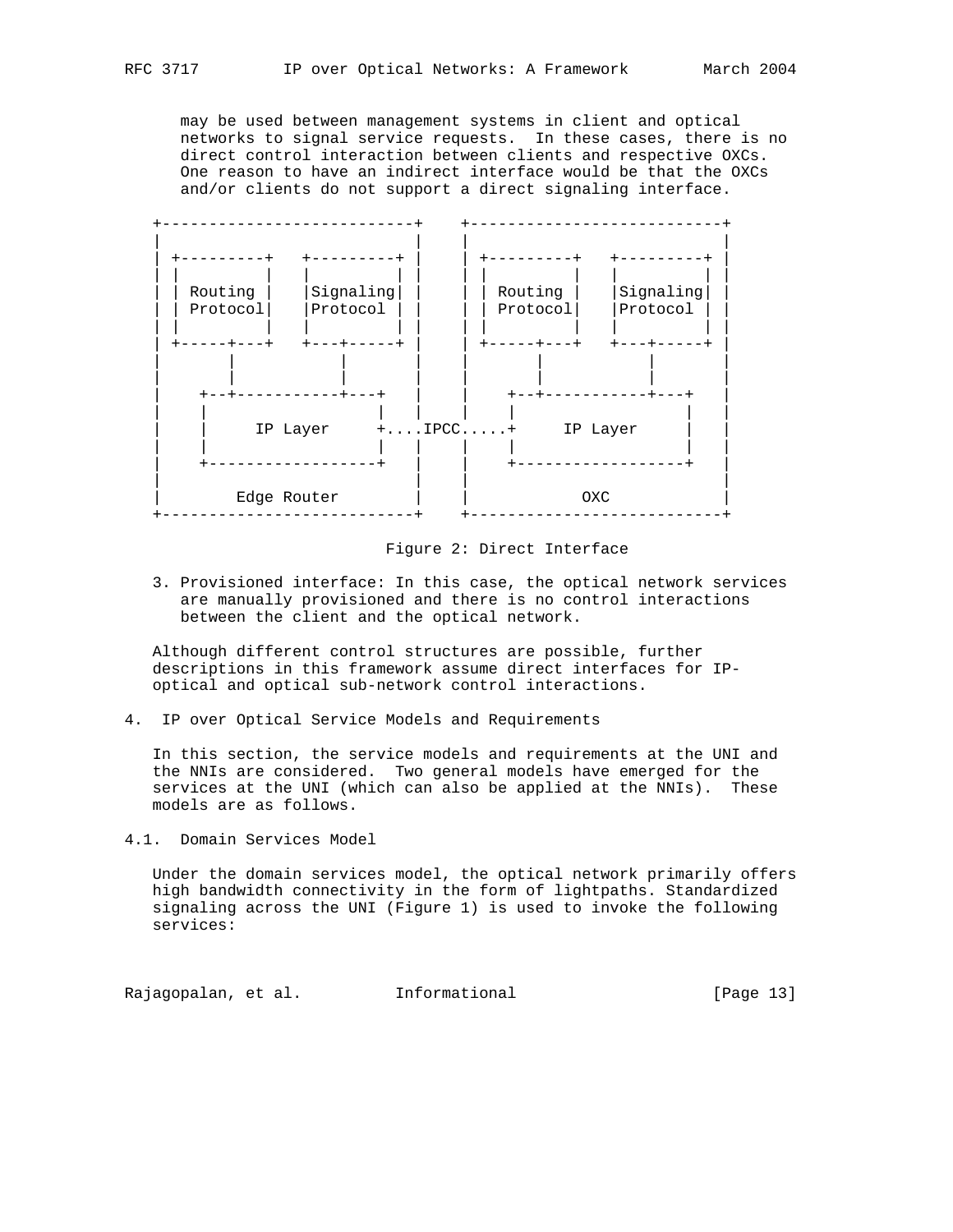- 1. Lightpath creation: This service allows a lightpath with the specified attributes to be created between a pair of termination points in the optical network. Lightpath creation may be subject to network-defined policies (e.g., connectivity restrictions) and security procedures.
- 2. Lightpath deletion: This service allows an existing lightpath to be deleted.
- 3. Lightpath modification: This service allows certain parameters of the lightpath to be modified.
- 4. Lightpath status enquiry: This service allows the status of certain parameters of the lightpath (referenced by its ID) to be queried by the router that created the lightpath.

 An end-system discovery procedure may be used over the UNI to verify local port connectivity between the optical and client devices, and allows each device to bootstrap the UNI control channel. Finally, a "service discovery" procedure may be employed as a precursor to obtaining UNI services. Service discovery allows a client to determine the static parameters of the interconnection with the optical network, including the UNI signaling protocols supported. The protocols for neighbor and service discovery are different from the UNI signaling protocol itself (for example, see LMP [2]).

 Because a small set of well-defined services is offered across the UNI, the signaling protocol requirements are minimal. Specifically, the signaling protocol is required to convey a few messages with certain attributes in a point-to-point manner between the router and the optical network. Such a protocol may be based on RSVP-TE or LDP, for example.

 The optical domain services model does not deal with the type and nature of routing protocols within and across optical networks.

 The optical domain services model would result in the establishment of a lightpath topology between routers at the edge of the optical network. The resulting overlay model for IP over optical networks is discussed in Section 5.

## 4.2. Unified Service Model

 Under this model, the IP and optical networks are treated together as a single integrated network from a control plane point of view. In this regard, the OXCs are treated just like any other router as far as the control plane is considered. Thus, in principle, there is no distinction between the UNI, NNIs and any other router-to-router

Rajagopalan, et al. 1nformational 1999 [Page 14]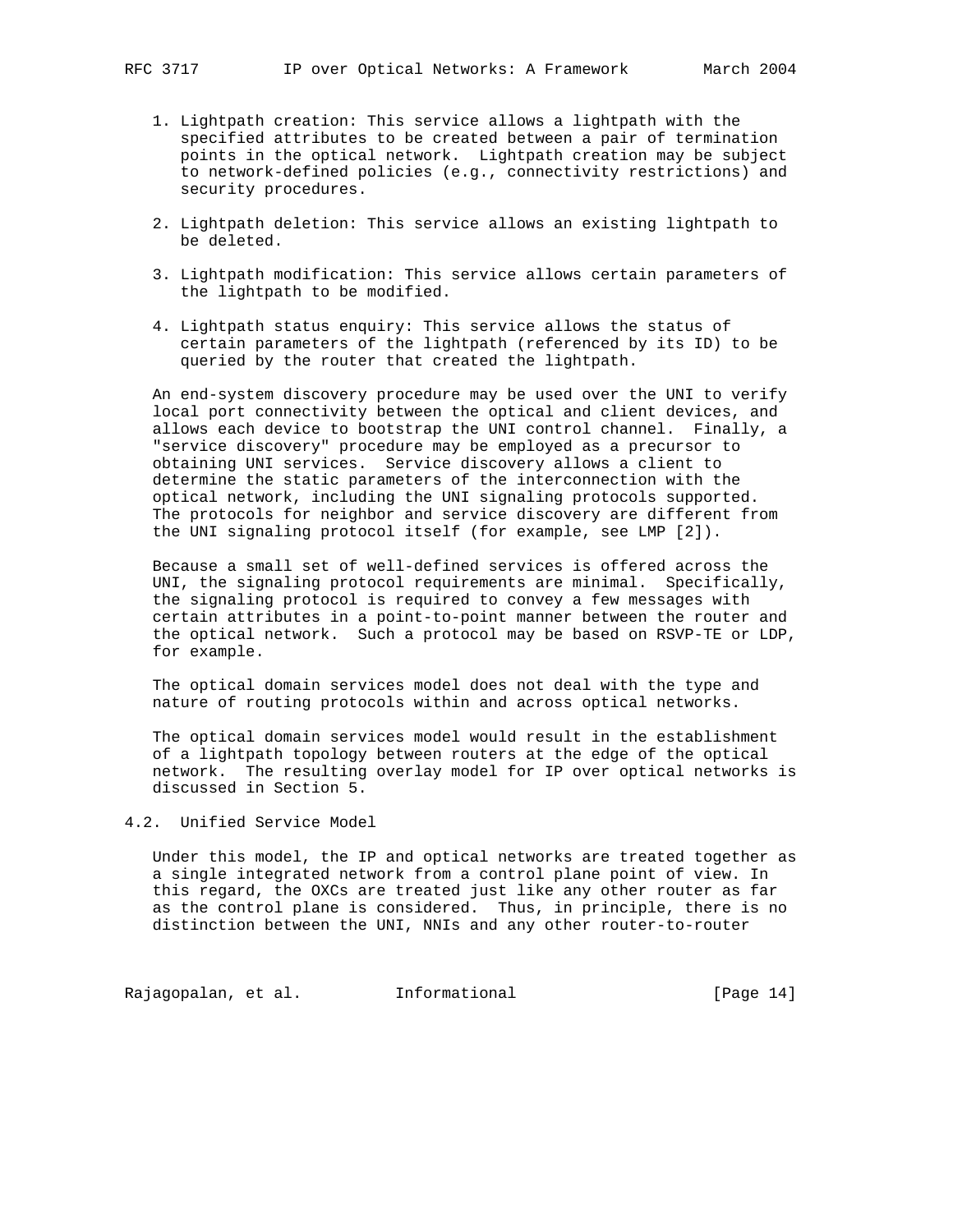interface from a routing and signaling point of view. It is assumed that this control plane is IP-based, for example leveraging the traffic engineering extensions for MPLS or GMPLS, as described in [1]. The unified service model has so far been discussed only in the context of a single administrative domain. A unified control plane is possible even when there are administrative boundaries within an optical internetwork, but some of the integrated routing capabilities may not be practically attractive or even feasible in this case (see Section 5).

 Under the unified service model and within the context of a GMPLS network, optical network services are obtained implicitly during end-to-end GMPLS signaling. Specifically, an edge router can create a lightpath with specified attributes, or delete and modify lightpaths as it creates GMPLS label-switched paths (LSPs). In this regard, the services obtained from the optical network are similar to the domain services model. These services, however, may be invoked in a more seamless manner as compared to the domain services model. For instance, when routers are attached to a single optical network (i.e., there are no ENNIs), a remote router could compute an end-to end path across the optical internetwork. It can then establish an LSP across the optical internetwork. But the edge routers must still recognize that an LSP across the optical internetwork is a lightpath, or a conduit for multiple packet-based LSPs.

 The concept of "forwarding adjacency" can be used to specify virtual links across optical internetworks in routing protocols such as OSPF [3]. In essence, once a lightpath is established across an optical internetwork between two edge routers, the lightpath can be advertised as a forwarding adjacency (a virtual link) between these routers. Thus, from a data plane point of view, the lightpaths result in a virtual overlay between edge routers. The decisions as to when to create such lightpaths, and the bandwidth management for these lightpaths is identical in both the domain services model and the unified service model. The routing and signaling models for unified services is described in Sections 5 and 6.

# 4.3. Which Service Model?

 The relative merits of the above service models can be debated at length, but the approach recommended in this framework is to define routing and signaling mechanisms in support of both models. As noted above, signaling for service requests can be unified to cover both models. The developments in GMPLS signaling [4] for the unified service model and its adoption for UNI signaling [5, 6] under the domain services model essentially supports this view. The significant difference between the service models, however, is in routing protocols, as described in Sections 5 and 6.

Rajagopalan, et al. 1nformational 1999 [Page 15]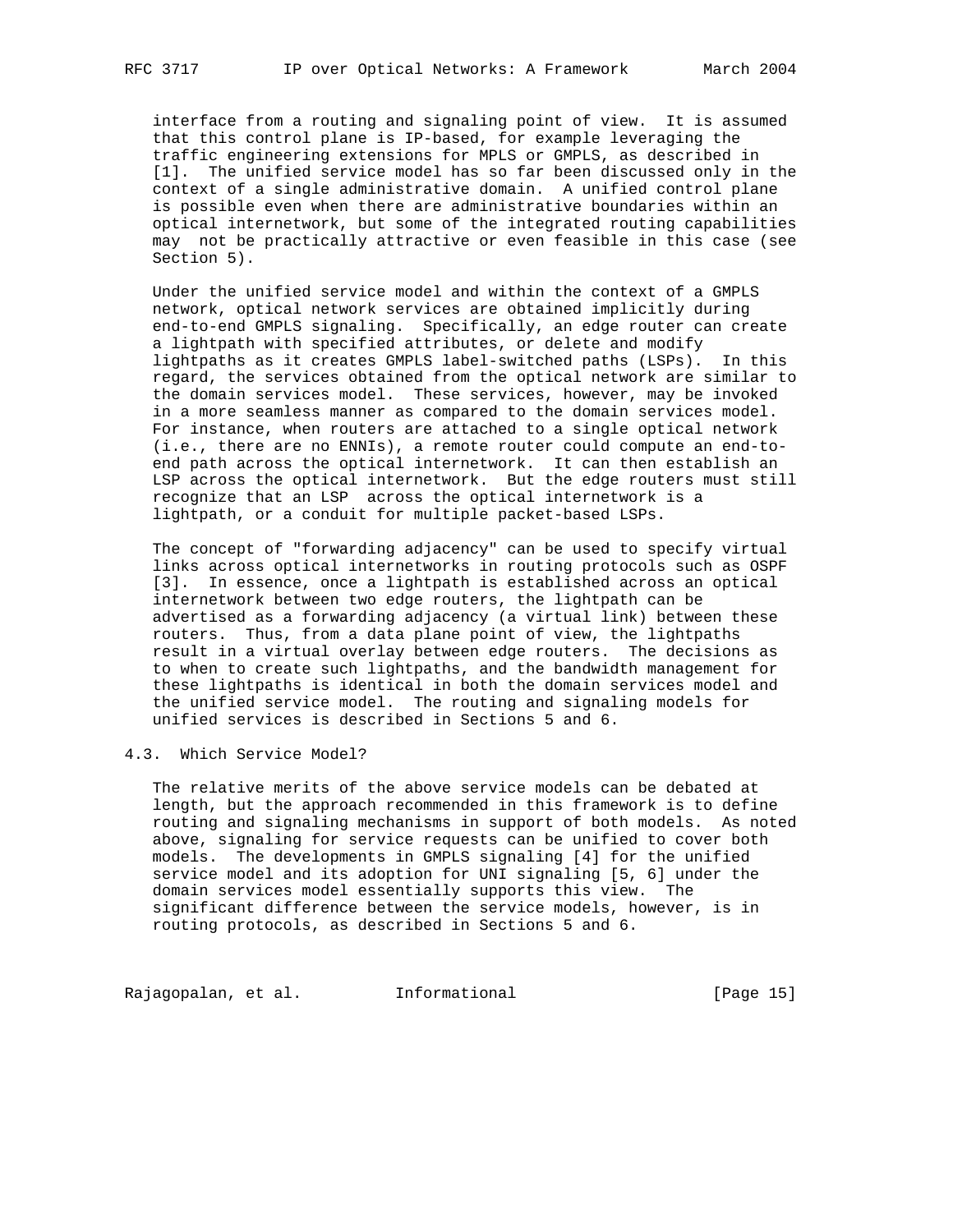## 4.4. What are the Possible Services?

 Specialized services may be built atop the point-to-point connectivity service offered by the optical network. For example, optical virtual private networks and bandwidth on demand are some of the services that can be envisioned.

## 4.4.1. Optical Virtual Private Networks (OVPNs)

 Given that the data plane links between IP routers over an optical network amounts to a virtual topology which is an overlay over the fiber optic network, it is easy to envision a virtual private network of lightpaths that interconnect routers (or any other set of clients) belonging to a single entity or a group of related entities across a public optical network. Indeed, in the case where the optical network provides connectivity for multiple sets of external client networks, there has to be a way to enforce routing policies that ensure routing separation between different sets of client networks (i.e., VPN service).

5. IP transport over Optical Networks

 To examine the architectural alternatives for IP over optical networks, it is important to distinguish between the data and control planes. The optical network provides a service to external entities in the form of fixed bandwidth transport pipes (optical paths). IP routers at the edge of the optical networks must necessarily have such paths established between them before communication at the IP layer can commence. Thus, the IP data plane over optical networks is realized over a virtual topology of optical paths. On the other hand, IP routers and OXCs can have a peer relation with respect to the control plane, especially for routing protocols that permit the dynamic discovery of IP endpoints attached to the optical network.

 The IP over optical network architecture is defined essentially by the organization of the control plane. The assumption in this framework is that an IP-based control plane [1] is used, such as GMPLS. Depending on the service model(Section 4), however, the control planes in the IP and optical networks can be loosely or tightly coupled. This coupling determines the following characteristics:

- o The details of the topology and routing information advertised by the optical network across the client interface;
- o The level of control that IP routers can exercise in selecting explicit paths for connections across the optical network;

Rajagopalan, et al. 1nformational 1999 [Page 16]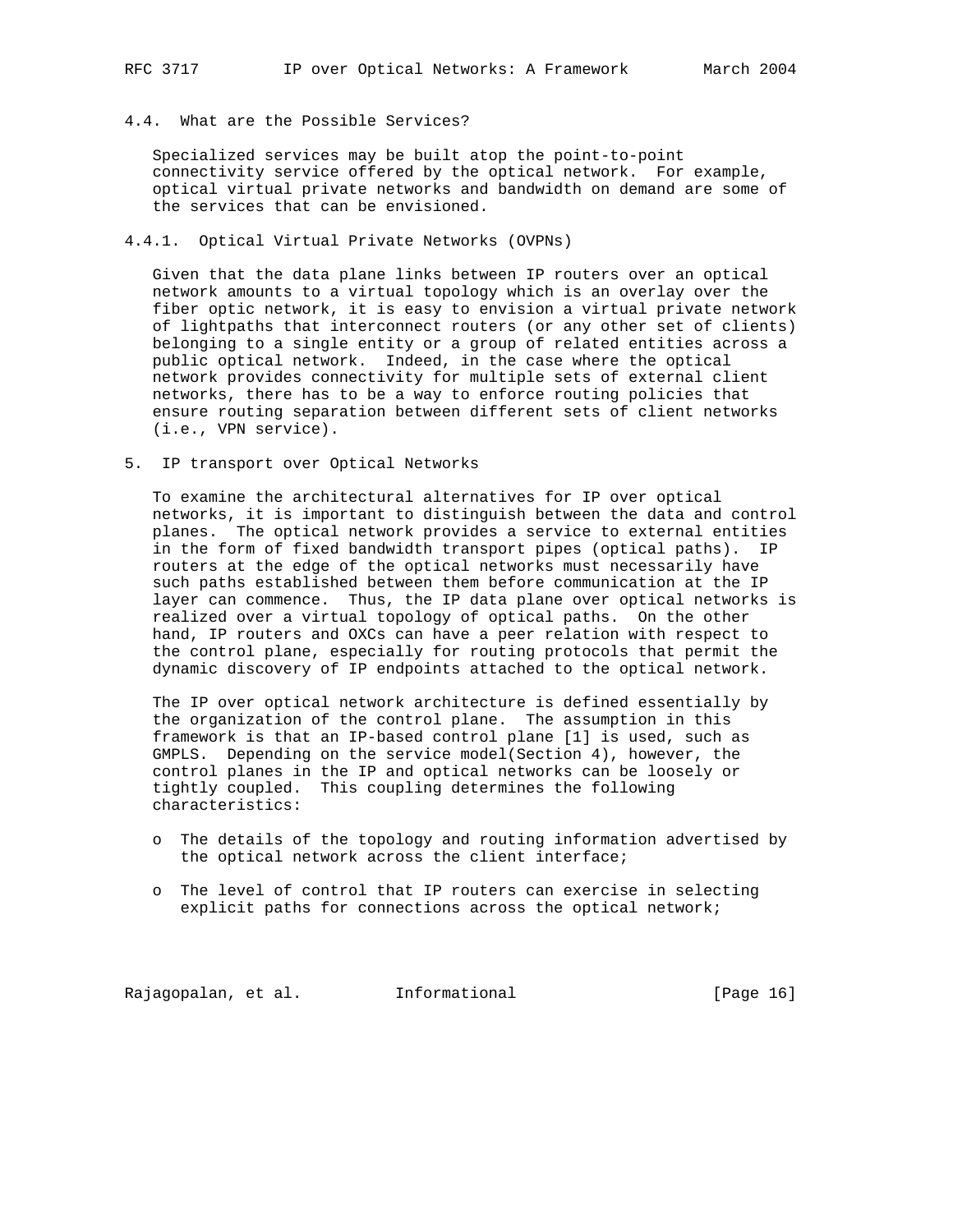o Policies regarding the dynamic provisioning of optical paths between routers. These include access control, accounting, and security issues.

The following interconnection models are then possible:

#### 5.1. Interconnection Models

#### 5.1.1. The Peer Model

 Under the peer model, the IP control plane acts as a peer of the optical transport network control plane. This implies that a single instance of the control plane is deployed over the IP and optical domains. When there is a single optical network involved and the IP and optical domains belong to the same entity, then a common IGP such as OSPF or IS-IS, with appropriate extensions, can be used to distribute topology information [7] over the integrated IP-optical network. In the case of OSPF, opaque LSAs can be used to advertise topology state information. In the case of IS-IS, extended TLVs will have to be defined to propagate topology state information. Many of these extensions are occurring within the context of GMPLS.

 When an optical internetwork with multiple optical networks is involved (e.g., spanning different administrative domains), a single instance of an intra-domain routing protocol is not attractive or even realistic. In this case, inter-domain routing and signaling protocols are needed. In either case, a tacit assumption is that a common addressing scheme will be used for the optical and IP networks. A common address space can be trivially realized by using IP addresses in both IP and optical domains. Thus, the optical network elements become IP addressable entities as noted in [1].

## 5.1.2. The Overlay Model

 Under the overlay model, the IP layer routing, topology distribution, and signaling protocols are independent of the routing, topology distribution, and signaling protocols within the optical domain. This model is conceptually similar to the classical IP over ATM or MPOA models, but applied to an optical internetwork instead. In the overlay model, a separate instance of the control plane (especially the routing and signaling protocols) would have to be deployed in the optical domain, independent of what exists in the IP domain. In certain circumstances, it may also be feasible to statically configure the optical channels that provide connectivity for the IP domain in the overlay model. Static configuration can be effected through network management functions. Static configuration, however,

Rajagopalan, et al. Informational [Page 17]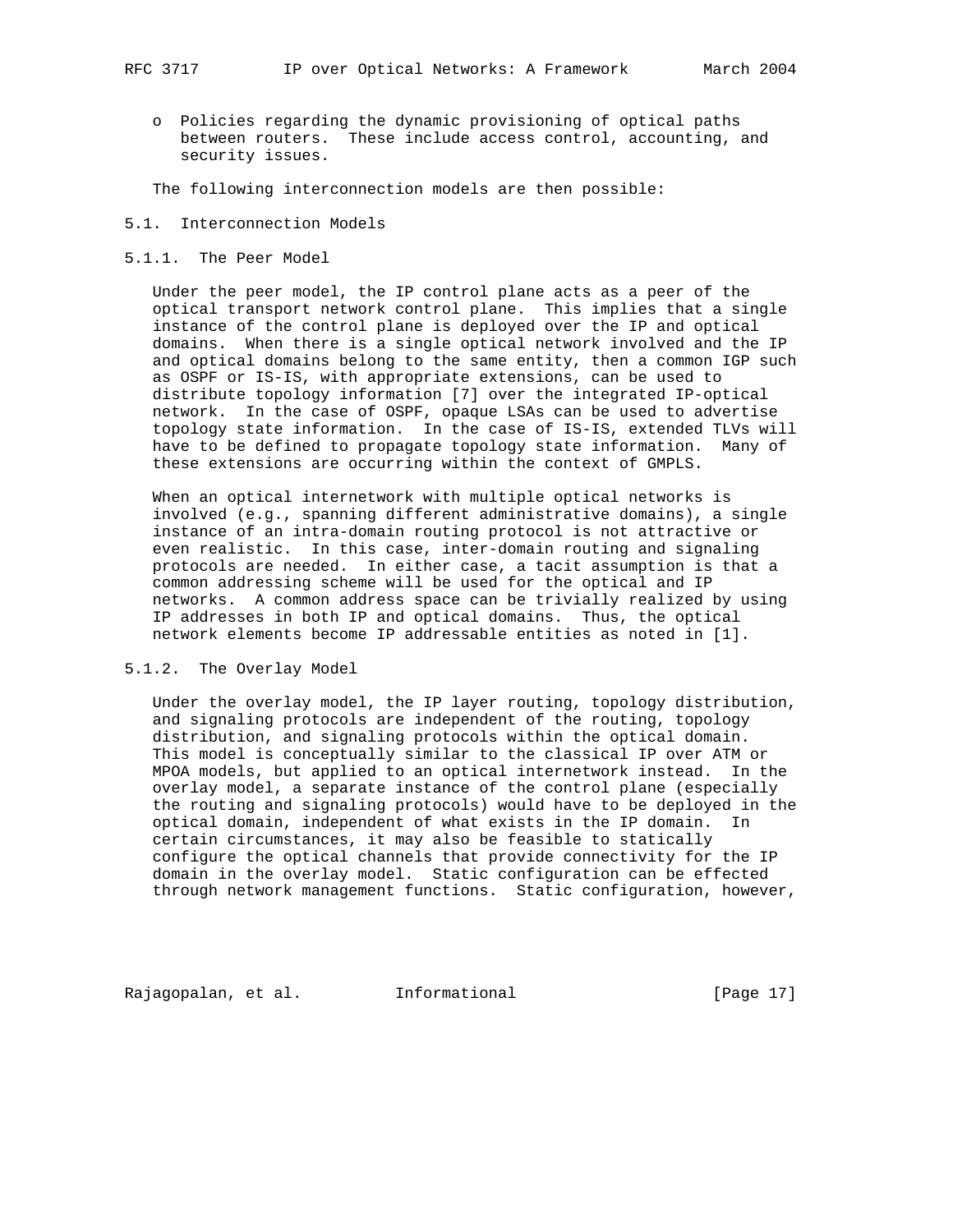is unlikely to scale in very large networks, and may not support the rapid connection provisioning requirements of future highly competitive networking environments.

5.1.3. The Augmented Model

 Under the augmented model, there are separate routing instances in the IP and optical domains, but certain types of information from one routing instance can be passed through to the other routing instance. For example, external IP addresses could be carried within the optical routing protocols to allow reachability information to be passed to IP clients.

 The routing approaches corresponding to these interconnection models are described below.

#### 5.2. Routing Approaches

## 5.2.1. Integrated Routing

 This routing approach supports the peer model within a single administrative domain. Under this approach, the IP and optical networks are assumed to run the same instance of an IP routing protocol, e.g., OSPF with suitable "optical" extensions. These extensions must capture optical link parameters, and any constraints that are specific to optical networks. The topology and link state information maintained by all nodes (OXCs and routers) may be identical, but not necessarily. This approach permits a router to compute an end-to-end path to another router across the optical network. Suppose the path computation is triggered by the need to route a label switched path (LSP) in a GMPLS environment. Such an LSP can be established using GMPLS signaling, e.g., RSVP-TE or CR-LDP with appropriate extensions. In this case, the signaling protocol will establish a lightpath between two edge routers. This lightpath is in essence a tunnel across the optical network, and may have capacity much larger than the bandwidth required to support the first LSP. Thus, it is essential that other routers in the network realize the availability of excess capacity within the lightpath so that subsequent LSPs between the routers can use it rather than instantiating a new lightpath. The lightpath may therefore be advertised as a virtual link in the topology as a means to address this issue.

 The notion of "forwarding adjacency" (FA) described in [3] is essential in propagating existing lightpath information to other routers. An FA is essentially a virtual link advertised into a link state routing protocol. Thus, an FA could be described by the same parameters that define resources in any regular link. While it is

Rajagopalan, et al. 1nformational 1999 [Page 18]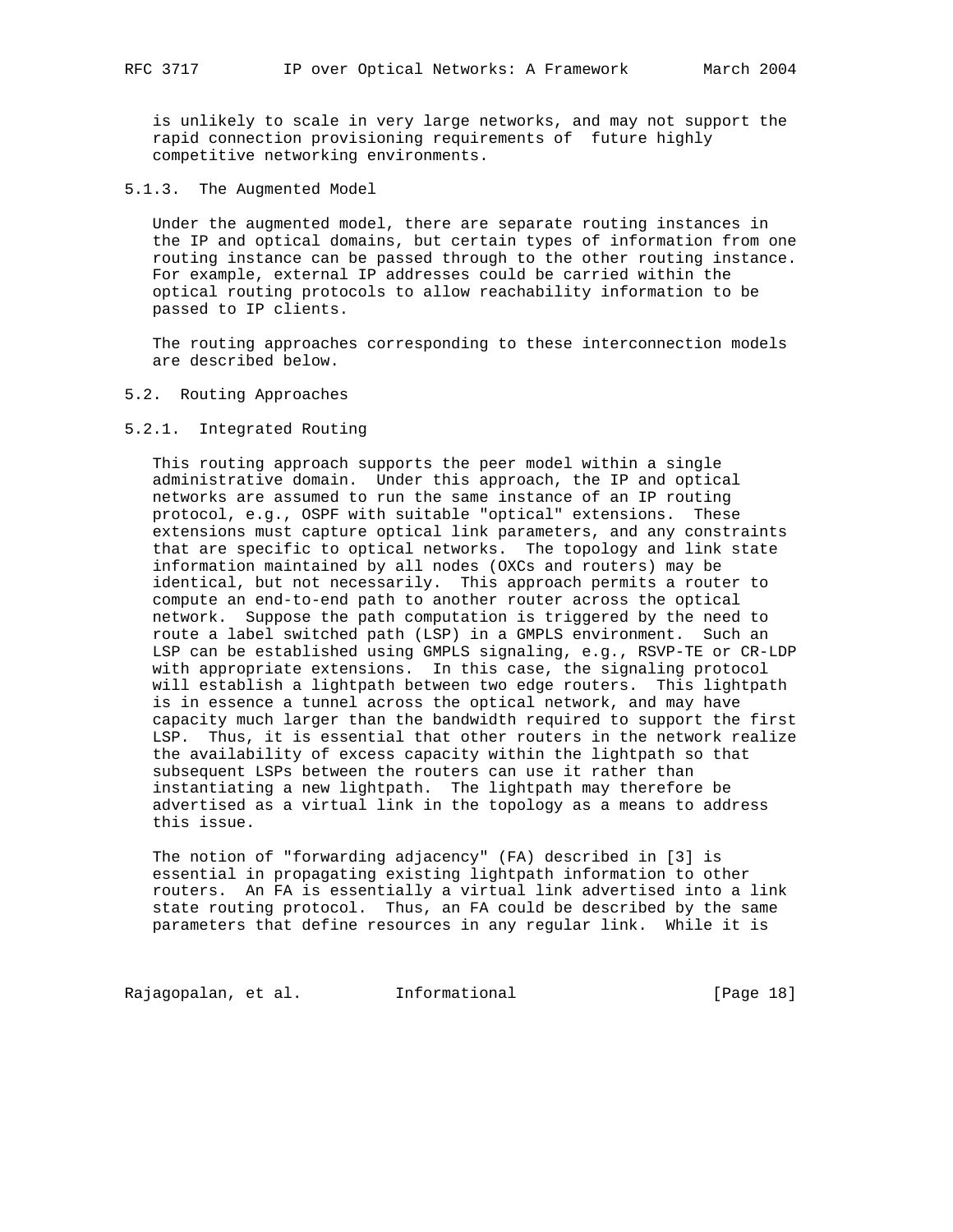necessary to specify the mechanism for creating an FA, it is not necessary to specify how an FA is used by the routing scheme. Once an FA is advertised in a link state protocol, its usage for routing LSPs is defined by the route computation and traffic engineering algorithms implemented.

 It should be noted that at the IP-optical interface, the physical ports over which routers are connected to OXCs constrain the connectivity and resource availability. Suppose a router R1 is connected to OXC O1 over two ports, P1 and P2. Under integrated routing, the connectivity between R1 and O1 over the two ports would have been captured in the link state representation of the network. Now, suppose an FA at full port bandwidth is created from R1 to another router R2 over port P1. While this FA is advertised as a virtual link between R1 and R2, it is also necessary to remove the link R1-O1 (over P1) from the link state representation since that port is no longer available for creating a lightpath. Thus, as FAs are created, an overlaid set of virtual links is introduced into the link state representation, replacing the links previously advertised at the IP-Optical interface. Finally, the details of the optical network captured in the link state representation is replaced by a network of FAs. The above scheme is one way to tackle the problem. Another approach is to associate appropriate dynamic attributes with link state information, so that a link that cannot be used to establish a particular type of connection will be appropriately tagged. Generally, however, there is a great deal of similarity between integrated routing and domain-specific routing (described next). Both ultimately deal with the creation of a virtual lightpath topology (which is overlaid over the optical network) to meet certain traffic engineering objectives.

## 5.2.2. Domain-Specific Routing

 The domain-specific routing approach supports the augmented interconnection model. Under this approach, routing within the optical and IP domains are separated, with a standard routing protocol running between domains. This is similar to the IP inter domain routing model. A specific approach for this is considered next. It is to be noted that other approaches are equally possible.

5.2.2.1. Domain-Specific Routing using BGP

 The inter-domain IP routing protocol, BGP [8], may be adapted for exchanging routing information between IP and optical domains. This would allow routers to advertise IP address prefixes within their network to the optical internetwork and to receive external IP address prefixes from the optical internetwork. The optical internetwork transports the reachability information from one IP

Rajagopalan, et al. 1nformational 1917 [Page 19]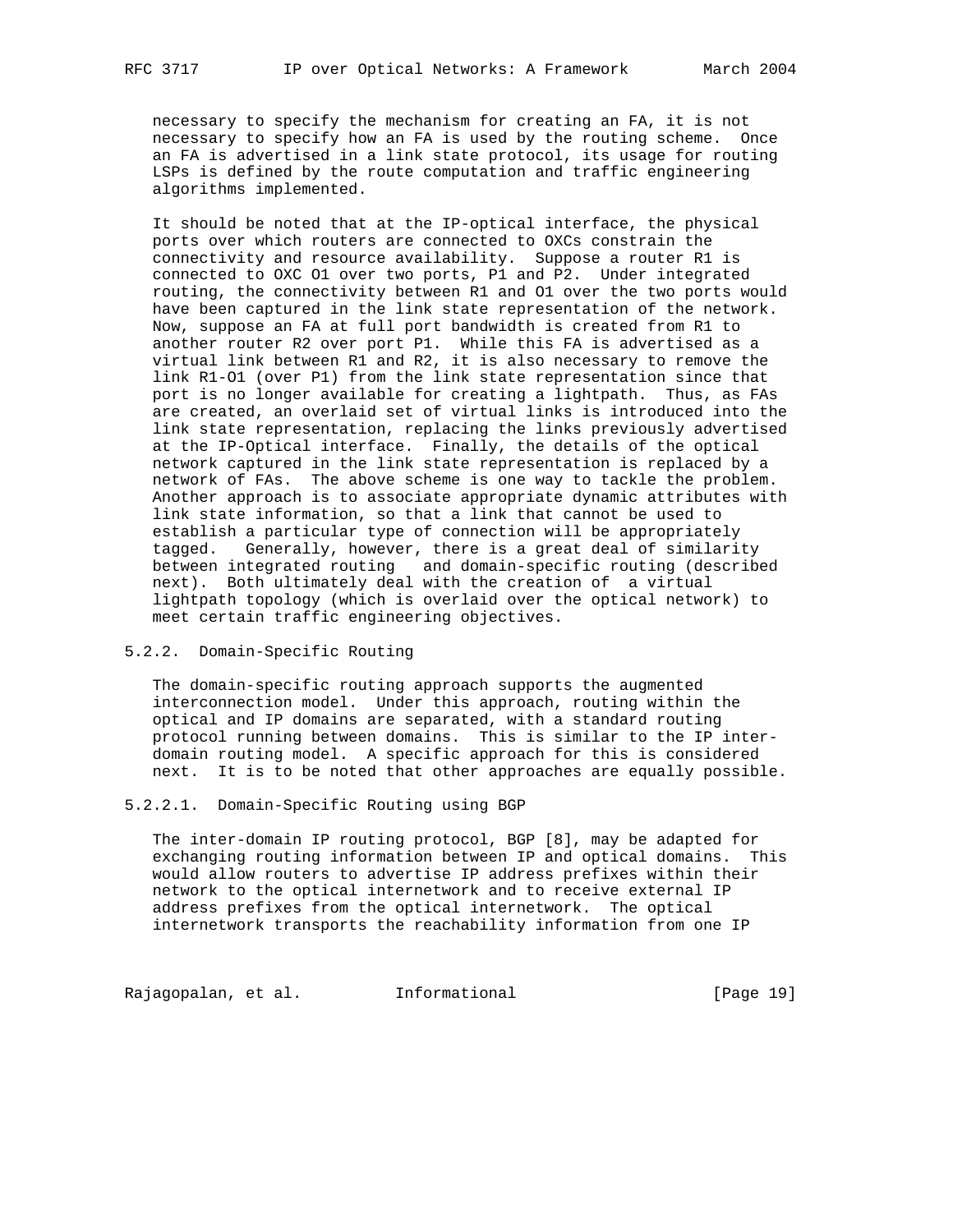network to others. For instance, edge routers and OXCs can run exterior BGP (EBGP). Within the optical internetwork, interior BGP (IBGP) is may be used between border optical switches, and EBGP may be used between different networks (over ENNI, Figure 1).

 Under this scheme, it may be necessary to identify the egress points in the optical internetwork corresponding to externally reachable IP addresses. To see this, suppose an edge router intends to establish an LSP to a destination node across the optical internetwork. It may request a direct lightpath to that destination, without explicitly specifying the egress optical port for the lightpath because the optical internetwork has knowledge of externally reachable IP addresses. However, if the same edge router were to establish another LSP to a different external destination, then for efficiency reasons, it may first need to determine whether there is an existing lightpath (with sufficient residual capacity) to the target destination. For this purpose, it may be necessary for edge routers to keep track of which egress ports in the optical internetwork lead to which external destinations. Thus, a border OXC receiving external IP prefixes from an edge router through EBGP must include its own IP address as the egress point before propagating these prefixes to other border OXCs or edge routers. An edge router receiving this information need not propagate the egress address further, but it must keep the association between external IP addresses and egress OXC addresses. When optical VPNs are implemented, the address prefixes advertised by the border OXCs may be accompanied by some VPN specific identification.

 There are however, some potential negative effects that could result from domain-specific routing using BGP in an IPO environment:

- o The amount of information that optical nodes will have to maintain will not be bound by the size of the optical network anymore, but will have to include external routes as well.
- o The stability of the optical network control plane will no longer be dictated solely by the dynamics emanating within the optical network, but may be affected by the dynamics originating from external routing domains from which external reachability information is received.

## 5.2.3. Overlay Routing

 The overlay routing approach supports the overlay interconnection model. Under this approach, an overlay mechanism that allows edge routers to register and query for external addresses is implemented. This is conceptually similar to the address resolution mechanism used for IP over ATM. Under this approach, the optical network could

Rajagopalan, et al. 1nformational 1999 [Page 20]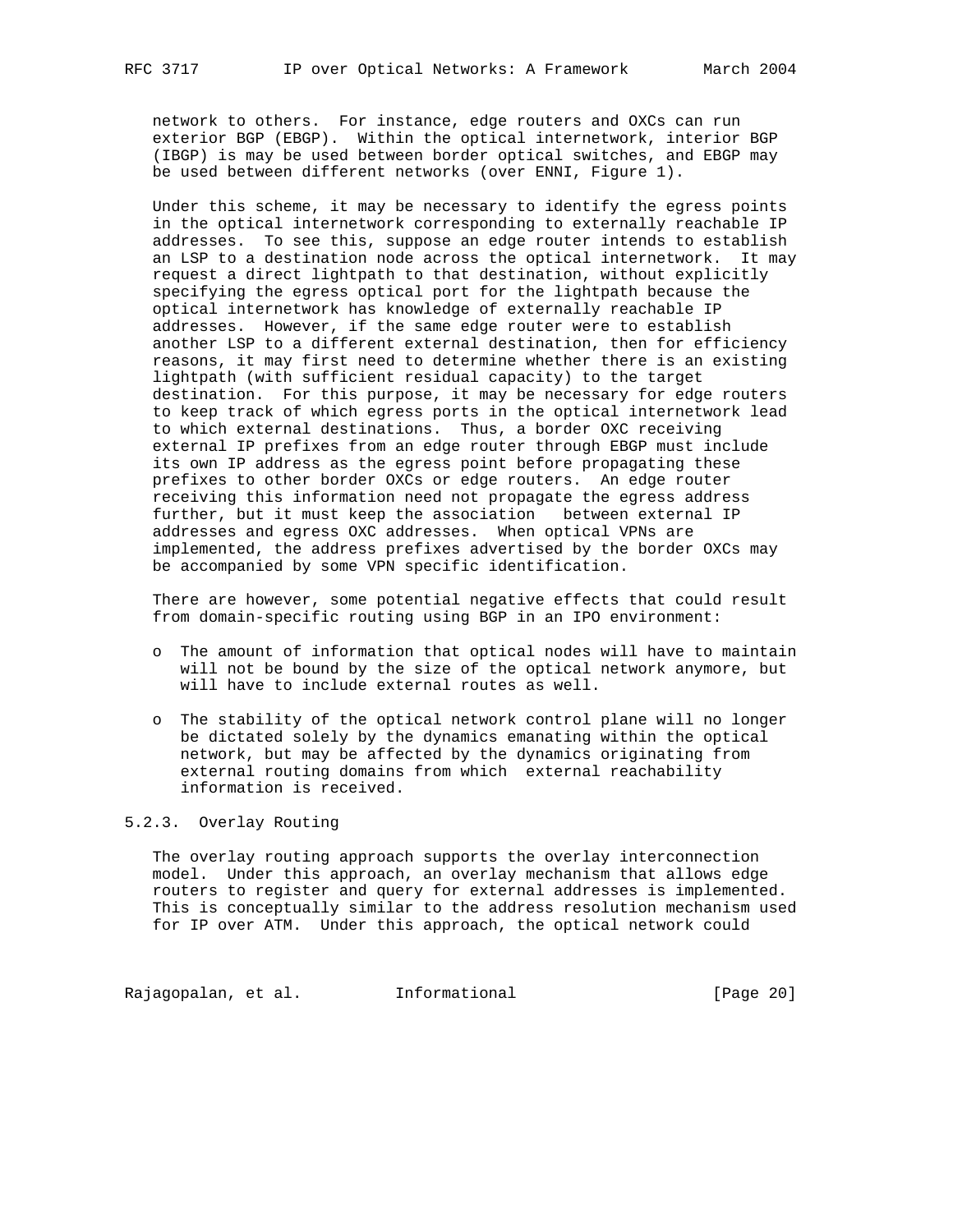implement a registry that allows edge routers to register IP addresses and VPN identifiers. An edge router may be allowed to query for external addresses belonging to the same set of VPNs it belongs to. A successful query would return the address of the egress optical port through which the external destination can be reached.

 Because IP-optical interface connectivity is limited, the determination of how many lightpaths must be established and to what endpoints are traffic engineering decisions. Furthermore, after an initial set of such lightpaths are established, these may be used as adjacencies within VPNs for a VPN-wide routing scheme, for example, OSPF. With this approach, an edge router could first determine other edge routers of interest by querying the registry. After it obtains the appropriate addresses, an initial overlay lightpath topology may be formed. Routing adjacencies may then be established across the lightpaths and further routing information may be exchanged to establish VPN-wide routing.

#### 5.3. Signaling-Related

#### 5.3.1. The Role of MPLS

 It is possible to model wavelengths, and potentially TDM channels within a wavelength as "labels". This concept was proposed in [1], and "generalized" MPLS (GMPLS) mechanisms for realizing this are described in [4]. MPLS signaling protocols with traffic engineering extensions, such as RSVP-TE, can be appropriately extended and used for signaling lightpath requests. These protocols can be adapted for client/server signaling in the case of the domain services model, and for end-to-end integrated signaling in the case of the unified services model.

#### 5.3.2. Signaling Models

 With the domain-services model, the signaling control plane in the IP and optical network are completely separate as shown in Figure 3 below. This separation also implies the separation of IP and optical address spaces (even though the optical network would be using internal IP addressing). While RSVP-TE and LDP can be adapted for UNI signaling, the full functionality of these protocols will not be used. For example, UNI signaling does not require the specification of explicit routes. On the other hand, based on the service attributes, new objects need to be signaled using these protocols as described in [5, 6].

Rajagopalan, et al. Informational [Page 21]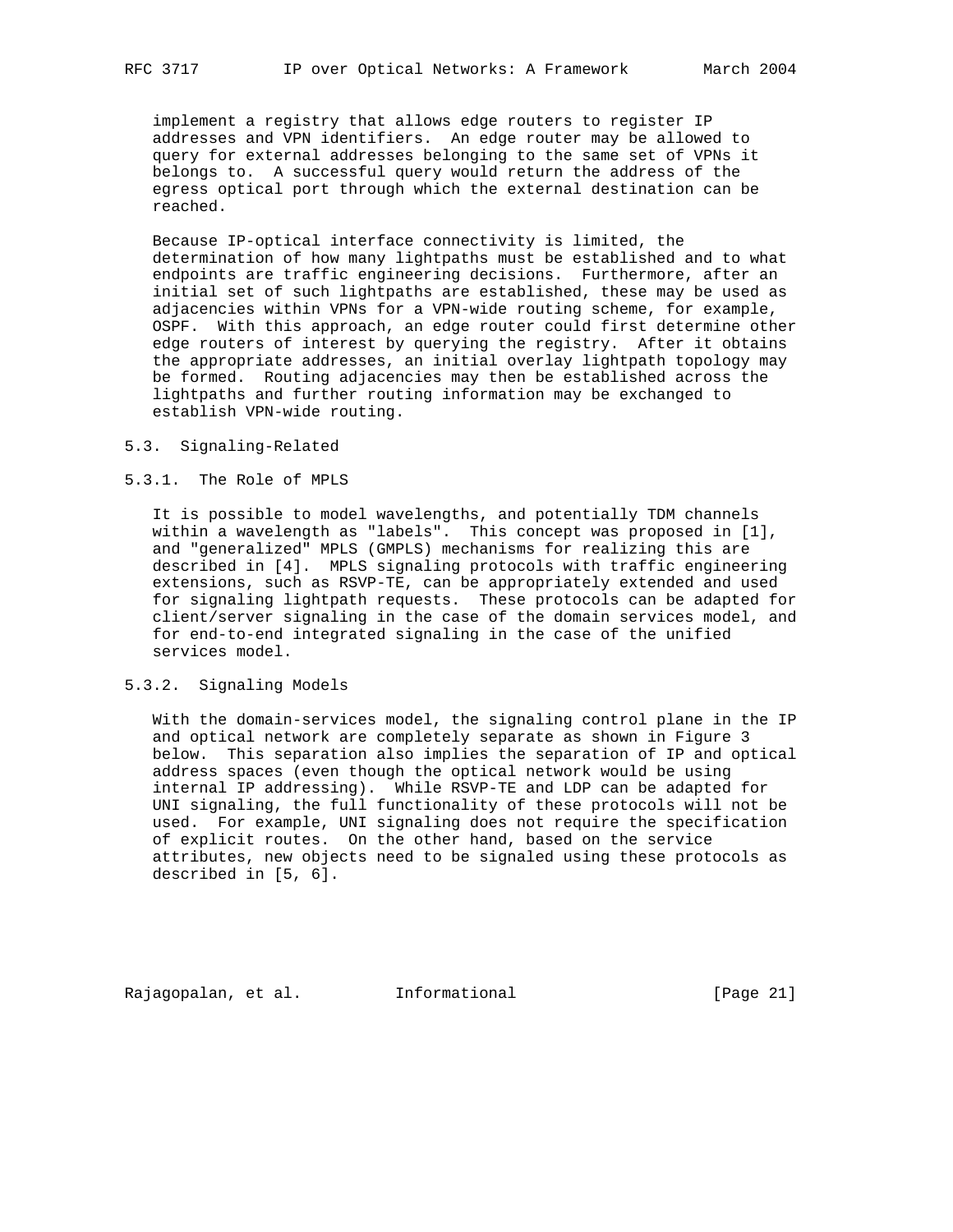|

| MPLS Signaling | UNI Signaling | MPLS or other signaling                                |
|----------------|---------------|--------------------------------------------------------|
| IP Network     |               | Optical Internetwork                                   |
| Router         | +---+ Router  | $+ - - - - + - - - - - +$<br>OXC<br>OXC<br>$+ - - - +$ |
|                |               |                                                        |

## Completely Separated Addressing and Control Planes

Figure 3: Domain Services Signaling Model

 With the unified services model, the addressing is common in the IP network and optical internetwork and the respective signaling control are related, as shown in Figure 4. It is understood that GMPLS signaling is implemented in the IP and optical domains, using suitably enhanced RSVP-TE or CR-LDP protocols. But the semantics of services within the optical internetwork may be different from that in the IP network. As an example, the protection services offered in the optical internetwork may be different from the end-to-end protection services offered by the IP network. Another example is with regard to bandwidth. While the IP network may offer a continuum of bandwidths, the optical internetwork will offer only discrete bandwidths. Thus, the signaling attributes and services are defined independently for IP and optical domains. The routers at the edge of the optical internetwork must therefore identify service boundaries and perform suitable translations in the signaling messages crossing the IP-optical boundary. This may still occur even though the signaling control plane in both networks are GMPLS-based and there is tighter coupling of the control plane as compared to the domain services model.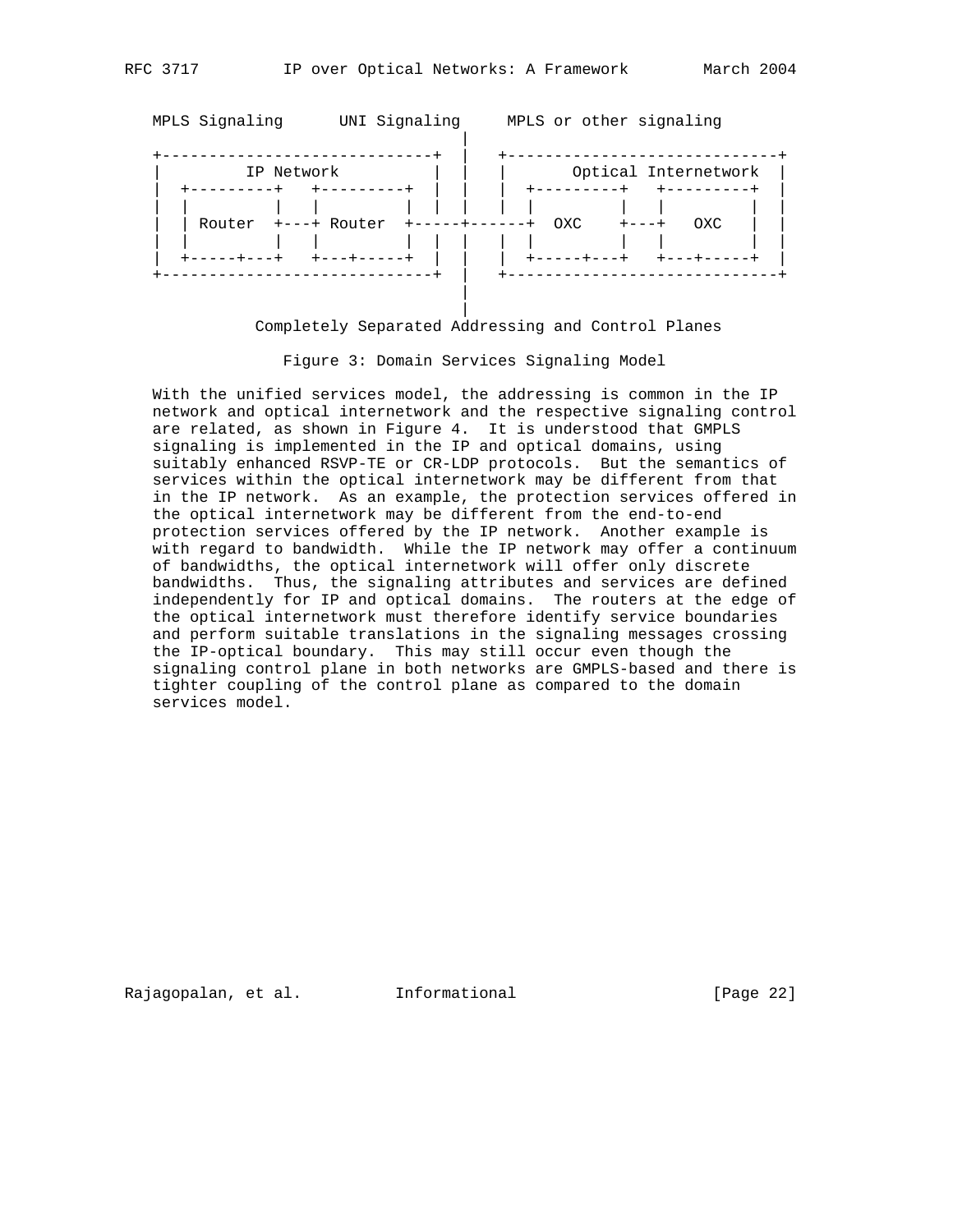Service Boundary Service Boundary | | IP Layer GMPLS Signaling | Optical Layer GMPLS | IP Layer GMPLS | | +--------+ +--------+ | +-------+ +-------+ | +--------+ | | | | | | | | | | | | | IP LSR +--+ IP LSR +--+--+Optical+--+Optical+-+--+ IP LSR +--- | | | | | | LSR | | LSR | | | | +-----+--+ +---+----+ | +-----+-+ +---+---+ | +--------+

Common Address Space, Service Translation

Figure 4: Unified Services Signaling Model

 Thus, as illustrated in Figure 4, the signaling in the case of unified services is actually multi-layered. The layering is based on the technology and functionality. As an example, the specific adaptations of GMPLS signaling for SONET layer (whose functionality is transport) are described in [10].

#### 5.4. End-to-End Protection Models

 Suppose an LSP is established from an ingress IP router to an egress router across an ingress IP network, a transit optical internetwork and an egress IP network. If this LSP is to be afforded protection in the IP layer, how is the service coordinated between the IP and optical layers?

 Under this scenario, there are two approaches to end-to-end protection:

## 5.4.1. Segment-Wise Protection

 The protection services in the IP layer could utilize optical layer protection services for the LSP segment that traverses the optical internetwork. Thus, the end-to-end LSP would be treated as a concatenation of three LSP segments from the protection point of view: a segment in the ingress IP network, a segment in the optical internetwork and a segment in the egress IP network. The protection services at the IP layer for an end-to-end LSP must be mapped onto suitable protection services offered by the optical internetwork. Suppose that 1+1 protection is offered to LSPs at the IP layer, i.e., each protected LSP has a pre-established hot stand-by in a 1+1 or 1:1 configuration. In case of a failure of the primary LSP, traffic can be immediately switched to the stand-by. This type of protection can be realized end-to-end as follows. With reference to Figure 5, let an LSP originate at (ingress) router interface A and terminate at (egress) router interface F. Under the first protection option, a

Rajagopalan, et al. 1nformational 1999 [Page 23]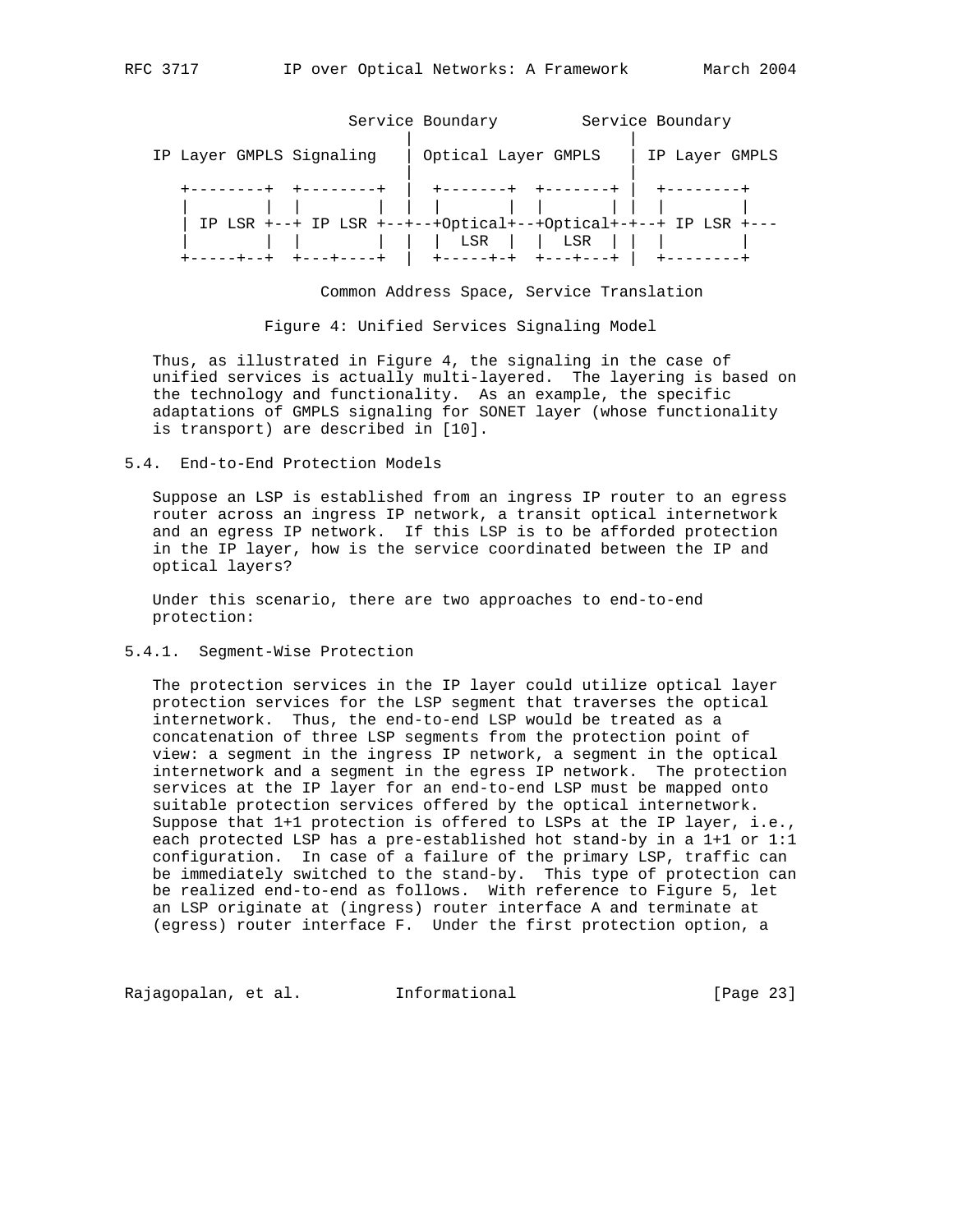primary path for the LSP must be established first. Let this path be as shown in Figure 5, traversing router interface B in the ingress network, optical ports C (ingress) and D (egress), and router interface E in the egress network. Next, 1+1 protection is realized separately in each network by establishing a protection path between points A and B, C and D and E and F. Furthermore, the segments B-C and D-E must themselves be 1+1 protected, using drop- side protection. For the segment between C and D, the optical internetwork must offer a 1+1 service similar to that offered in the IP networks.

|  |  | A Ingress IP Net B----C Optical Internet D----E Eqress IP Net F |  |
|--|--|-----------------------------------------------------------------|--|
|  |  |                                                                 |  |
|  |  |                                                                 |  |

Figure 5: End-to-End Protection Example

#### 5.4.2. Single-Layer Protection

 Under this model, the protection services in the IP layer do not rely on any protection services offered in the optical internetwork. Thus, with reference to Figure 5, two SRLG-disjoint LSPs are established between A and F. The corresponding segments in the optical internetwork are treated as independent lightpaths in the optical internetwork. These lightpaths may be unprotected in the optical internetwork.

# 5.4.3. Differences

 A distinction between these two choices is as follows. Under the first choice, the optical internetwork is actively involved in end to-end protection, whereas under the second choice, any protection service offered in the optical internetwork is not utilized directly by client IP network. Also, under the first choice, the protection in the optical internetwork may apply collectively to a number of IP LSPs. That is, with reference to Figure 5, many LSPs may be aggregated into a single lightpath between C and D. The optical internetwork protection may then be applied to all of them at once leading to some gain in scalability. Under the second choice, each IP LSP must be separately protected. Finally, the first choice allows different restoration signaling to be implemented in the IP and optical internetwork. These restoration protocols are "patched up" at the service boundaries to realize end-to-end protection. A further advantage of this is that restoration is entirely contained within the network where the failure occurs, thereby improving the restoration latency, and perhaps network stability as a fault within

Rajagopalan, et al. 1nformational 1999 [Page 24]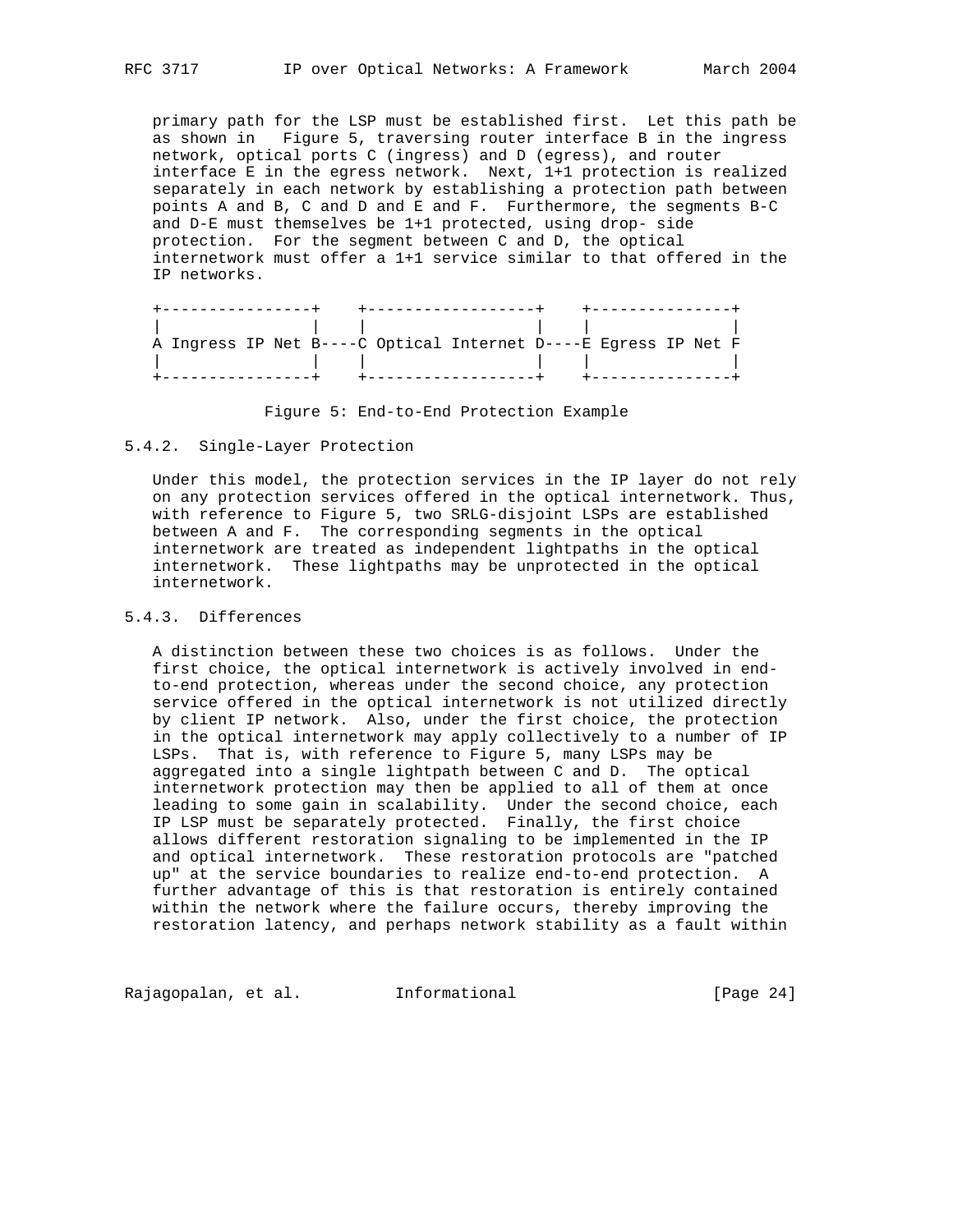an optical domain is contained and corrected within the domain. For instance, if there is a failure in the optical internetwork, optical network protocols restore the affected internal segments. Under the second choice, restoration signaling is always end-to-end between IP routers, essentially by-passing the optical internetwork. A result of this is that restoration latency could be higher. In addition, restoration protocols in the IP layer must run transparently over the optical internetwork in the overlay mode. IP based recovery techniques may however be more resource efficient, as it may be possible to convey traffic through the redundant capacity under fault-free scenarios. In particular, it may be possible to utilize classification, scheduling, and concepts of forwarding equivalence class to route lower class traffic over protect facilities and then possibly preempt them to make way for high priority traffic when faults occur.

6. IP-based Optical Control Plane Issues

 Provisioning and restoring lightpaths end-to-end between IP networks requires protocol and signaling support within optical sub-networks, and across the INNI and ENNI. In this regard, a distinction is made between control procedures within an optical sub-network (Figure 1), between sub-networks, and between networks. The general guideline followed in this framework is to separate these cases, and allow the possibility that different control procedures are followed inside different sub-networks, while a common set of procedures are followed across sub-networks and networks.

 The control plane procedures within a single vendor sub-network need not be defined since these can be proprietary. Clearly, it is possible to follow the same control procedures inside a sub-network and across sub-networks. But this is simply a recommendation within this framework document, rather than an imperative requirement. Thus, in the following, signaling and routing across sub-networks is considered first, followed by a discussion of similar issues across networks.

# 6.1. Addressing

 For interoperability across optical sub-networks using an IP-centric control plane, one of the fundamental issues is that of addressing. What entities should be identifiable from a signaling and routing point of view? How should they be addressed? This section presents some high level guidelines on this issue.

Rajagopalan, et al. Informational [Page 25]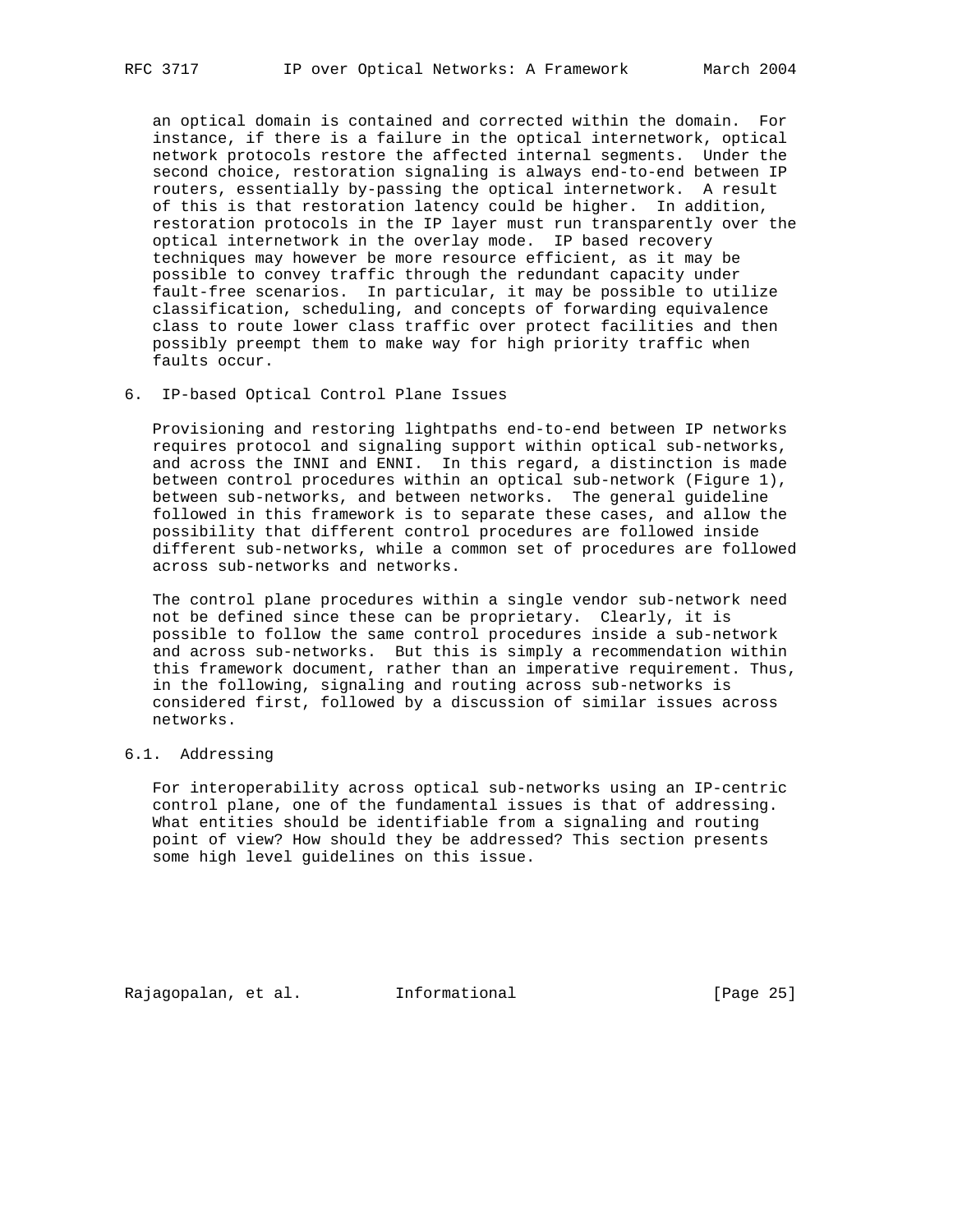Identifiable entities in optical networks include OXCs, optical links, optical channels and sub-channels, Shared Risk Link Groups (SRLGs), etc. An issue here is how granular the identification should be as far as the establishment of optical trails are concerned. The scheme for identification must accommodate the specification of the termination points in the optical network with adequate granularity when establishing optical trails. For instance, an OXC could have many ports, each of which may in turn terminate many optical channels, each of which contain many sub-channels etc. It is perhaps not reasonable to assume that every sub-channel or channel termination, or even OXC ports could be assigned a unique IP address. Also, the routing of an optical trail within the network does not depend on the precise termination point information, but rather only on the terminating OXC. Thus, finer granularity identification of termination points is of relevance only to the terminating OXC and not to intermediate OXCs (of course, resource allocation at each intermediate point would depend on the granularity of resources requested). This suggests an identification scheme whereby OXCs are identified by a unique IP address and a "selector" identifies further fine-grain information of relevance at an OXC. This, of course, does not preclude the identification of these termination points directly with IP addresses(with a null selector). The selector can be formatted to have adequate number of bits and a structure that expresses port, channel, sub-channel, etc, identification.

 Within the optical network, the establishment of trail segments between adjacent OXCs require the identification of specific port, channel, sub-channel, etc. With a GMPLS control plane, a label serves this function. The structure of the label must be such that it can encode the required information [10].

 Another entity that must be identified is the SRLG [11]. An SRLG is an identifier assigned to a group of optical links that share a physical resource. For instance, all optical channels routed over the same fiber could belong to the same SRLG. Similarly, all fibers routed over a conduit could belong to the same SRLG. The notable characteristic of SRLGs is that a given link could belong to more than one SRLG, and two links belonging to a given SRLG may individually belong to two other SRLGs. This is illustrated in Figure 6. Here, the links 1,2,3 and 4 may belong to SRLG 1, links 1,2 and 3 could belong to SRLG 2 and link 4 could belong to SRLG 3. Similarly, links 5 and 6 could belong to SRLG 1, and links 7 and 8 could belong to SRLG 4. (In this example, the same SRLG, i.e., 1, contains links from two different adjacencies).

Rajagopalan, et al. Informational [Page 26]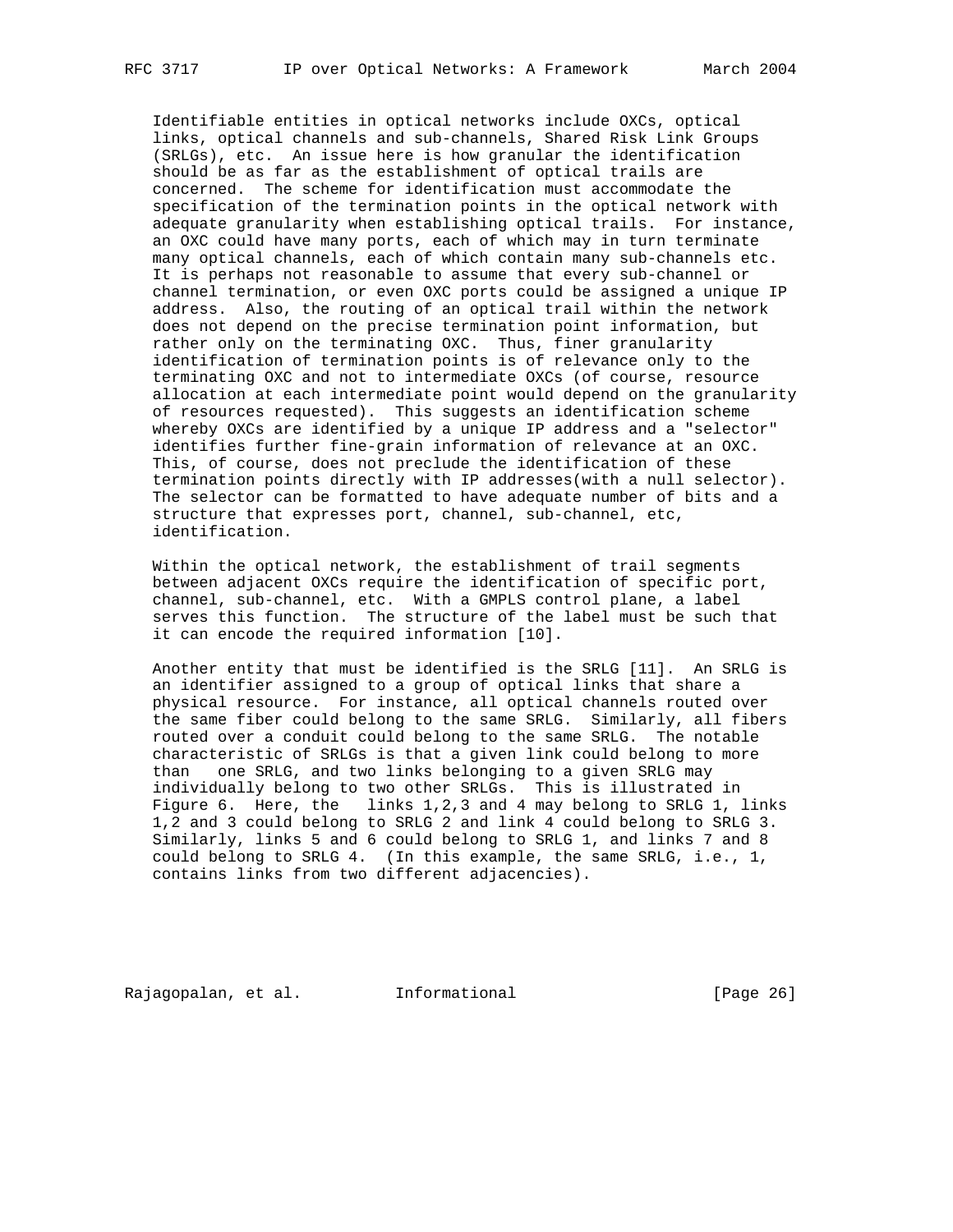While the classification of physical resources into SRLGs is a manual operation, the assignment of unique identifiers to these SRLGs within an optical network is essential to ensure correct SRLG disjoint path computation for protection. SRLGs could be identified with a flat identifier (e.g., 32 bit integer).

 Finally, optical links between adjacent OXCs may be bundled for advertisement into a link state protocol [12]. A bundled interface may be numbered or unnumbered. In either case, the component links within the bundle must be identifiable. In concert with SRLG identification, this information is necessary for correct path computation.

## 6.2. Neighbor Discovery

 Routing within the optical network relies on knowledge of network topology and resource availability. This information may be gathered and used by a centralized system, or by a distributed link state routing protocol. In either case, the first step towards network wide link state determination is the discovery of the status of local links to all neighbors by each OXC. Specifically, each OXC must determine the up/down status of each optical link, the bandwidth and other parameters of the link, and the identity of the remote end of the link (e.g., remote port number). The last piece of information is used to specify an appropriate label when signaling for lightpath provisioning. The determination of these parameters could be based on a combination of manual configuration and an automated protocol running between adjacent OXCs. The characteristics of such a protocol would depend on the type of OXCs that are adjacent (e.g., transparent or opaque).

 Neighbor discovery would typically require in-band communication on the bearer channels to determine local connectivity and link status. In the case of opaque OXCs with SONET termination, one instance of a neighbor discovery protocol (e.g., LMP [2]) would run on each OXC port, communicating with the corresponding protocol instance at the neighboring OXC. The protocol would utilize the SONET overhead bytes to transmit the (configured) local attributes periodically to the neighbor. Thus, two neighboring switches can automatically determine the identities of each other and the local connectivity, and also keep track of the up/down status of local links. Neighbor discovery with transparent OXCs is described in [2].

Rajagopalan, et al. Informational [Page 27]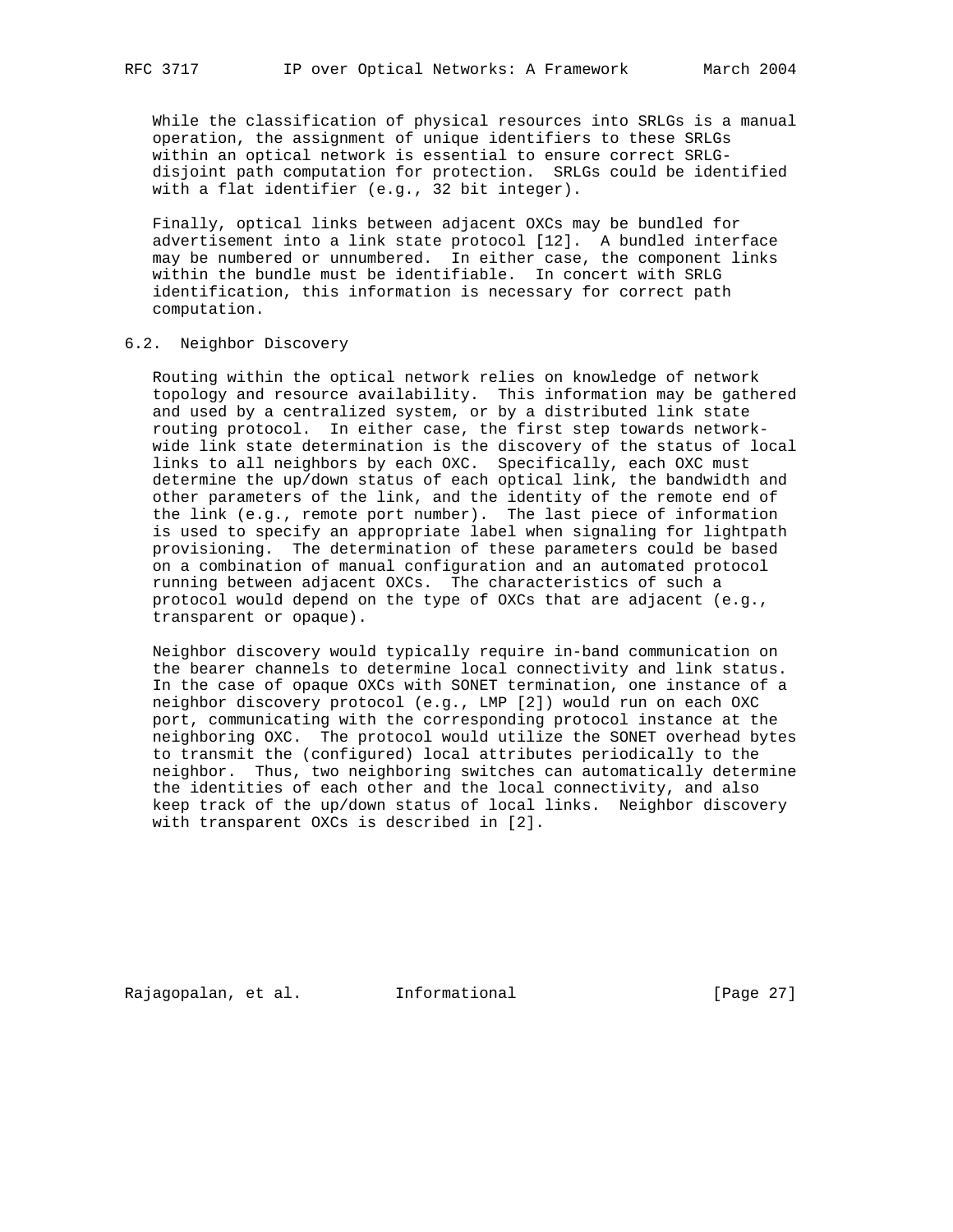



## 6.3. Topology Discovery

 Topology discovery is the procedure by which the topology and resource state of all the links in a network are determined. This procedure may be done as part of a link state routing protocol (e.g., OSPF, ISIS), or it can be done via the management plane (in the case of centralized path computation). The implementation of a link state protocol within a network (i.e., across sub-network boundaries) means that the same protocol runs in OXCs in every sub-network. If this assumption does not hold then interworking of routing between sub networks is required. This is similar to inter-network routing discussed in Section 6.7. The focus in the following is therefore on standardized link state routing.

 In general, most of the link state routing functionality is maintained when applied to optical networks. However, the representation of optical links, as well as some link parameters, are changed in this setting. Specifically,

 o The link state information may consist of link bundles [12]. Each link bundle is represented as an abstract link in the network topology. Different bundling representations are possible. For instance, the parameters of the abstract link may include the number, bandwidth and the type of optical links contained in the underlying link bundle [12]. Also, the SRLGs corresponding to each optical link in the bundle may be included as a parameter.

Rajagopalan, et al. Informational [Page 28]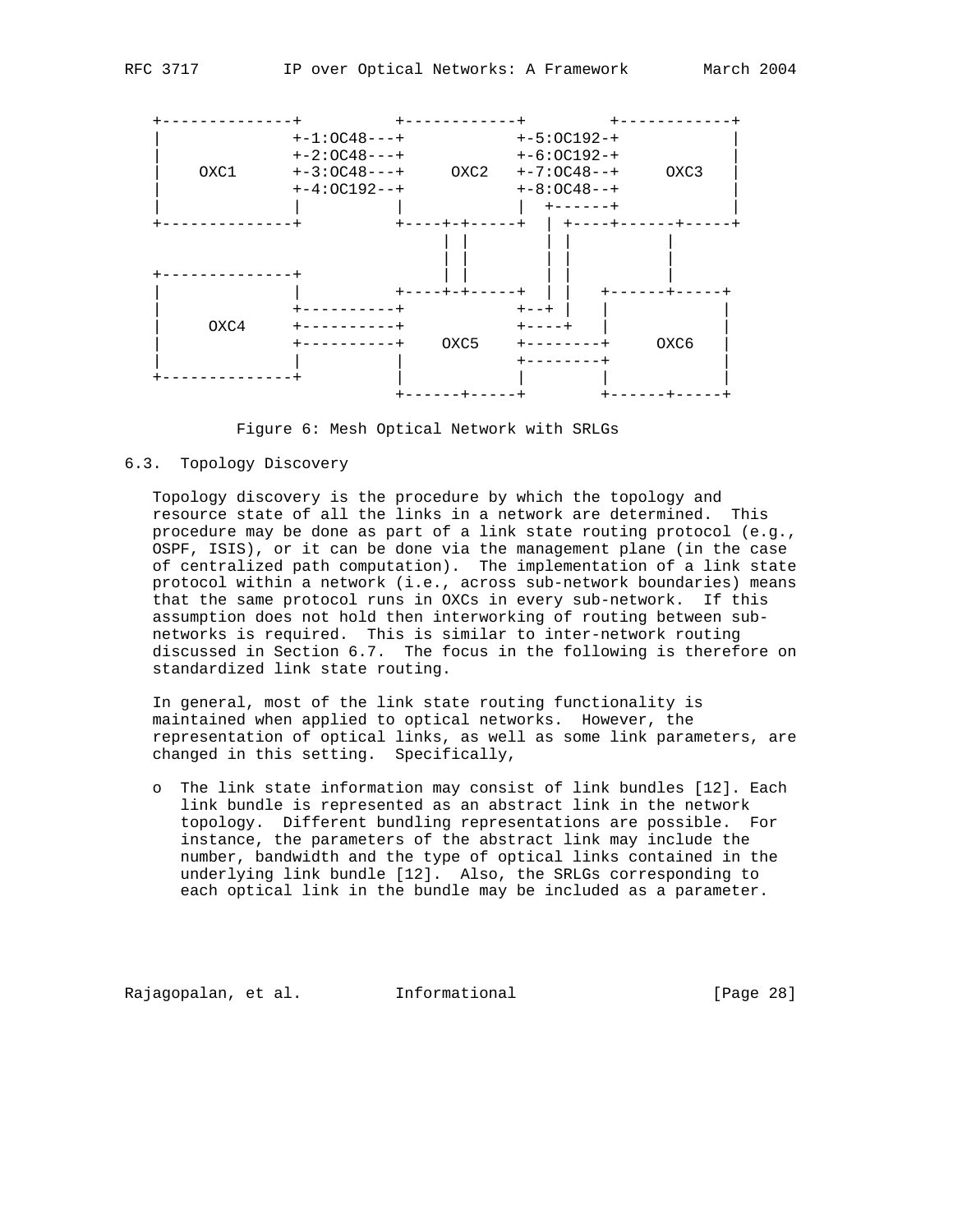- o The link state information should capture restoration-related parameters for optical links. Specifically, with shared protection (Section 6.5), the link state updates must have information that allows the computation of shared protection paths.
- o A single routing adjacency could be maintained between neighbors which may have multiple optical links (or even multiple link bundles) between them. This reduces the protocol messaging overhead.
- o Since link availability information changes dynamically, a flexible policy for triggering link state updates based on availability thresholds may be implemented. For instance, changes in availability of links of a given bandwidth (e.g., OC-48) may trigger updates only after the availability figure changes by a certain percentage.

 These concepts are relatively well-understood. On the other hand, the resource representation models and the topology discovery process for hierarchical routing (e.g., OSPF with multiple areas) are areas that need further work.

6.4. Protection and Restoration Models

 Automatic restoration of lightpaths is a service offered by optical networks. There could be local and end-to-end mechanisms for restoration of lightpaths within a network (across the INNI). Local mechanisms are used to select an alternate link (or network segment) between two OXCs across the INNI when a failure affects the primary link (or primary network segment) over which the (protected) lightpath is routed. Local restoration does not affect the end-to end route of the lightpath. When local restoration is not possible (e.g., no alternate link is available between the adjacent OXCs in question), end-to-end restoration may be performed. Under this scenario this, the affected lightpath may be rerouted over an alternate diverse path to circumvent failed resources. For end-to end restoration, alternate paths may be pre-computed to expedite the recovery time. End to end restoration may also be mixed with local recovery in various ways depending on acceptable tradeoffs between utilization of network resources and recovery times.

 End-to-end protection may be based on two types of protection schemes; "1 + 1" protection or shared protection. Under 1 + 1 protection, a back-up path is established for the protected primary path along a physically diverse route. Both paths are active and the failure along the primary path results in an immediate switch-over to the back-up path. Under shared protection, back-up paths

Rajagopalan, et al. 1nformational 1999 [Page 29]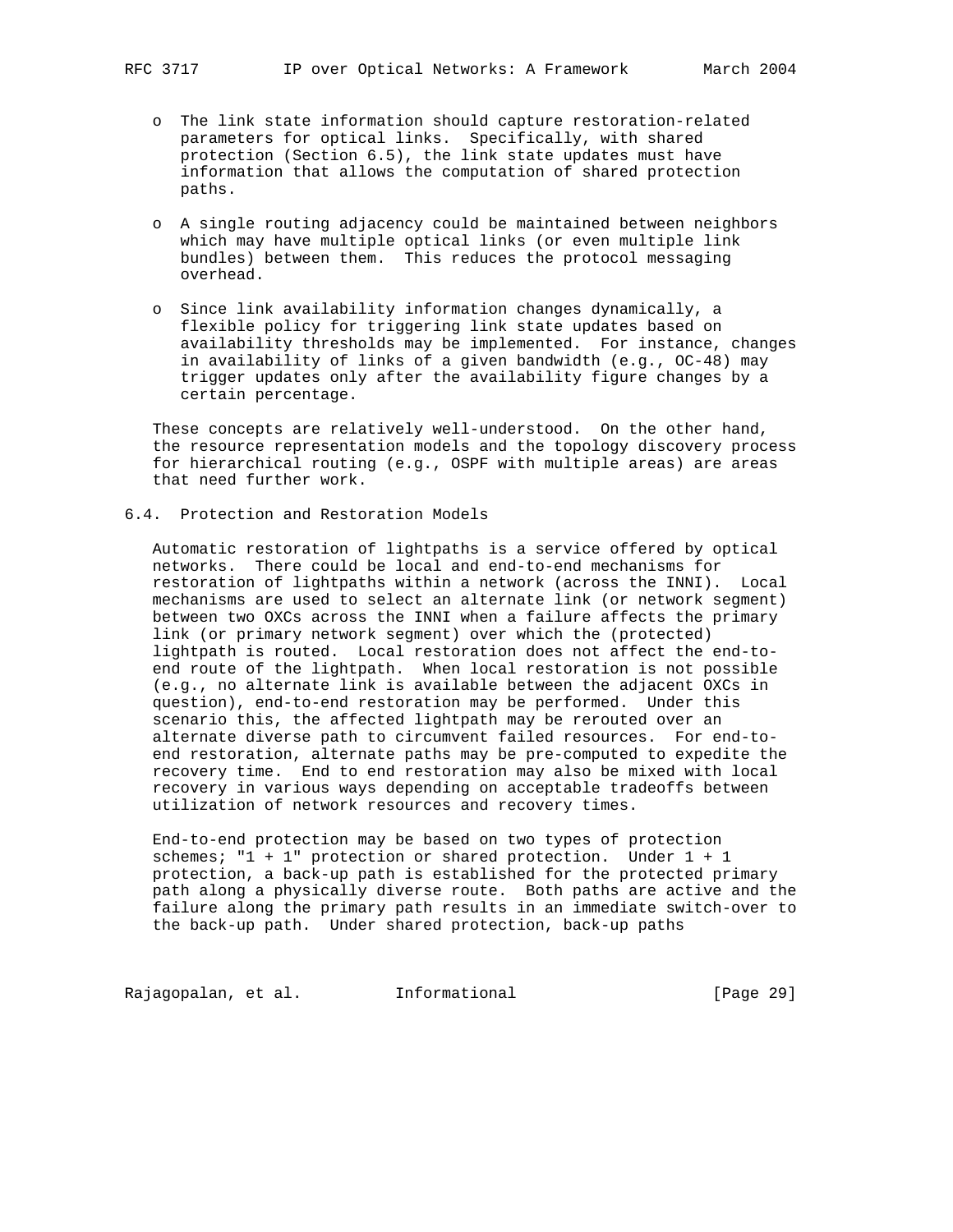corresponding to physically diverse primary paths may share the same network resources. When a failure affects a primary path, it is assumed that the same failure will not affect the other primary paths whose back-ups share resources.

 It is possible that different restoration schemes may be implemented within optical sub-networks. It is therefore necessary to consider a two-level restoration mechanism. Path failures within an optical sub-network could be handled using procedures specific to the sub network. If this fails, end-to-end restoration across sub-networks could be invoked. The border OXC that is the ingress to a sub network can act as the source for restoration procedures within a sub-network. The signaling for invoking end-to-end restoration across the INNI is described in Section 6.6.3. The computation of the back-up path for end-to-end restoration may be based on various criteria. It is assumed that the back-up path is computed by the source OXC, and signaled using standard methods.

## 6.5. Route Computation

 The computation of a primary route for a lightpath within an optical network is essentially a constraint-based routing problem. The constraint is typically the bandwidth required for the lightpath, perhaps along with administrative and policy constraints. The objective of path computation could be to minimize the total capacity required for routing lightpaths [13].

 Route computation with constraints may be accomplished using a number of algorithms [14]. When 1+1 protection is used, a back-up path that does not traverse on any link which is part of the same SRLG as links in the primary path must be computed. Thus, it is essential that the SRLGs in the primary path be known during alternate path computation, along with the availability of resources in links that belong to other SRLGs. This requirement has certain implications on optical link bundling. Specifically, a bundled LSA must include adequate information such that a remote OXC can determine the resource availability under each SRLG that the bundled link refers to, and the relationship between links belonging to different SRLGs in the bundle. For example, considering Figure 3, if links 1,2,3 and 4 are bundled together in an LSA, the bundled LSA must indicate that there are three SRLGs which are part of the bundle (i.e., 1, 2 and 3), and that links in SRLGs 2 and 3 are also part of SRLG 1.

 To encode the SRLG relationships in a link bundle LSA, only links which belong to exactly the same set of SRLGs must be bundled together. With reference to Figure 3, for example, two bundles can be advertised for links between OXC1 and OXC2, with the following information:

Rajagopalan, et al. 1nformational 1999 [Page 30]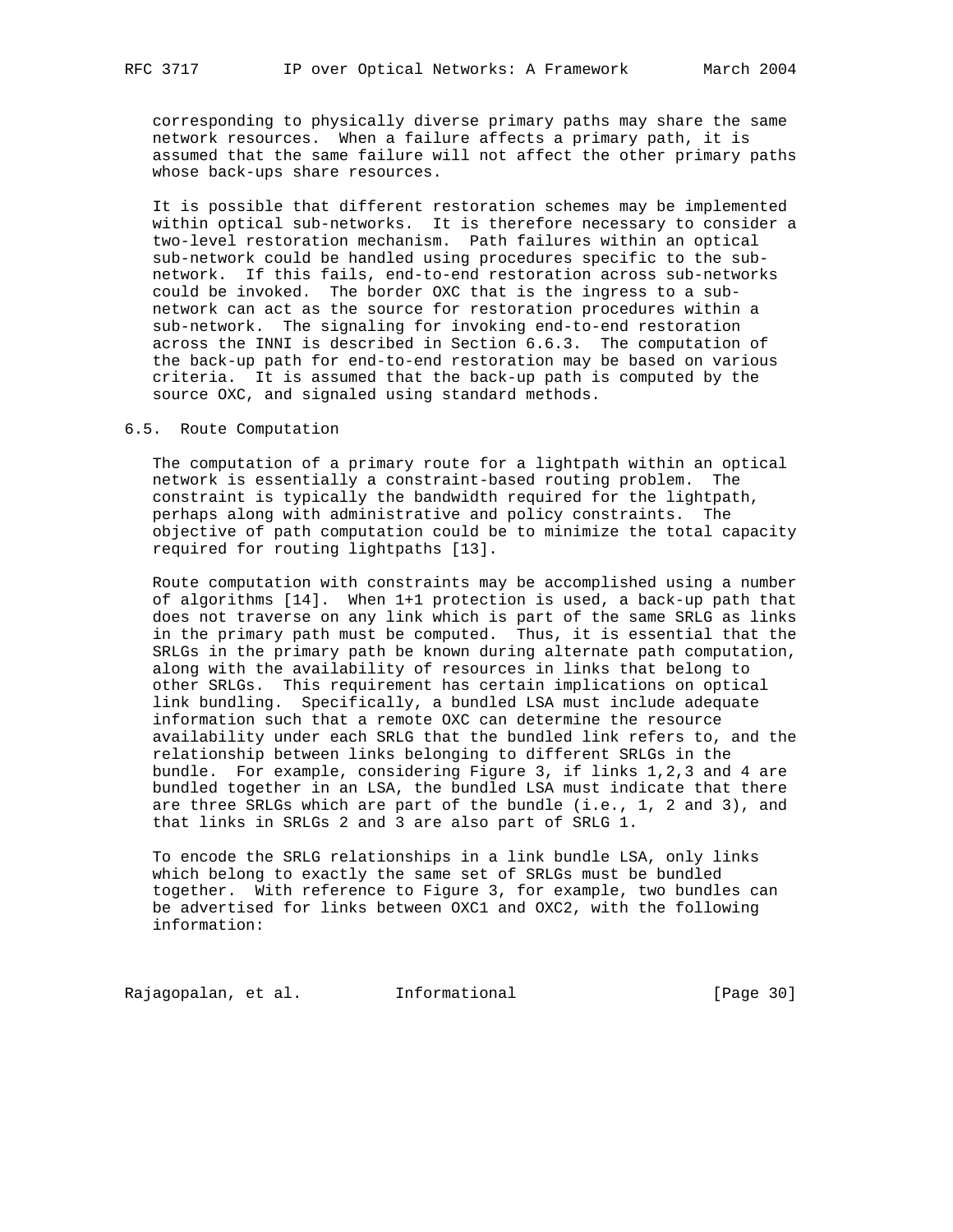| Bundle No. |      | SRLGs - Link Type - Number - Other Info |               |  |
|------------|------|-----------------------------------------|---------------|--|
|            |      |                                         |               |  |
|            | 1, 2 | $\bigcap$ $\bigcap$ $-48$               | $\mathcal{R}$ |  |
|            | 1.3  | OC-192                                  |               |  |

 Assuming that the above information is available for each bundle at every node, there are several approaches possible for path computation. For instance,

- 1. The primary path can be computed first, and the (exclusive or shared) back-up is computed next based on the SRLGs chosen for the primary path. In this regard,
	- o The primary path computation procedure can output a series of bundles the path is routed over. Since a bundle is uniquely identified with a set of SRLGs, the alternate path can be computed right away based on this knowledge. In this case, if the primary path set up does not succeed for lack of resources in a chosen bundle, the primary and backup paths must be recomputed.
	- o It might be desirable to compute primary paths without choosing a specific bundle apriori. That is, resource availability over all bundles between a node pair is taken into account rather than specific bundle information. In this case, the primary path computation procedure would output a series of nodes the path traverses. Each OXC in the path would have the freedom to choose the particular bundle to route that segment of the primary path. This procedure would increase the chances of successfully setting up the primary path when link state information is not up to date everywhere. But the specific bundle chosen, and hence the SRLGs in the primary path, must be captured during primary path set-up, for example, using the RSVP-TE Route Record Object [15]. This SRLG information is then used for computing the back-up path. The back-up path may also be established specifying only which SRLGs to avoid in a given segment, rather than which bundles to use. This would maximize the chances of establishing the back-up path.
- 2. The primary path and the back-up path are computed together in one step, for example, using Suurbaale's algorithm [16]. In this case, the paths must be computed using specific bundle information.

 To summarize, it is essential to capture sufficient information in link bundle LSAs to accommodate different path computation procedures and to maximize the chances of successful path establishment. Depending on the path computation procedure used, the type of support

Rajagopalan, et al. 1nformational 1999 [Page 31]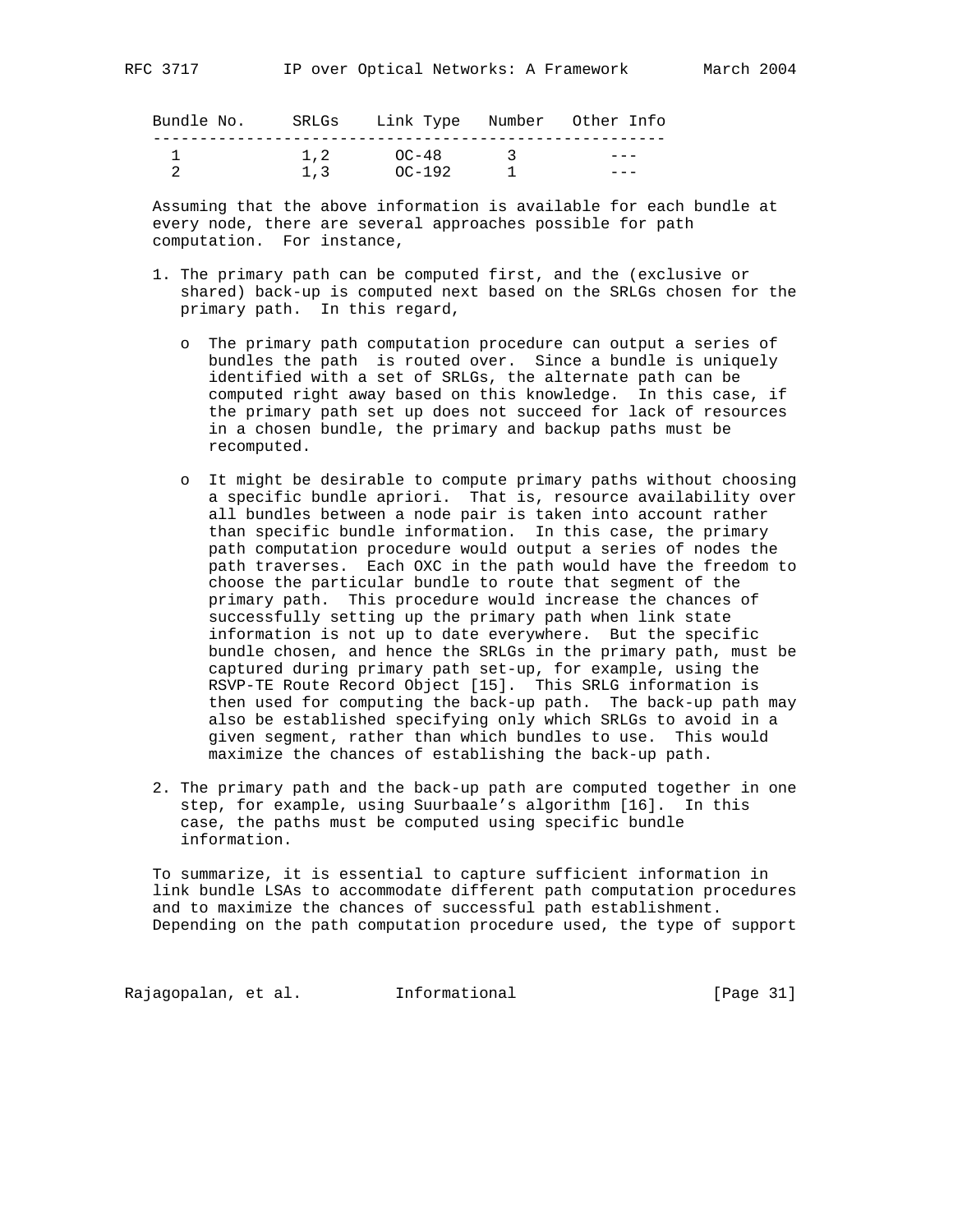needed during path establishment (e.g., the recording of link group or SRLG information during path establishment) may differ.

 When shared protection is used, the route computation algorithm must take into account the possibility of sharing links among multiple back-up paths. Under shared protection, the back-up paths corresponding to SRLG-disjoint primary paths can be assigned the same links. The assumption here is that since the primary paths are not routed over links that have the same SRLG, a given failure will affect only one of them. Furthermore, it is assumed that multiple failure events affecting links belonging to more than one SRLG will not occur concurrently. Unlike the case of 1+1 protection, the back-up paths are not established apriori. Rather, a failure event triggers the establishment of a single back-up path corresponding to the affected primary path.

 The distributed implementation of route computation for shared back up paths require knowledge about the routing of all primary and back-up paths at every node. This raises scalability concerns. For this reason, it may be practical to consider the centralization of the route computation algorithm in a route server that has complete knowledge of the link state and path routes. Heuristics for fully distributed route computation without complete knowledge of path routes are to be determined. Path computation for restoration is further described in [11].

## 6.6. Signaling Issues

 Signaling within an optical network for lightpath provisioning is a relatively simple operation if a standard procedure is implemented within all sub-networks. Otherwise, proprietary signaling may be implemented within sub-networks, but converted back to standard signaling across the INNI. This is similar to signaling across the ENNI, as described in Section 6.7. In the former case, signaling messages may carry strict explicit route information, while in the latter case the route information should be loose, at the level of abstraction of sub-networks. Once a route is determined for a lightpath, each OXC along the path must appropriately configure their cross-connects in a coordinated fashion. This coordination is conceptually analogous to selecting incoming and outgoing labels in a label-switched environment. Thus, protocols like RSVP-TE [9] may be adapted and used across the INNI for this purpose. The adaptation of IP-based signaling protocols must take into account a number of peculiar attributes of optical networks.

Rajagopalan, et al. Informational [Page 32]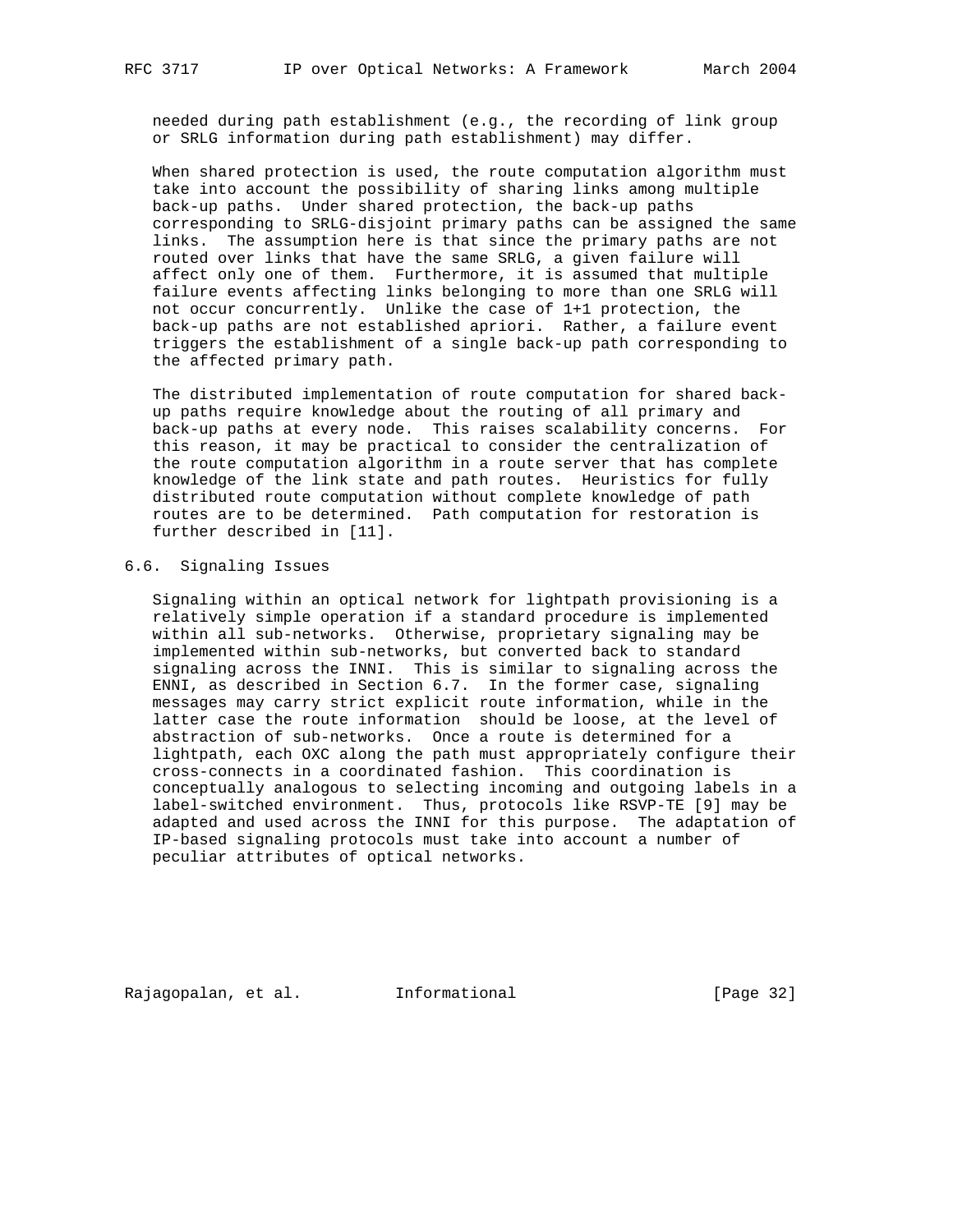## 6.6.1. Bi-Directional Lightpath Establishment

 Lightpaths are typically bi-directional. That is, the output port selected at an OXC for the forward direction is also the input port for the reverse direction of the path. Since signaling for optical paths may be autonomously initiated by different nodes, it is possible that two path set-up attempts are in progress at the same time. Specifically, while setting up an optical path, an OXC A may select output port i which is connected to input port j of the "next" OXC B. Concurrently, OXC B may select output port j for setting up a different optical path, where the "next" OXC is A. This results in a "collision". Similarly, when WDM functionality is built into OXCs, a collision occurs when adjacent OXCs choose directly connected output ports and the same wavelength for two different optical paths. There are two ways to deal with such collisions. First, collisions may be detected and the involved paths may be torn down and re-established. Or, collisions may be avoided altogether.

## 6.6.2. Failure Recovery

 The impact of transient partial failures must be minimized in an optical network. Specifically, optical paths that are not directly affected by a failure must not be torn down due to the failure. For example, the control processor in an OXC may fail, affecting signaling and other internodal control communication. Similarly, the control channel between OXCs may be affected temporarily by a failure. These failure may not affect already established optical paths passing through the OXC fabric. The detection of such failures by adjacent nodes, for example, through a keepalive mechanism between signaling peers, must not result in these optical paths being torn down.

 It is likely that when the above failures occur, a backup processor or a backup control channel will be activated. The signaling protocol must be designed such that it is resilient to transient failures. During failure recovery, it is desirable to recover local state at the concerned OXC with least disruption to existing optical paths.

## 6.6.3. Restoration

 Signaling for restoration has two distinct phases. There is a reservation phase in which capacity for the protection path is established. Then, there is an activation phase in which the back-up path is actually put in service. The former phase typically is not subject to strict time constraints, while the latter is.

Rajagopalan, et al. Informational [Page 33]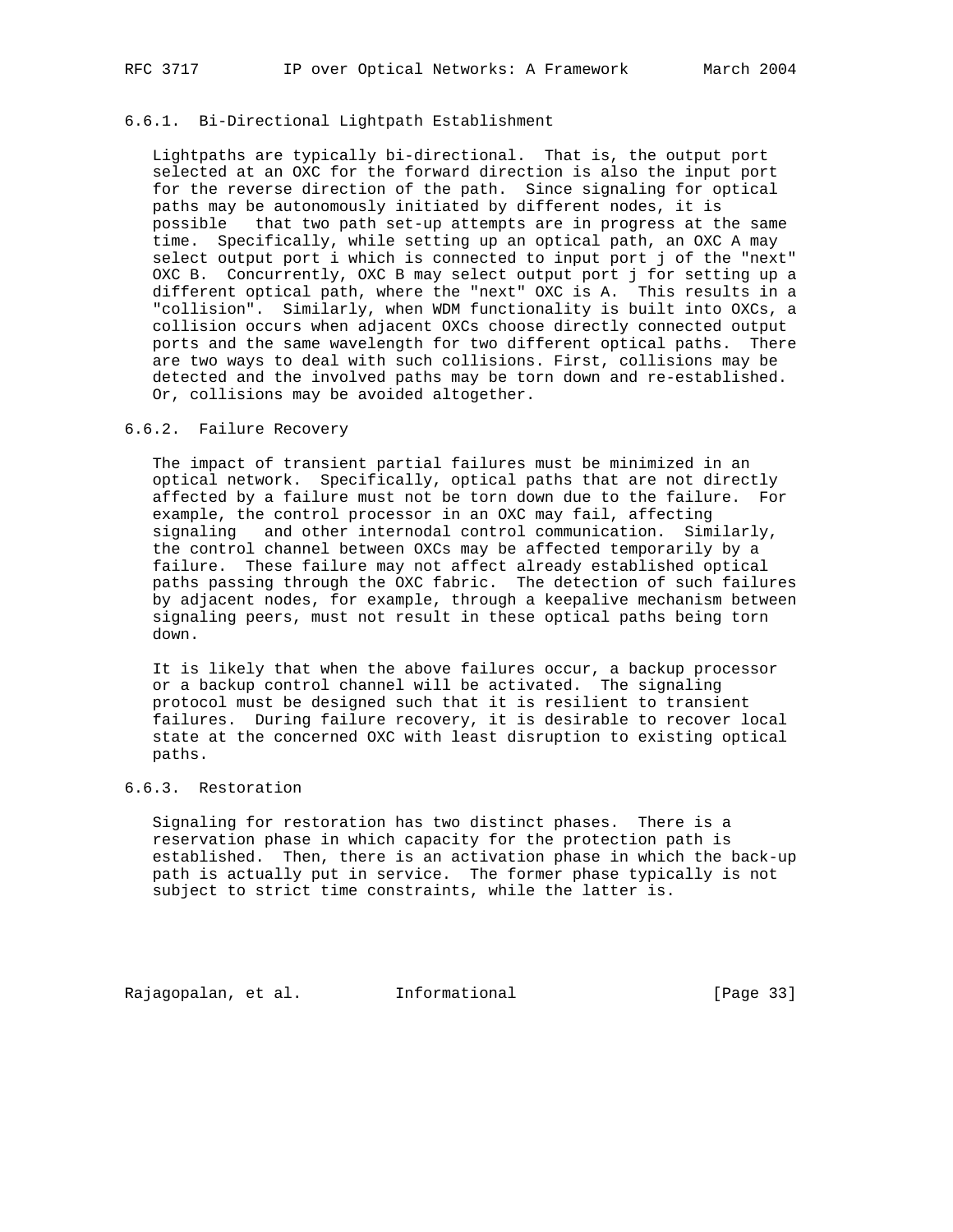Signaling to establish a "1+1" back-up path is relatively straight forward. This signaling is very similar to signaling used for establishing the primary path. Signaling to establish a shared back-up path is a little bit different. Here, each OXC must understand which back-up paths can share resources among themselves. The signaling message must itself indicate shared reservation. The sharing rule is as described in Section 6.4: back-up paths corresponding to physically diverse primary paths may share the same network resources. It may therefore be necessary for the signaling message to carry adequate information that allows an OXC to verify that appropriateness of having a set of back-up paths sharing certain.

 Under both 1+1 and shared protection, the activation phase has two parts: propagation of failure information to the source OXC from the point of failure, and activation of the back-up path. The signaling for these two phases must be very fast in order to realize response times in the order of tens of milliseconds. When optical links are SONET-based, in-band signals may be used, resulting in expedited response. With out-of-band control, it may be necessary to consider fast signaling over the control channel using very short IP packets and prioritized processing. While it is possible to use RSVP or CR- LDP for activating protection paths, these protocols do not provide any means to give priority to restoration signaling as opposed to signaling for provisioning. For instance, it is possible for a restoration-related RSVP message to be queued behind a number of provisioning messages thereby delaying restoration. It may therefore be necessary to develop a notion of prioritization for restoration signaling and incorporate appropriate mechanisms into existing signaling protocols to achieve this. Alternatively, a new signaling mechanism may be developed exclusively for activating protection paths during restoration.

6.7. Optical Internetworking

 Within an optical internetwork, it must be possible to dynamically provision and restore lightpaths across optical networks. Therefore:

- o A standard scheme for uniquely identifying lightpath end-points in different networks is required.
- o A protocol is required for determining reachability of end-points across networks.
- o A standard signaling protocol is required for provisioning lightpaths across networks.

Rajagopalan, et al. Informational [Page 34]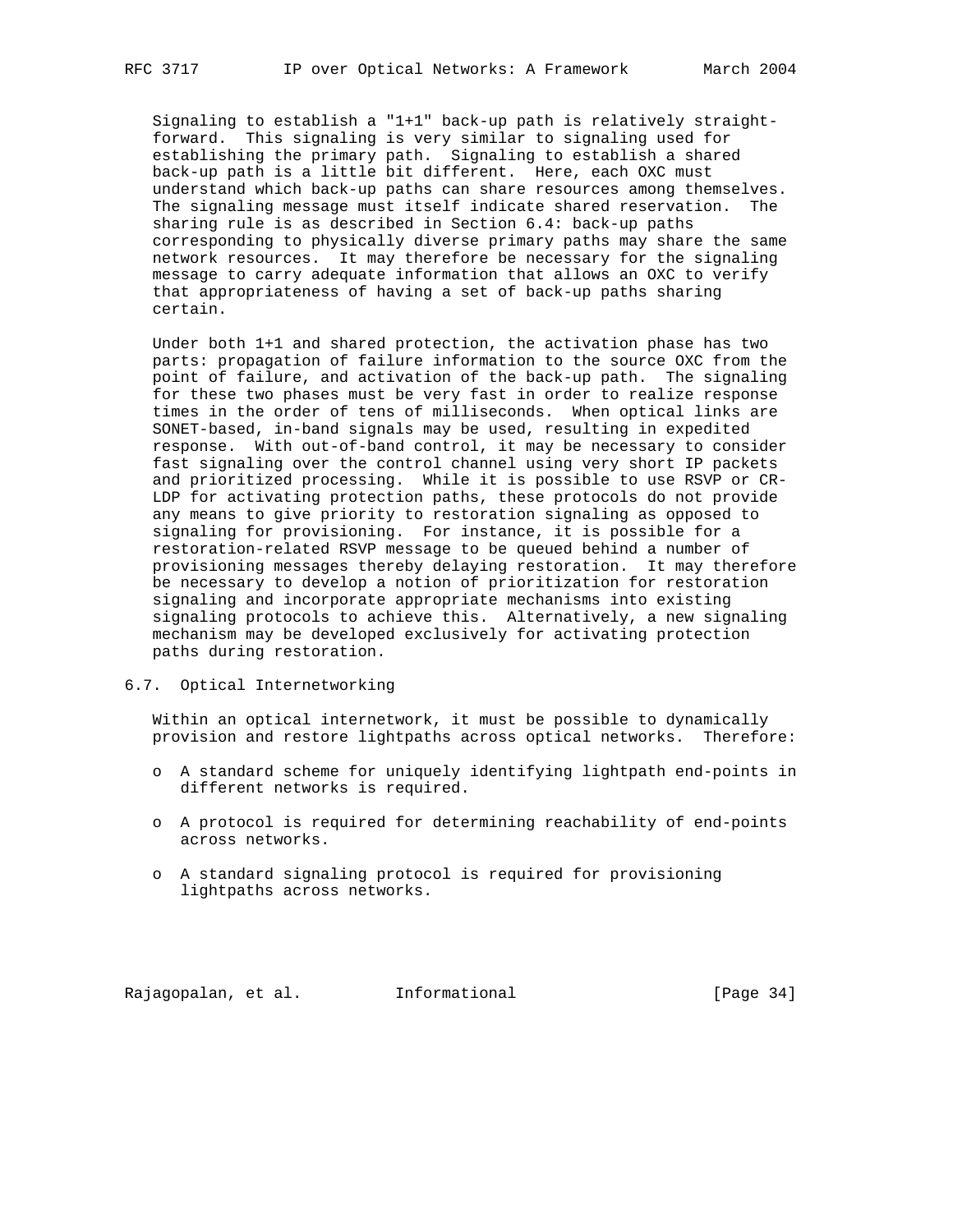- o A standard procedure is required for the restoration of lightpaths across networks.
- o Support for policies that affect the flow of control information across networks will be required.

 The IP-centric control architecture for optical networks can be extended to satisfy the functional requirements of optical internetworking. Routing and signaling interaction between optical networks can be standardized across the ENNI (Figure 1). The functionality provided across ENNI is as follows.

## 6.7.1. Neighbor Discovery

 Neighbor discovery procedure, as described in Section 6.2, can be used for this. Indeed, a single protocol should be standardized for neighbor discovery within and across networks.

6.7.2. Addressing and Routing Model

 The addressing mechanisms described in Section 6.1 can be used to identify OXCs, ports, channels and sub-channels in each network. It is essential that the OXC IP addresses are unique within the internetwork.

 Provisioning an end-to-end lightpath across multiple networks involves the establishment of path segments in each network sequentially. Thus, a path segment is established from the source OXC to a border OXC in the source network. From this border OXC, signaling across NNI is used to establish a path segment to a border OXC in the next network. Provisioning then continues in the next network and so on until the destination OXC is reached. The usage of protocols like BGP for this purpose need to be explored.

## 6.7.3. Restoration

 Local restoration across the ENNI is similar to that across INNI described in Section 6.6.3. End-to-end restoration across networks is likely to be either of the 1+1 type, or segmented within each network, as described in Section 6.4.

Rajagopalan, et al. Informational [Page 35]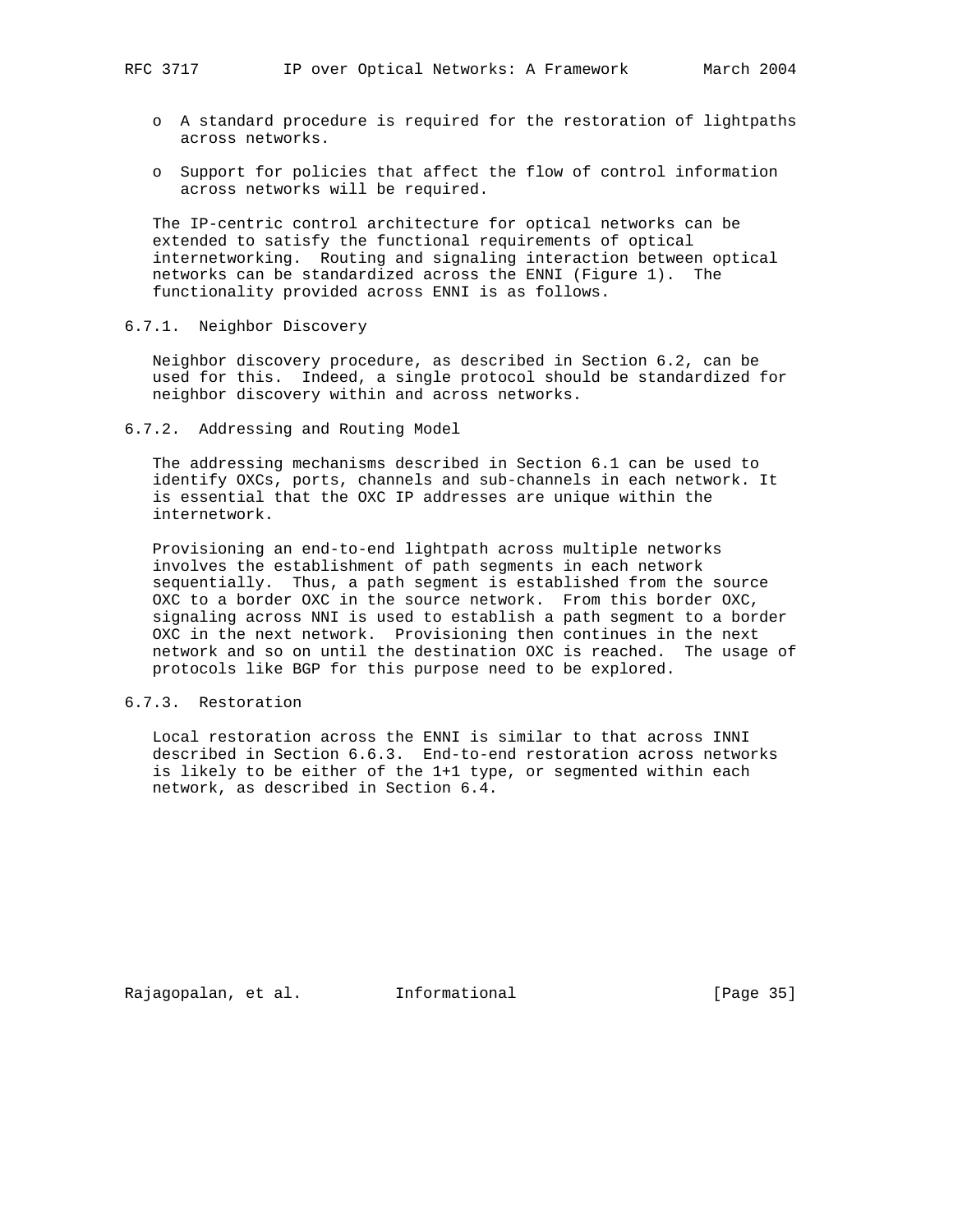# 7. Other Issues

7.1. WDM and TDM in the Same Network

 A practical assumption would be that if SONET (or some other TDM mechanism that is capable partitioning the bandwidth of a wavelength) is used, then TDM is leveraged as an additional method to differentiate between "flows". In such cases, wavelengths and time intervals (sub-channels) within a wavelength become analogous to labels (as noted in [1]) which can be used to make switching decisions. This would be somewhat akin to using VPI (e.g., wavelength) and VCI (e.g., TDM sub-channel) in ATM networks. More generally, this will be akin to label stacking and to LSP nesting within the context of Multi-Protocol Lambda Switching [1]. GMPLS signaling [4] supports this type of multiplexing.

7.2. Wavelength Conversion

 Some form of wavelength conversion may exist at some switching elements. This however may not be the case in some pure optical switching elements. A switching element is essentially anything more sophisticated than a simple repeater, that is capable of switching and converting a wavelength Lambda(k) from an input port to a wavelength Lambda(l) on an output port. In this display, it is not necessarily the case that  $Lambda(k) = Lambda(1)$ , nor is it necessarily the case that the data carried on Lambda(k) is switched through the device without being examined or modified.

 It is not necessary to have a wavelength converter at every switching element. A number of studies have attempted to address the issue of the value of wavelength conversion in an optical network. Such studies typically use the blocking probability (the probability that a lightpath cannot be established because the requisite wavelengths are not available) as a metric to adjudicate the effectiveness of wavelength conversion. The IP over optical architecture must take into account hybrid networks with some OXCs capable of wavelength conversion and others incapable of this. The GMPLS "label set" mechanism [4] supports the selection of the same label (i.e., wavelength) across an NNI.

#### 7.3. Service Provider Peering Points

 There are proposed inter-network interconnect models which allow certain types of peering relationships to occur at the optical layer. This is consistent with the need to support optical layer services independent of higher layers payloads. In the context of IP over optical networks, peering relationships between different trust domains will eventually have to occur at the IP layer, on IP routing

Rajagopalan, et al. 1nformational 1999 [Page 36]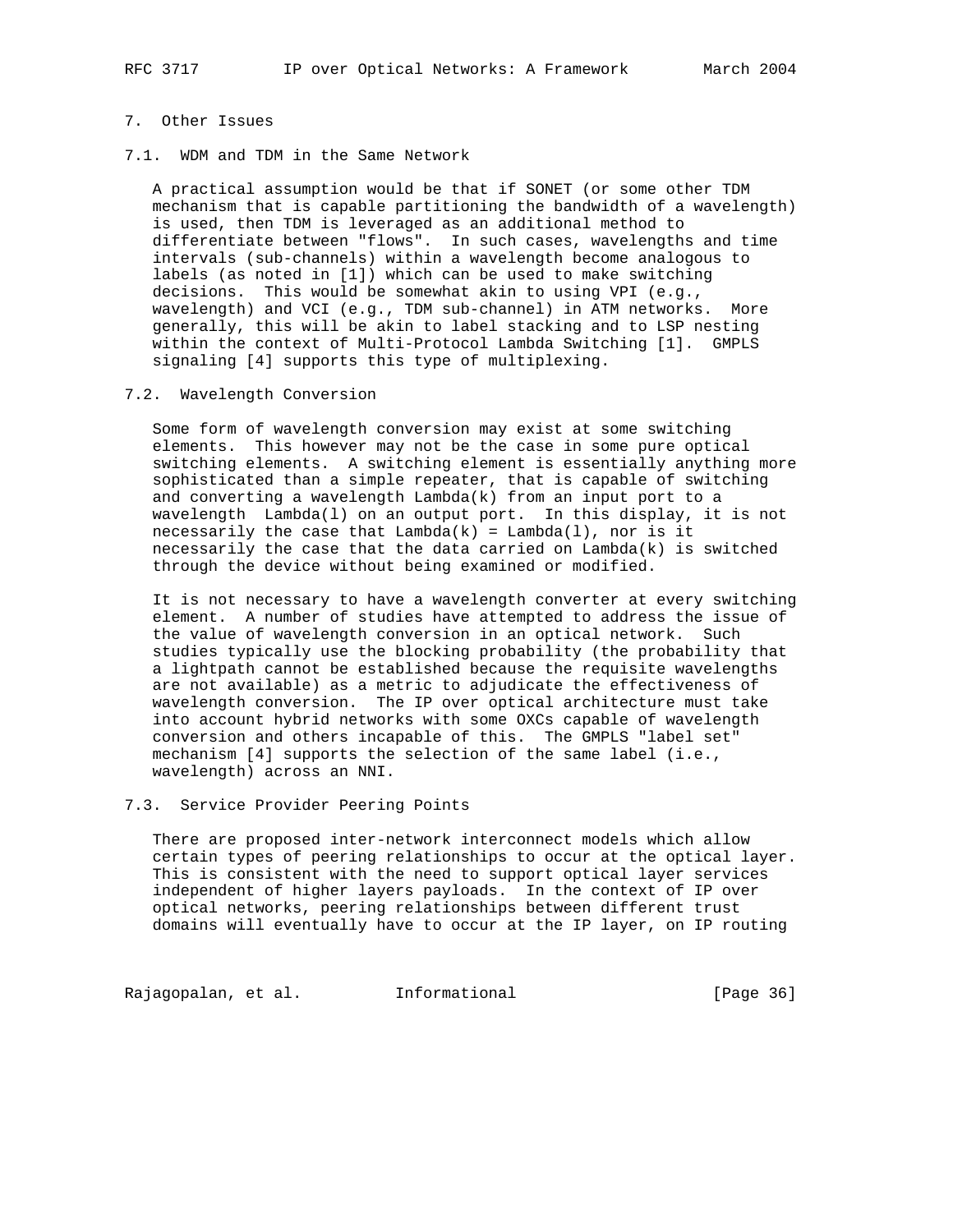elements, even though non-IP paths may exist between the peering routers.

7.4. Rate of Lightpath Set-Up

 Dynamic establishment of optical channel trails and lightpaths is quite desirable in IP over optical networks, especially when such instantiations are driven by a stable traffic engineering control system, or in response to authenticated and authorized requests from clients.

 However, there are many proposals suggesting the use of dynamic, data-driven shortcut-lightpath setups in IP over optical networks. The arguments put forth in such proposals are quite reminiscent of similar discussions regarding ATM deployment in the core of IP networks. Deployment of highly dynamic data driven shortcuts within core networks has not been widely adopted by carriers and ISPs for a number of reasons: possible CPU overhead in core network elements, complexity of proposed solutions, stability concerns, and lack of true economic drivers for this type of service. This document assumes that this paradigm will not change and that highly dynamic, data-driven shortcut lightpath setups are for future investigation. Instead, the optical channel trails and lightpaths that are expected to be widely used at the initial phases in the evolution of IP over optical networks will include the following:

- o Dynamic connections for control plane traffic and default path routed data traffic,
- o Establishment and re-arrangement of arbitrary virtual topologies over rings and other physical layer topologies.
- o Use of stable traffic engineering control systems to engineer lightpath connections to enhance network performance, either for explicit demand based QoS reasons or for load balancing).

 Other issues surrounding dynamic connection setup within the core center around resource usage at the edge of the optical domain. One potential issue pertains to the number of flows that can be processed by an ingress or egress network element either because of aggregate bandwidth limitations or because of a limitation on the number of flows (e.g., lightpaths) that can be processed concurrently.

 Another possible short term reason for dynamic shortcut lightpath setup would be to quickly pre-provision paths based on some criteria (e.g., a corporate executive wants a high bandwidth reliable connection, etc.). In this scenario, a set of paths can be pre provisioned, but not actually instantiated until the customer

Rajagopalan, et al. 1nformational 1999 [Page 37]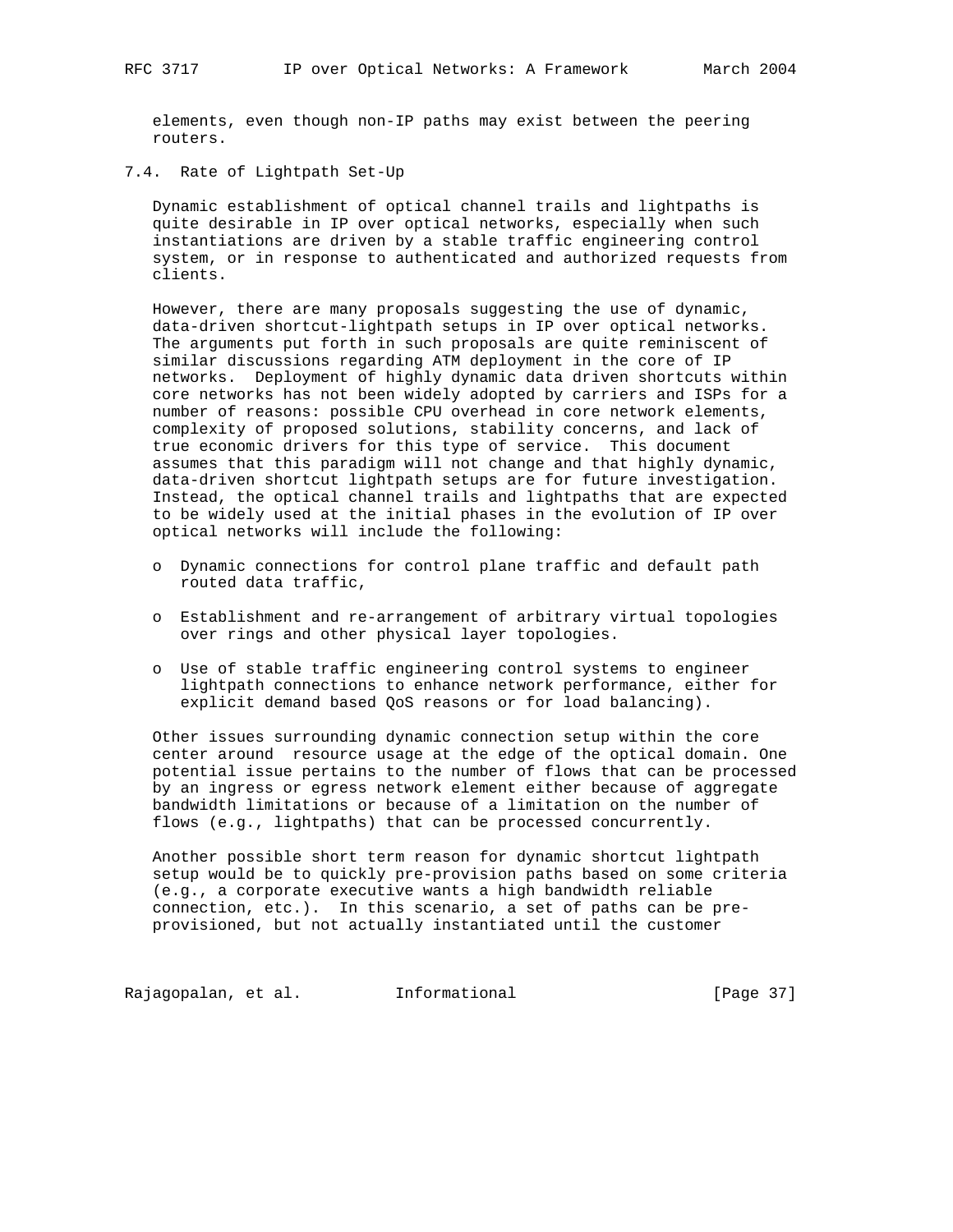initiates an authenticated and authorized setup requests, which is consistent with existing agreements between the provider and the customer. In a sense, the provider may have already agreed to supply this service, but will only instantiate it by setting up a lightpath when the customer submits an explicit request.

## 7.5. Distributed vs. Centralized Provisioning

 This document has mainly dealt with a distributed model for lightpath provisioning, in which all nodes maintain a synchronized topology database, and advertise topology state information to maintain and refresh the database. A constraint-based routing entity in each node then uses the information in the topology database and other relevant details to compute appropriate paths through the optical domain. Once a path is computed, a signaling protocol (e.g., [9]) is used to instantiate the lightpath.

 Another provisioning model is to have a centralized server which has complete knowledge of the physical topology, the available wavelengths, and where applicable, relevant time domain information.

 A corresponding client will reside on each network element that can source or sink a lightpath. The source client would query the server in order to set up a lightpath from the source to the destination. The server would then check to see if such a lightpath can be established based on prevailing conditions. Furthermore, depending on the specifics of the model, the server may either setup the lightpath on behalf of the client or provide the necessary information to the client or to some other entity to allow the lightpath to be instantiated.

 Centralization aids in implementing complex capacity optimization schemes, and may be the near-term provisioning solution in optical networks with interconnected multi-vendor optical sub-networks. In the long term, however, the distributed solution with centralization of some control procedures (e.g., traffic engineering) is likely to be the approach followed.

7.6. Optical Networks with Additional Configurable Components

 Thus far, this memo has focused mainly on IP over optical networks where the cross-connect is the basic dynamically re-configurable device in the optical network. Recently, as a consequence of technology evolution, various types of re-configurable optical components are now available, including tunable lasers, tunable filters, etc. Under certain circumstances, it may be necessary to

Rajagopalan, et al. 1nformational 1999 [Page 38]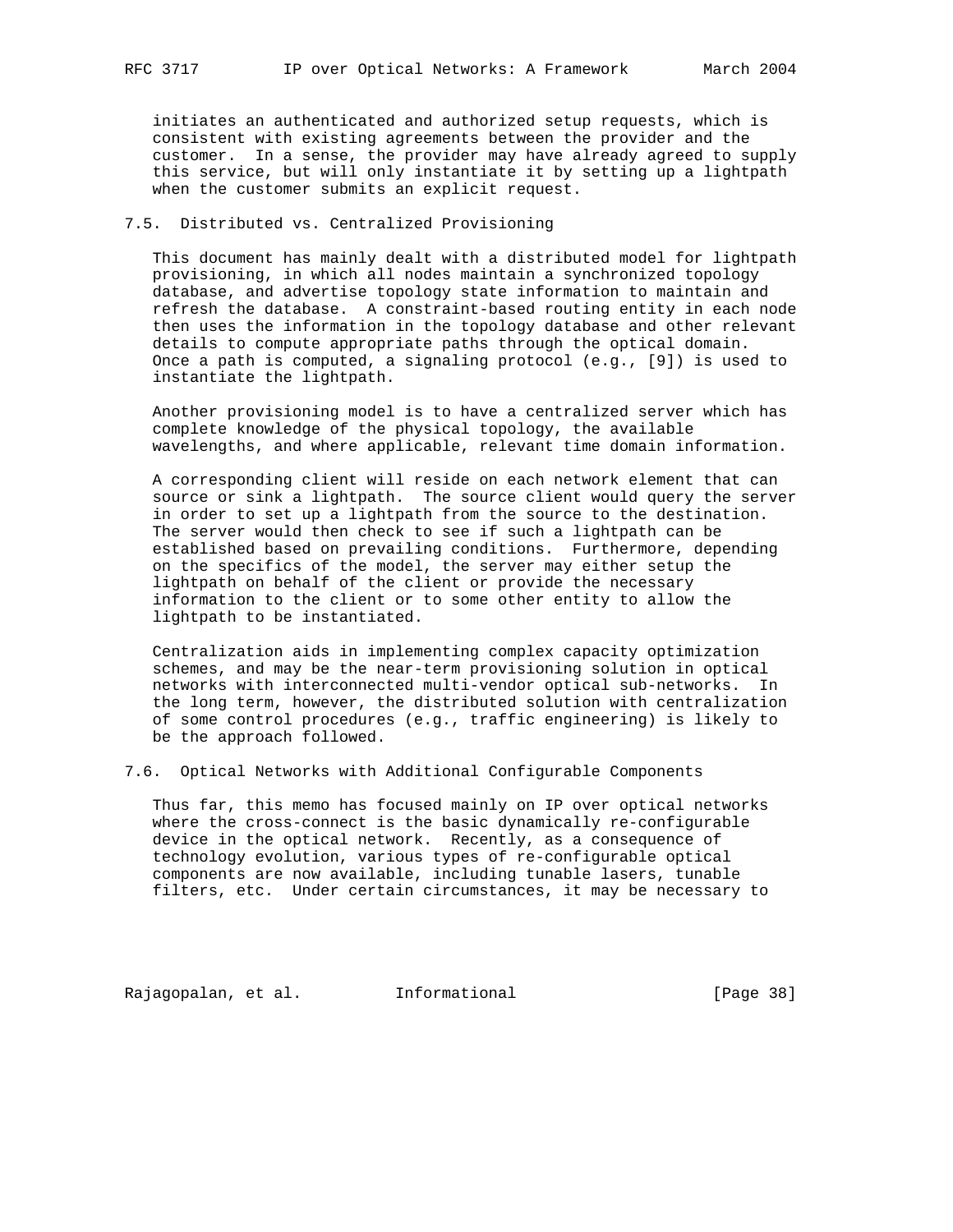parameterize the characteristics of these components and advertise them within the control plane. This aspect is left for further study.

7.7. Optical Networks with Limited Wavelength Conversion Capability

 At the time of the writing of this document, the majority of optical networks being deployed are "opaque". In this context the term opaque means that each link is optically isolated by transponders doing optical-electrical-optical conversions. Such conversions have the added benefit of permitting 3R regeneration. The 3Rs refer to re-power, signal retiming and reshaping. Unfortunately, this regeneration requires that the underlying optical equipment be aware of both the bit rate and frame format of the carried signal. These transponders are quite expensive and their lack of transparency constrains the rapid introduction of new services [17]. Thus there are strong motivators to introduce "domains of transparency" wherein all-optical networking equipment would transport data unfettered by these drawbacks.

 Thus, the issue of IP over optical networking in all optical sub networks, and sub-networks with limited wavelength conversion capability merits special attention. In such networks, transmission impairments resulting from the peculiar characteristics of optical communications complicate the process of path selection. These transmission impairments include loss, noise (due primarily to amplifier spontaneous emission -- ASE), dispersion (chromatic dispersion and polarization mode dispersion), cross-talk, and non linear effects. In such networks, the feasibility of a path between two nodes is no longer simply a function of topology and resource availability but will also depend on the accumulation of impairments along the path. If the impairment accumulation is excessive, the optical signal to noise ratio (OSNR) and hence the electrical bit error rate (BER) at the destination node may exceed prescribed thresholds, making the resultant optical channel unusable for data communication. The challenge in the development of IP-based control plane for optical networks is to abstract these peculiar characteristics of the optical layer [17] in a generic fashion, so that they can be used for path computation.

8. Evolution Path for IP over Optical Architecture

 The architectural models described in Section 5 imply a certain degree of implementation complexity. Specifically, the overlay model was described as the least complex for near term deployment and the peer model the most complex. Nevertheless, each model has certain advantages and this raises the question as to the evolution path for IP over optical network architectures.

Rajagopalan, et al. 1nformational 1999 [Page 39]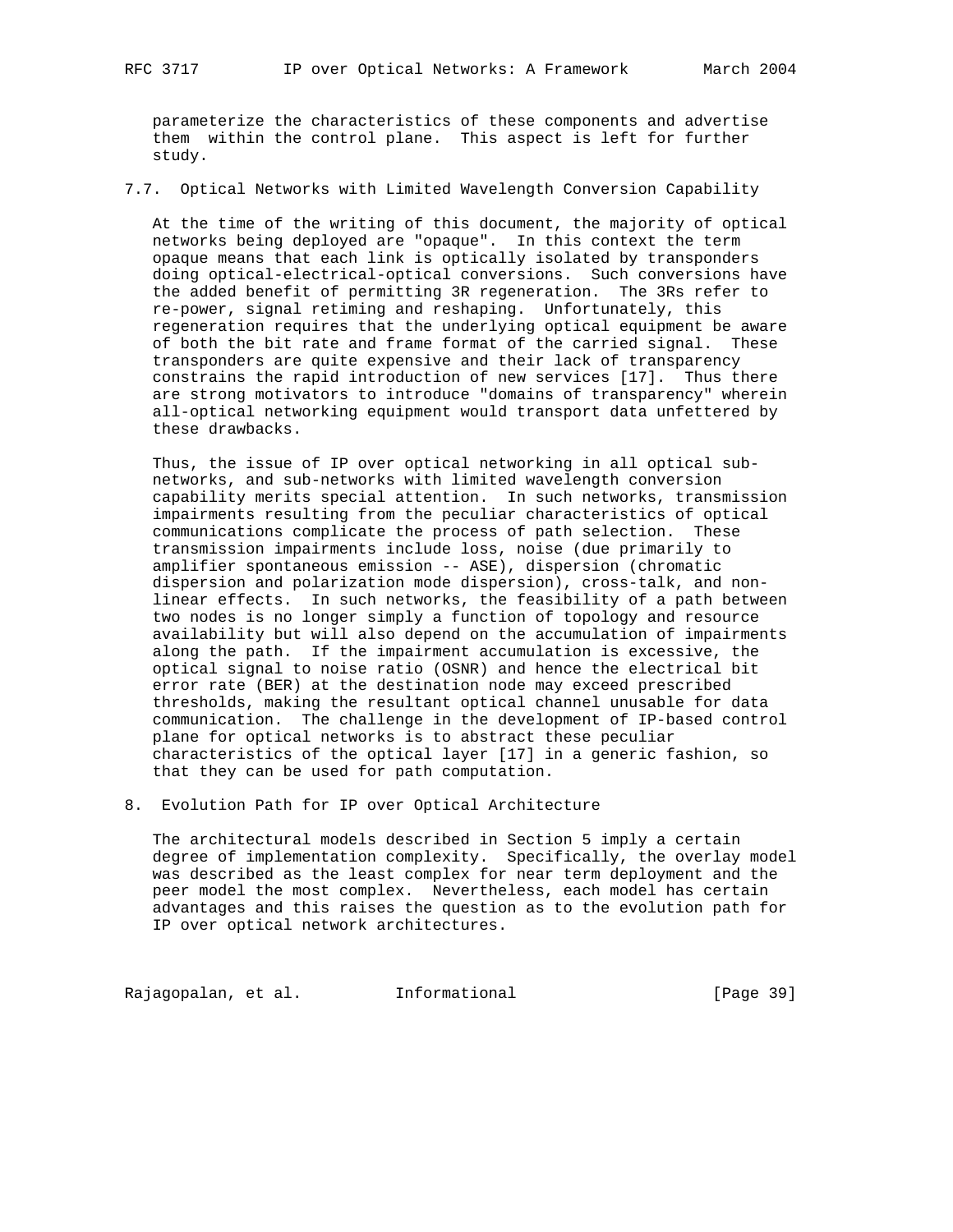The evolution approach recommended in this framework is the definition of capability sets that start with simpler functionality in the beginning and include more complex functionality later. In this regard, it is realistic to expect that initial IP over optical deployments will be based on the domain services model (with overlay interconnection), with no routing exchange between the IP and optical domains. Under this model, direct signaling between IP routers and optical networks is likely to be triggered by offline traffic engineering decisions. The next step in the evolution of IP-optical interaction is the introduction of reachability information exchange between the two domains. This would potentially allow lightpaths to be established as part of end-to-end LSP set-up. The final phase is the support for the full peer model with more sophisticated routing interaction between IP and optical domains.

 Using a common signaling framework (based on GMPLS) from the beginning facilitates this type of evolution. In this evolution, the signaling capability and semantics at the IP-optical boundary would become more sophisticated, but the basic structure of signaling would remain. This would allow incremental developments as the interconnection model becomes more sophisticated, rather than complete re-development of signaling capabilities.

 From a routing point of view, the use of Network Management Systems (NMS) for static connection management is prevalent in legacy optical networks. Going forward, it can be expected that connection routing using the control plane will be gradually introduced and integrated into operational infrastructures. The introduction of routing capabilities can be expected to occur in a phased approach.

 It is likely that in the first phase, service providers will either upgrade existing local element management (EMS) software with additional control plane capabilities (and perhaps the hardware as well), or upgrade the NMS software in order to introduce some degree of automation within each optical subnetwork. For this reason, it may be desirable to partition the network into subnetworks and introduce IGP interoperability within each subnetwork (i.e., at the I-NNI level), and employ either static or signaled interoperability between subnetworks. Consequently, it can be envisioned that the first phase in the evolution towards network level control plane interoperability in IP over Optical networks will be organized around a system of optical subnetworks which are interconnected statically (or dynamically in a signaled configuration). During this phase, an overlay interconnection model will be used between the optical network itself and external IP and MPLS routers (as described in Section 5.2.3).

Rajagopalan, et al. Informational [Page 40]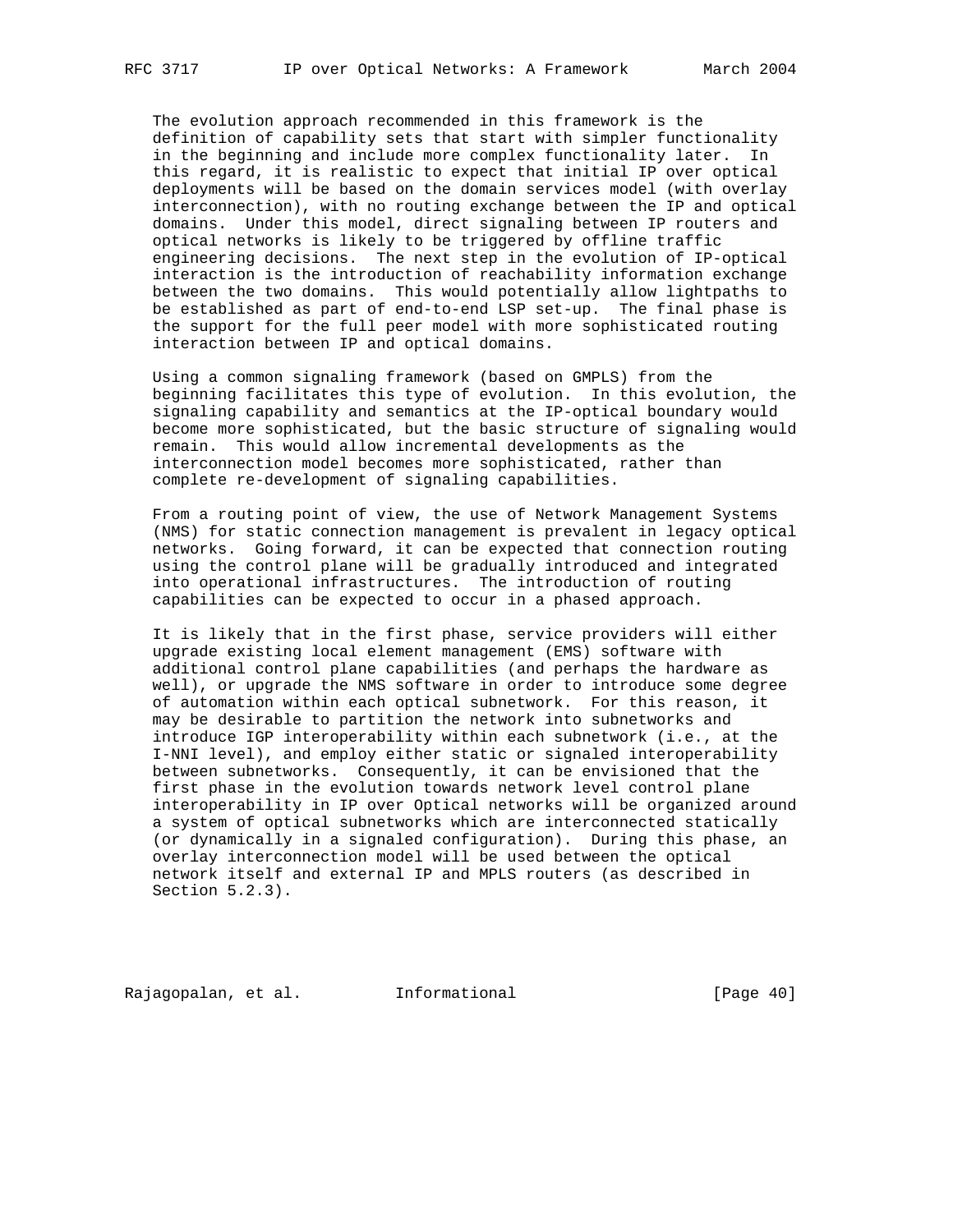Progressing with this phased approach to IPO routing interoperabibility evolution, the next level of integration will be achieved when a single carrier provides dynamic optical routing interoperability between subnetworks and between domains. In order to become completely independent of the network switching capability within subnetworks and across domains, routing information exchange may need to be enabled at the UNI level. This would constitute a significant evolution: even if the routing instances are kept separate and independent, it would still be possible to dynamically exchange reachability and other types of routing information. Another more sophisticated step during this phase is to introduce dynamic routing at the E-NNI level. This means that any neighboring networks (independent of internal switching capability) would be capable of exchanging routing information with peers across the E-NNI.

 Another alternative would be for private networks to bypass these intermediate steps and directly consider an integrated routing model from the onset. This direct evolution strategy is realistic, but is more likely to occur in operational contexts where both the IP (or MPLS) and optical networks are built simultaneously, using equipment from a single source or from multiple sources that are closely affiliated. In any case, due to the current lack of operational experience in managing this degree of control plane interaction in a heterogeneous network (these issues may exist even if the hardware and software originate from the same vendor), an augmented model is likely to be the most viable initial option. Alternatively, a very modular or hierarchical peer model may be contemplated. There may be other challenges (not just of a technical, but also administrative and even political issues) that may need to be resolved in order to achieve full a peer model at the routing level in a multi-technology and multi-vendor environment. Ultimately, the main technical improvement would likely arise from efficiencies derived from the integration of traffic-engineering capabilities in the dynamic inter-domain routing environments.

9. Security Considerations

 The architectural framework described in this document requires a number of different protocol mechanisms for its realization. Specifically, the role of neighbor discovery, routing, and signaling protocols were highlighted in previous sections. The general security issues that arise with these protocols include:

 o The authentication of entities exchanging information (e.g., signaling, routing, or link management) across a control interface;

Rajagopalan, et al. Informational [Page 41]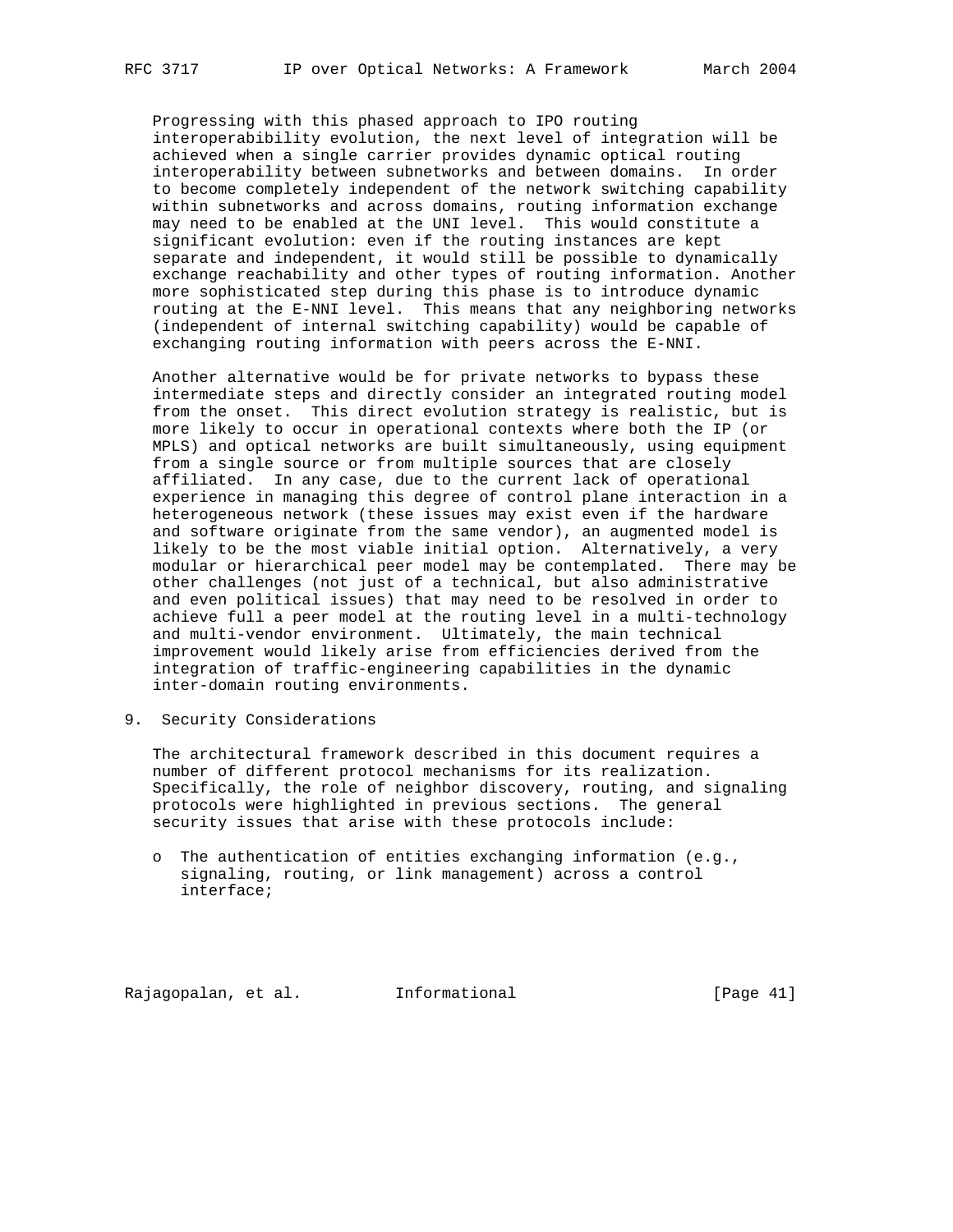- o Ensuring the integrity of the information exchanged across the interface;
- o Protection of the control mechanisms from intrusions and other modes of outside interference.

 Because optical connections may carry high volumes of traffic and are generally quite expensive, mechanisms are required to safeguard optical networks against intrusions and unauthorized utilization of network resources.

 In addition to the security aspects relating to the control plane, the data plane must also be protected from external interference.

 An important consideration in optical networks is the separation of control channels from data channels. This decoupling implies that the state of the bearer channels carrying user traffic cannot be inferred from the state of the control channels. Similarly, the state of the control channels cannot be inferred from the state of the data channels. The potential security implications of this decoupling should be taken into account in the design of pertinent control protocols and in the operation of IPO networks.

 Another issue in IPO networks concerns the fact that the underlying optical network elements may be invisible to IP client nodes, especially in the overlay model. This means that traditional IP tools such as traceroute cannot be used by client IP nodes to detect attacks within the optical domain.

 For the aforementioned reasons, the output of the routing protocol security (RPSEC) efforts within the IETF should be considered in the design of control protocols for optical networks.

 In Section 2, the concept of a trust domain was defined as a network under a single technical administration in which adequate security measures are established to prevent unauthorized intrusion from outside the domain. It should be strongly noted that within a trust domain, any subverted node can send control messages which can compromise the entire network.

9.1. General security aspects

 Communication protocols usually require two main security mechanisms: authentication and confidentiality. Authentication mechanisms ensure data origin verification and message integrity so that intrusions and unauthorized operations can be detected and mitigated. For example, with reference to Figure 1, message authentication can prevent a malicious IP client from mounting a denial of service attack against

Rajagopalan, et al. 1nformational 1999 [Page 42]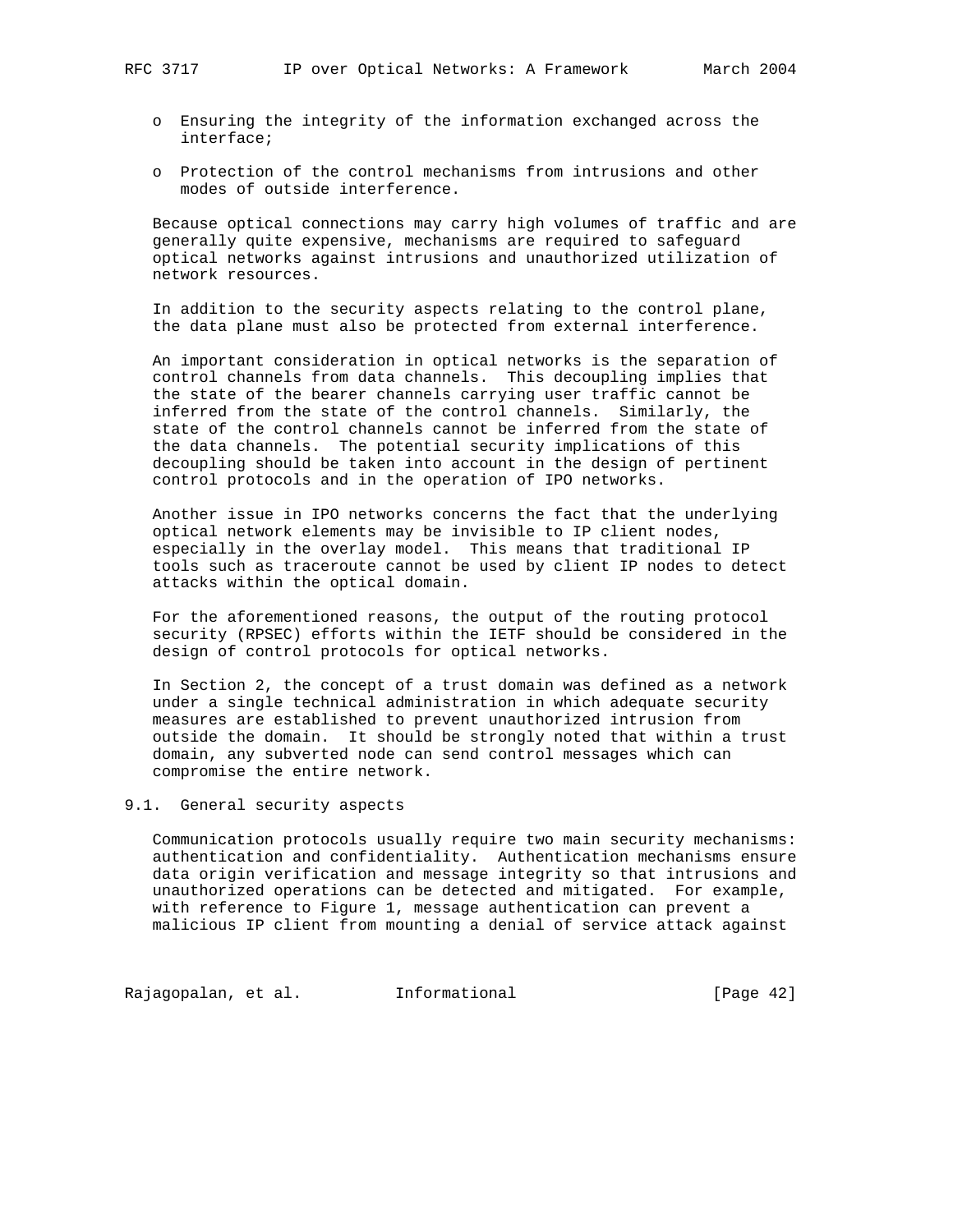the optical network by invoking an excessive number of connection creation requests across the UNI interface. Another important security consideration is the need to reject replayed control packets. This capability can assist in countering some forms of denial of service attacks. Replay protection provides a form of partial sequence integrity, and can be implemented in conjunction with an authentication mechanism.

 Confidentiality of signaling messages is also desirable, especially in scenarios where message attributes between communicating entities include sensitive or private information. Examples of such attributes include account numbers, contract identification information, and similar types of private data.

 The case of equipment that are not co-located presents increased security threats. In such scenarios, the communicating entities engaged in protocol message transactions may be connected over an external network. Generally, the external network may be outside the span of control of the optical network (or client IP network) administrators. As a result, the protocol messages may be subject to increased security threats, such as address spoofing, eavesdropping, and intrusion. To mitigate such threats, appropriate security mechanisms must be employed to protect the control channels and associated signaling and routing messages.

 Requests for optical connections from client networks must also be filtered using appropriate policies to protect against security infringements and excess resource consumption. Additionally, there may be a need for confidentiality of SRLGs in some circumstances.

 Optical networks may also be subject to subtle forms of denial of service attacks. An example of this would be requests for optical connections with explicit routes that induce a high degree of blocking for subsequent requests. This aspect might require some global coordination of resource allocation.

 Another related form of subtle denial of service attack could occur when improbable optical paths are requested (i.e., paths within the network for which resources are insufficiently provisioned). Such requests for improbable paths may consume ports on optical switching elements within the network resulting in denial of service for subsequent connection requests.

Rajagopalan, et al. Informational [Page 43]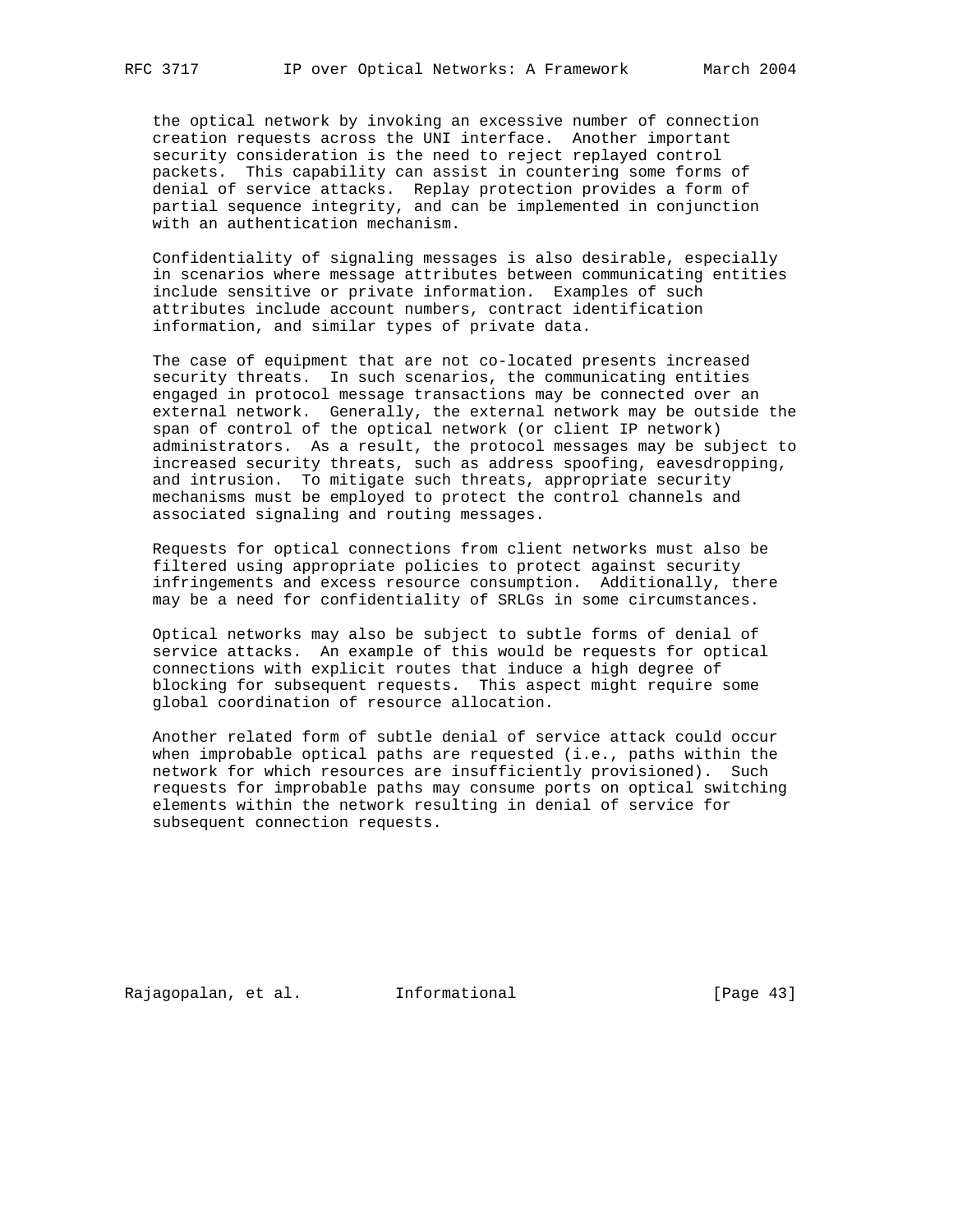## 9.2. Security Considerations for Protocol Mechanisms

 The security requirements for IP-centric control protocols employed in the control plane of optical networks would depend on the specific characteristics of the protocols and the security risks that exist in a particular operational context. Such details relating to particular operational contexts are beyond the scope of this document and hence are not considered further. Nevertheless, it must be stated that such control protocols must take into account the issues associated with the separation of control channels from data channels in switched optical networks, and the magnitude and extent of service interruptions within the IP domain that could result from outages emanating from the optical domain.

10. Summary and Conclusions

 The objective of this document was to define a framework for IP over optical networks, considering the service models, and routing and signaling issues. There are a diversity of choices for IP-optical control interconnection, service models, and protocol mechanisms. The approach advocated in this document was to support different service models which allow for future enhancements, and define complementary signaling and routing mechanisms to enable these capabilities. An evolutionary scenario, based on a common signaling framework (e.g., based on GMPLS) was suggested, with the capability to increase the complexity of interworking functionality as the requirements become more sophisticated. A key aspect of this evolutionary principle is that the IP-optical control and service interaction is first based on the domain services model with overlay interconnection that will eventually evolve to support full peer interaction.

- 11. Informative References
	- [1] Awduche, D. and Y. Rekhter, "Multi-Protocol Lambda Switching: Combining MPLS Traffic Engineering Control With Optical Crossconnects", IEEE Communications Magazine, March 2001.
	- [2] Lang, J., et al., "Link Management Protocol", Work in progress.
	- [3] Kompella, K. and Y. Rekhter, "LSP Hierarchy with MPLS TE", Internet Draft, Work in progress.
	- [4] Berger, L., Ed., "Generalized Multi-Protocol Label Switching (GMPLS) Signaling Functional Description", RFC 3471, January 2003.

Rajagopalan, et al. Informational [Page 44]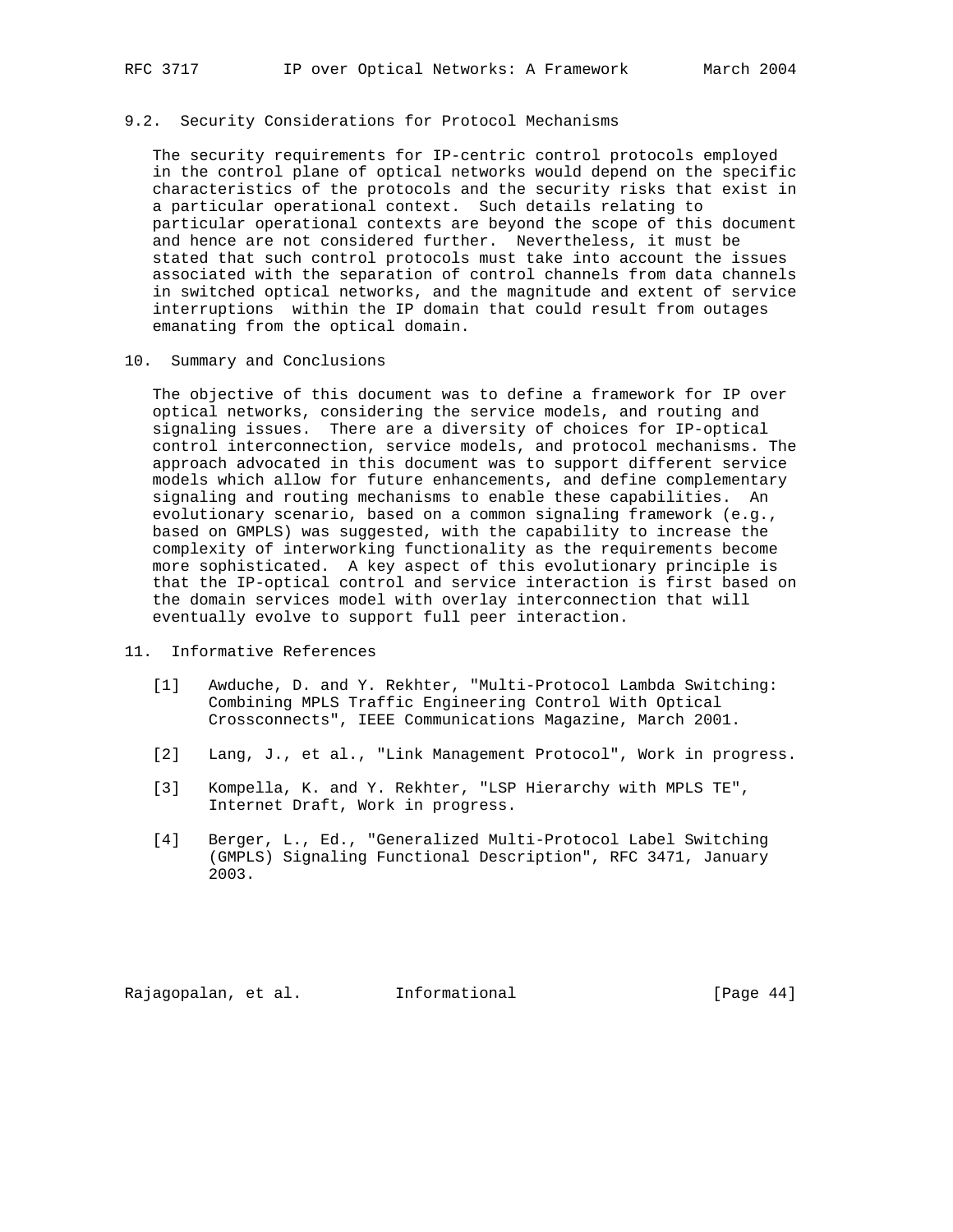- [5] Rajagopalan, B., "Documentation of IANA Assignments for Label Distribution Protocol (LDP), Resource ReSeVation Protocol (RSVP), and Resource ReSeVation Protocol-Traffic Engineering (RSVP-TE) Extensions for Optical UNI Signaling", RFC 3476, March 2003.
- [6] The Optical Interworking Forum, "UNI 1.0 Signaling Specification", December 2001.
- [7] Kompella, K., et al., "OSPF Extensions in Support of Generalized MPLS," Work in Progress.
- [8] Rekhter, Y. and T. Li, "A Border Gateway Protocol 4 (BGP4)", RFC 1771, March 1995.
- [9] Berger, L., Ed., "Generalized Multi-Protocol Label Switching (GMPLS) Signaling Resource ReSeVation Protocol-Traffic Engineering (RSVP-TE) Extensions", RFC 3473, January 2003.
- [10] Mannie, E., "GMPLS Extensions for SONET/SDH Control", Work in Progress.
- [11] Doshi, B., Dravida, S., Harshavardhana, P., et. al, "Optical Network Design and Restoration," Bell Labs Technical Journal, Jan-March, 1999.
- [12] Kompella, K., et al., "Link Bundling in MPLS Traffic Engineering", Work in Progress.
- [13] Ramamurthy, S., Bogdanowicz, Z., Samieian, S., et al., "Capacity Performance of Dynamic Provisioning in Optical Networks", Journal of Lightwave Technology, January 2001.
- [14] Crawley, E., Nair, R., Rajagopalan, B. and H. Sandick, "A Framework for QoS-based Routing in the Internet", RFC 2386, August 1998.
- [15] Awduche, D., Berger, L., Gan, D., Li, T., Swallow, G. and V. Srinivasan, "RSVP-TE: Extensions to RSVP for LSP Tunnels", RFC 3209, December 2001.
- [16] Suurballe, J., "Disjoint Paths in a Network", Networks, vol. 4, 1974.
- [17] Chiu, A., et al., "Impairments and Other Constraints On Optical Layer Routing", Work in Progress.

Rajagopalan, et al. Informational [Page 45]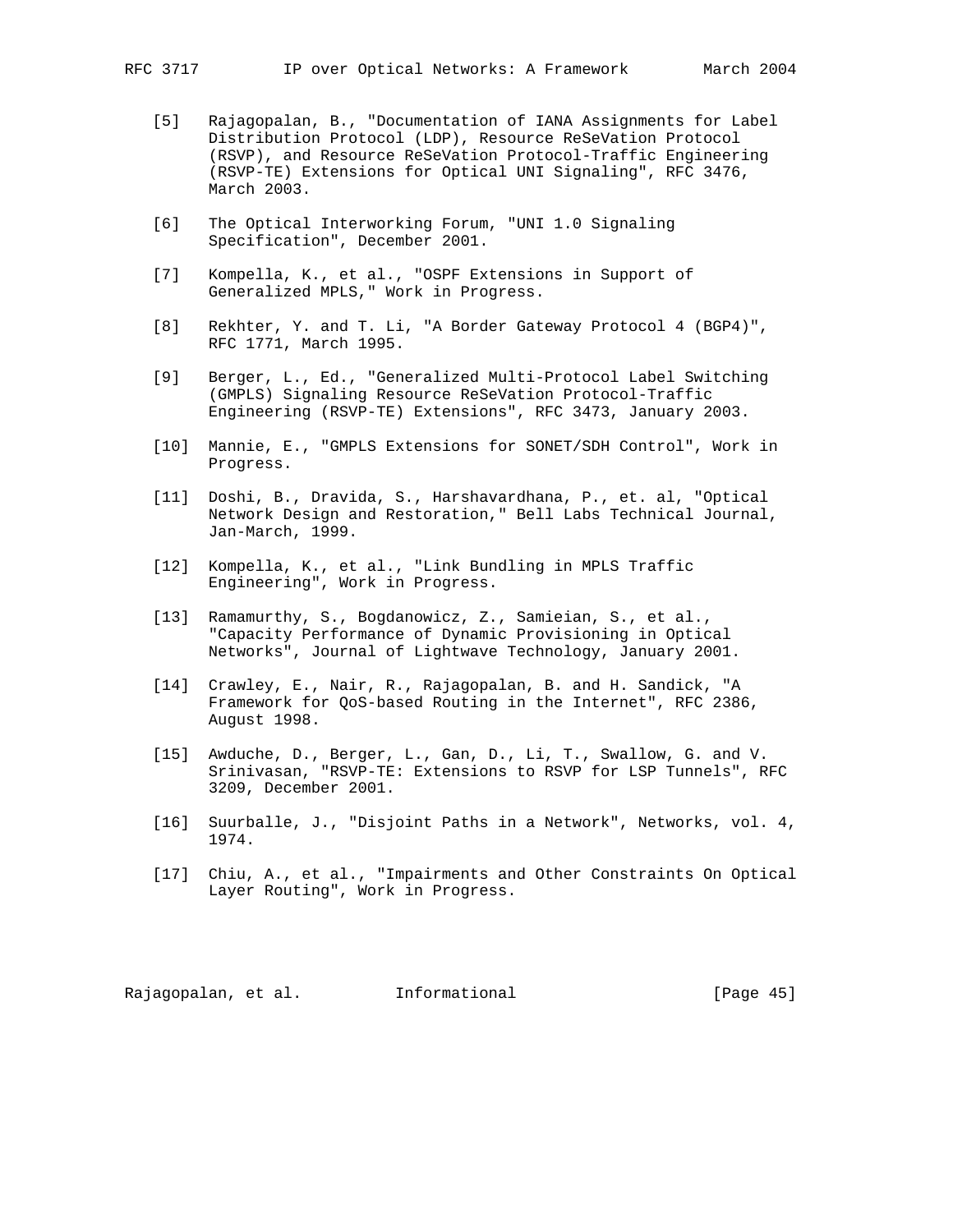## 12. Acknowledgments

 We would like to thank Zouheir Mansourati (Movaz Networks), Ian Duncan (Nortel Networks), Dimitri Papadimitriou (Alcatel), and Dimitrios Pendarakis (Tellium) for their contributions to this document. The Security Considerations section was revised to reflect input from Scott Bradner and Steve Bellovin.

## 13. Contributors

Contributors are listed alphabetically.

 Brad Cain Cereva Networks 3 Network Dr. Marlborough, MA 01752

EMail: bcain@cereva.com

 Bilel Jamoussi Nortel Networks 600 Tech Park Billerica, MA 01821

 Phone: 978-288-4734 EMail: jamoussi@nortelnetworks.com

Debanjan Saha

EMail: debanjan@acm.org

Rajagopalan, et al. Informational [Page 46]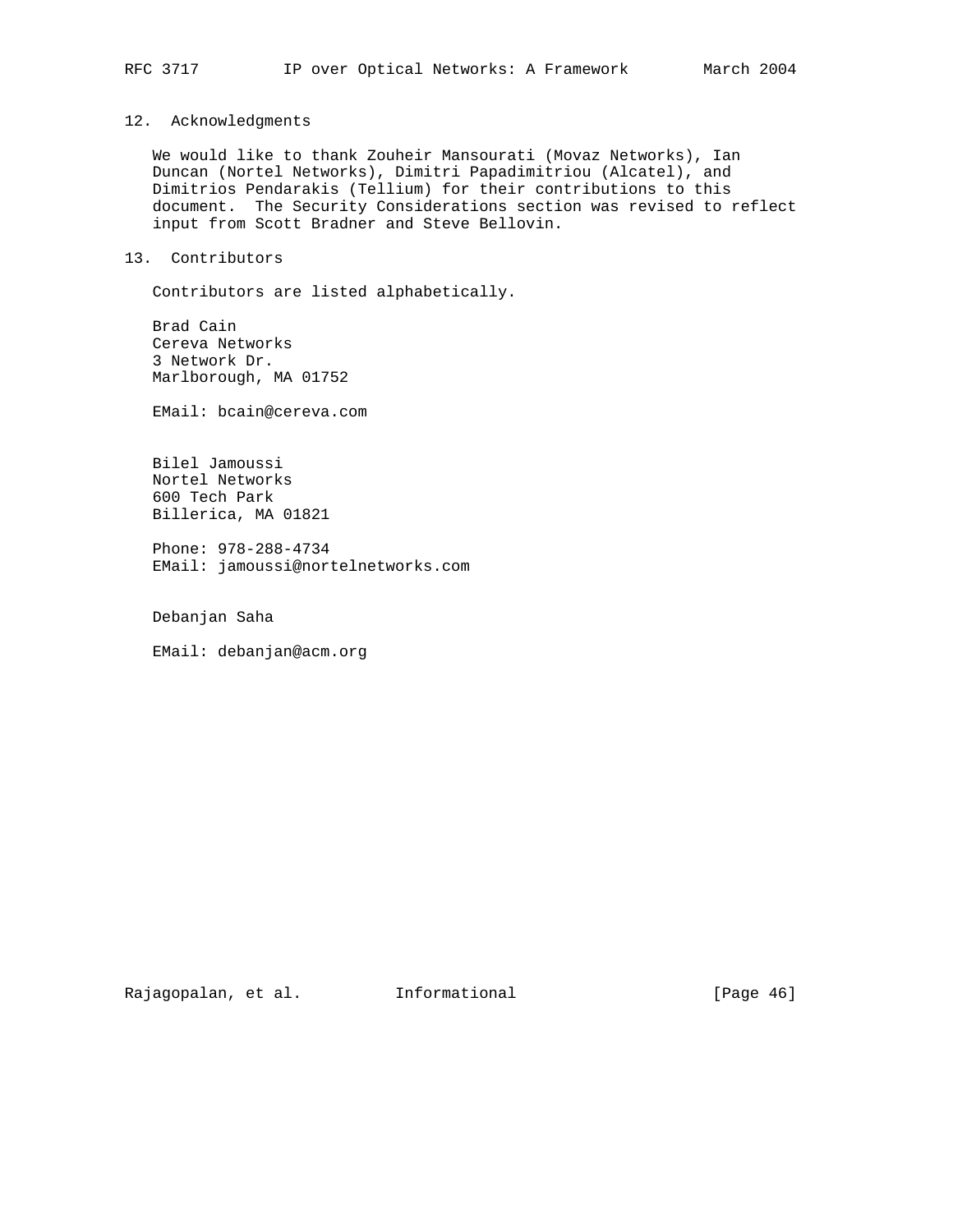14. Authors' Addresses

 Bala Rajagopalan Tellium, Inc. 2 Crescent Place P.O. Box 901 Oceanport, NJ 07757-0901

EMail: braja@tellium.com

 James V. Luciani Marconi Communications 2000 Marconi Dr. Warrendale, PA 15086

EMail: james\_luciani@mindspring.com

 Daniel O. Awduche MCI 22001 Loudoun County Parkway Ashburn, VA 20147

 Phone: 703-886-1753 EMail: awduche@awduche.com

Rajagopalan, et al. 1nformational 1999 [Page 47]